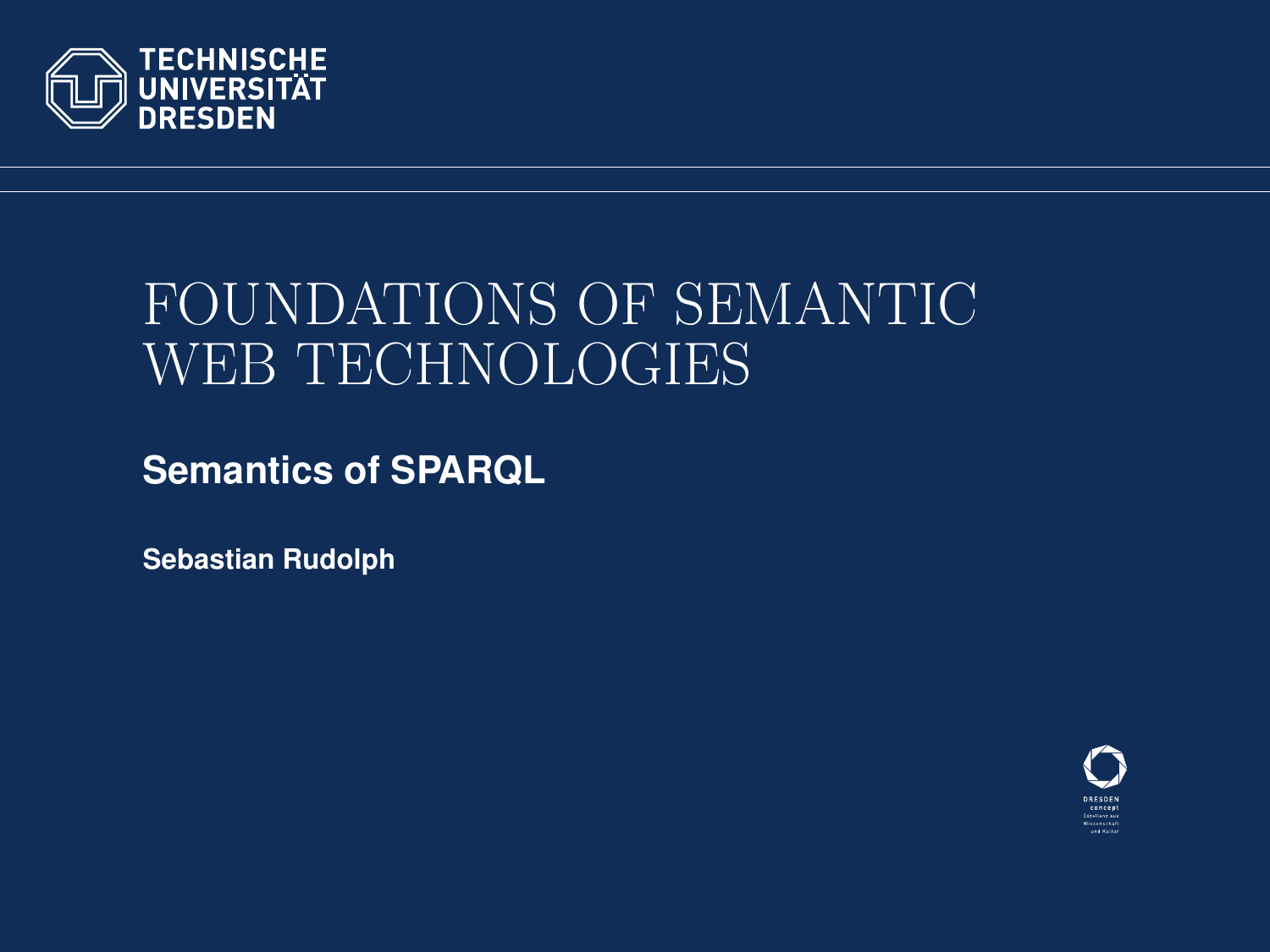

#### The SPARQL Query Language

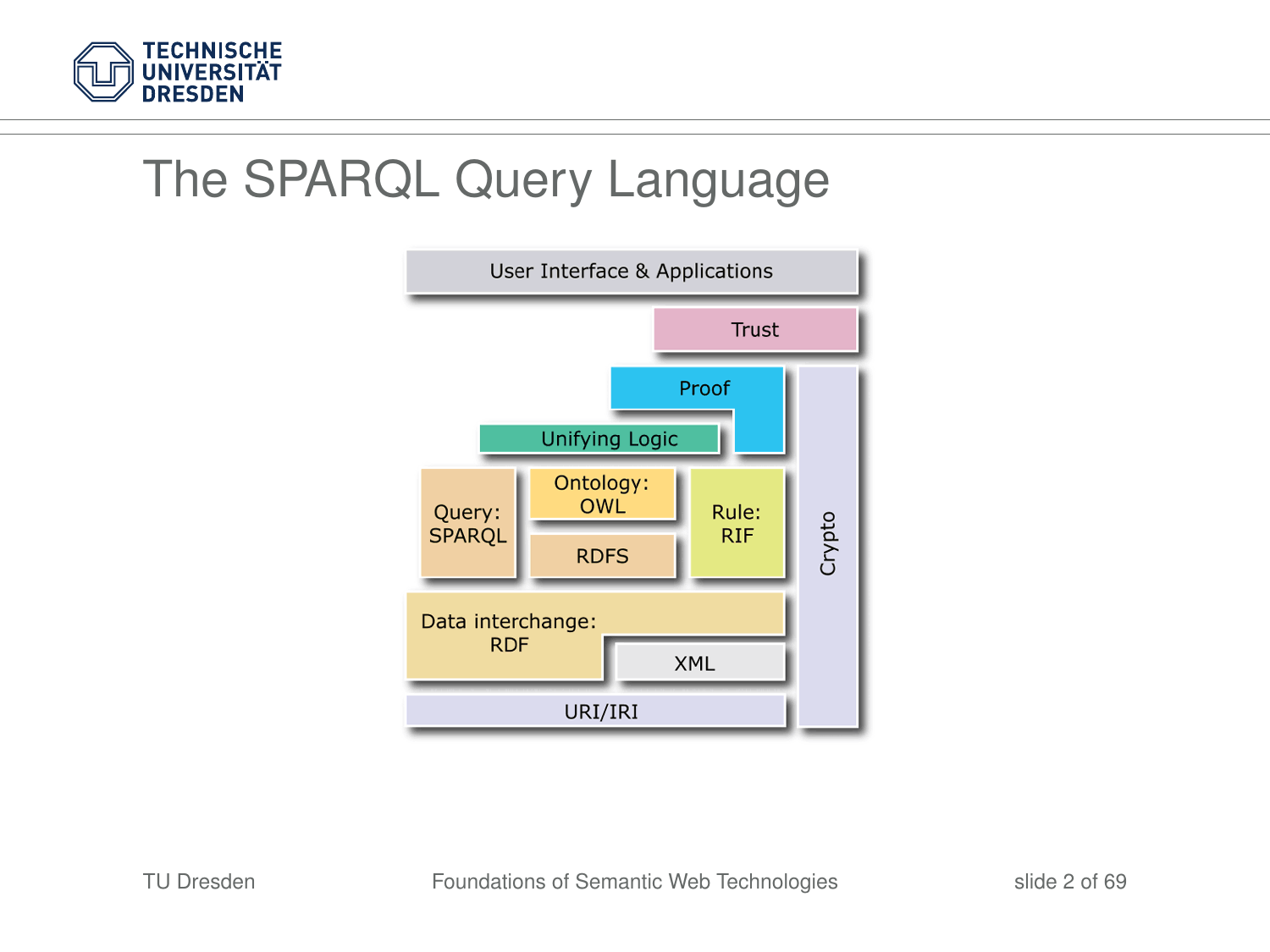

### The SPARQL Query Language

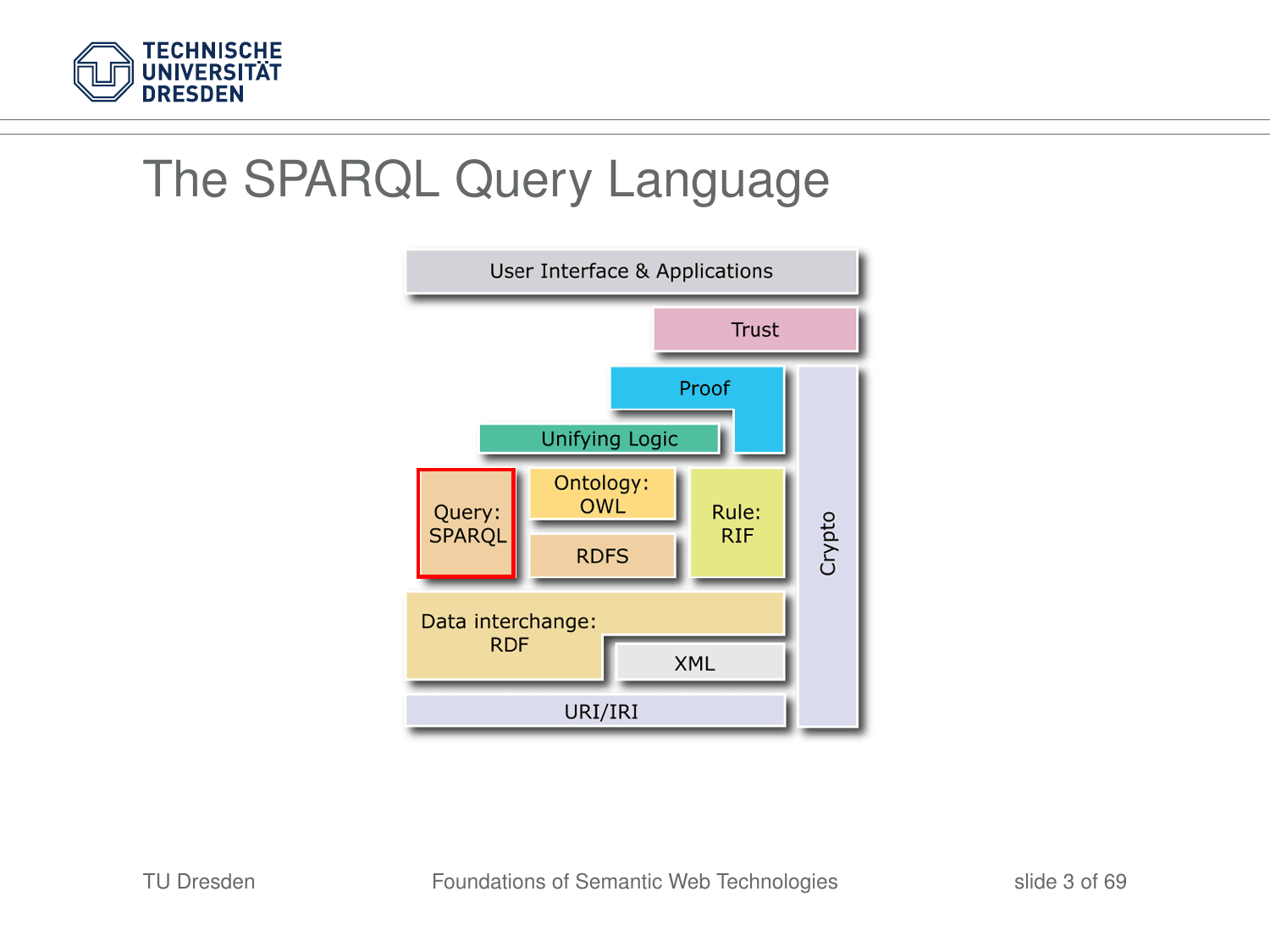

## Agenda





- [Output Formats](#page-7-0)
- [SPARQL Semantics](#page-15-0)
- [Transformation of Queries into Algebra Objects](#page-23-0)
- 
- [Evaluation of the SPARQL Algebra](#page-39-0)

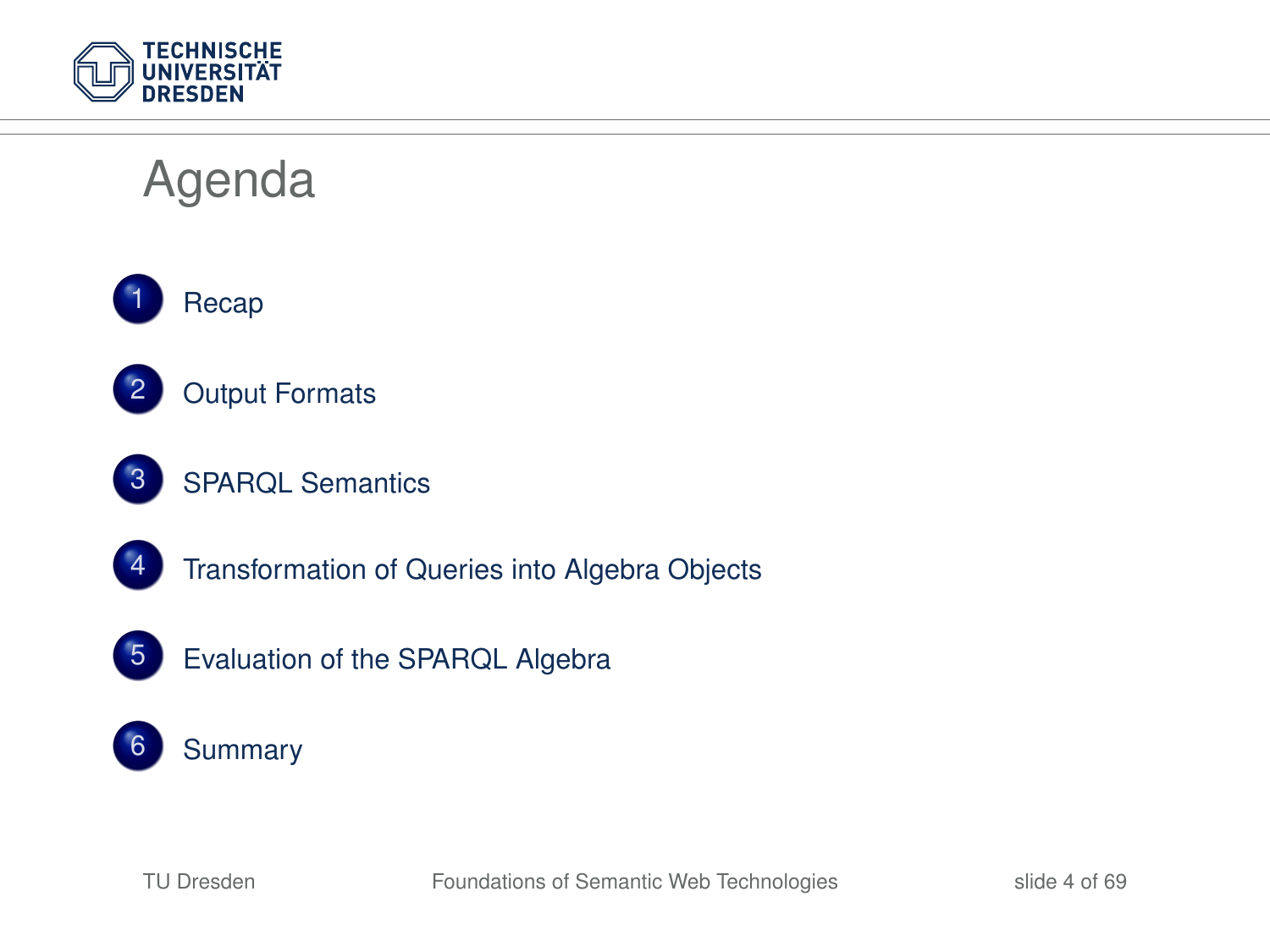

# Agenda

1 [Recap](#page-5-0)

- **[Output Formats](#page-7-0)**
- **[SPARQL Semantics](#page-15-0)** 
	- [Transformation of Queries into Algebra Objects](#page-23-0)
- 5 [Evaluation of the SPARQL Algebra](#page-39-0)

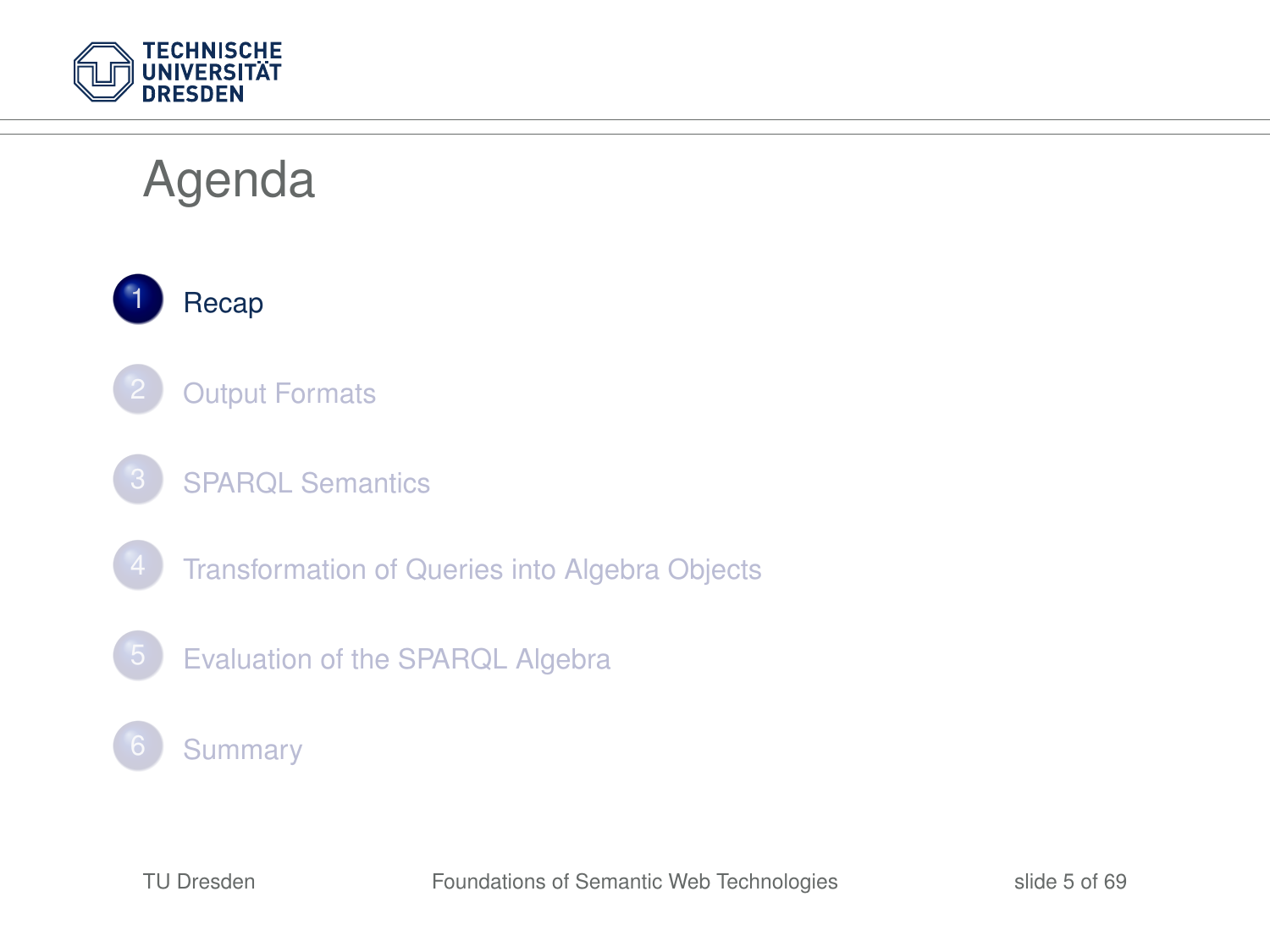

### Recap: Introduced SPARQL Features

| <b>Basic Structure</b>      |
|-----------------------------|
| PREFTX                      |
| <b>WHERE</b>                |
|                             |
| <b>Graph Patterns</b>       |
| <b>Basic Graph Patterns</b> |
| $\{ \ldots \}$              |
| OPTIONAL                    |
| UNTON                       |

| <b>Filter</b>   |
|-----------------|
| <b>BOUND</b>    |
| isURT           |
| isBLANK         |
| isLITERAL       |
| <b>STR</b>      |
| <b>T.ANG</b>    |
| <b>DATATYPE</b> |
| sameTERM        |
| langMATCHES     |
| <b>REGEX</b>    |

<span id="page-5-0"></span>

| <b>Modifiers</b>      |
|-----------------------|
| ORDER BY              |
| <b>T.TMTT</b>         |
| OFFSET                |
| DISTINCT              |
| <b>Output Formats</b> |
| SELECT                |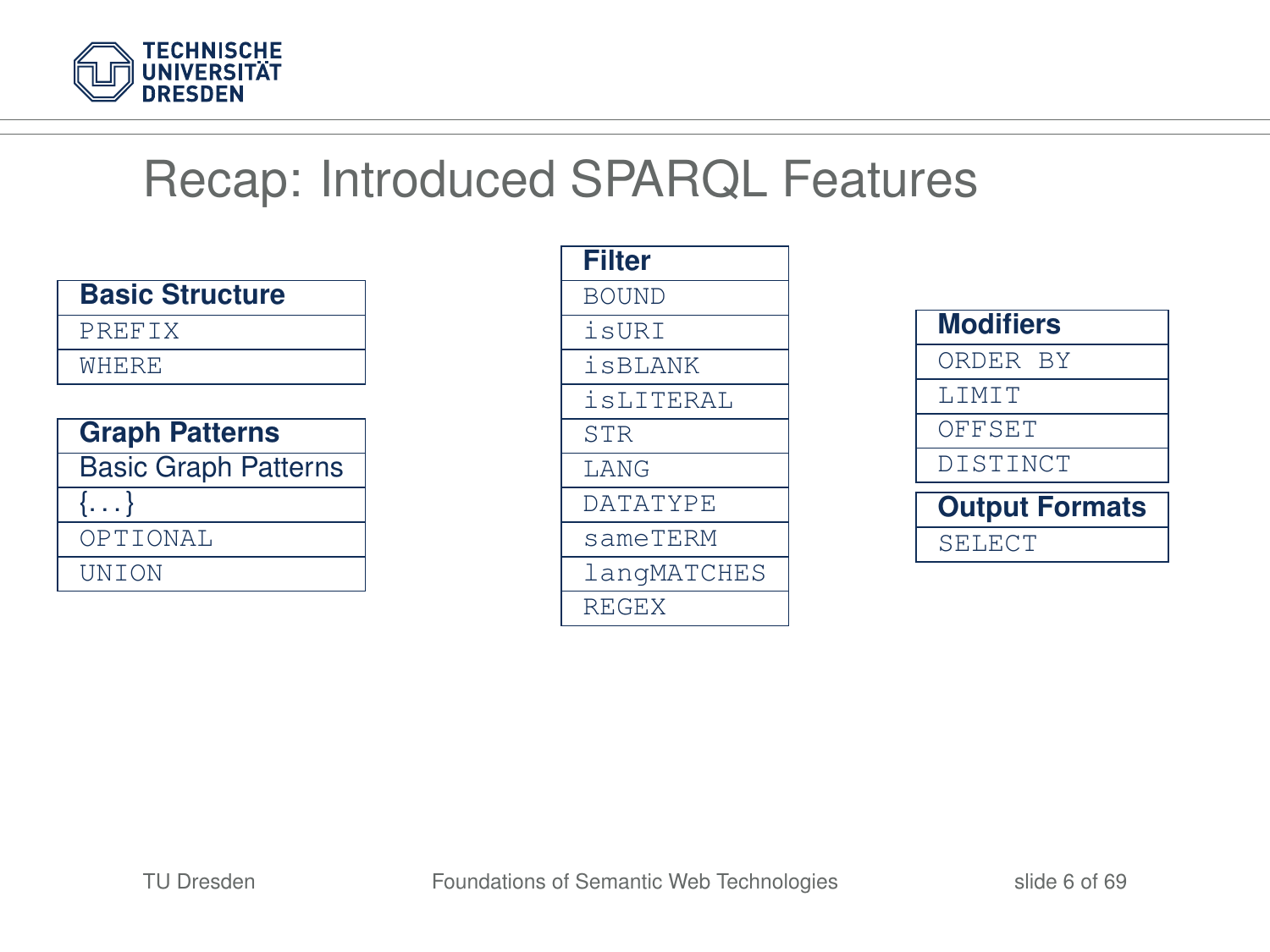

### Agenda





- **[SPARQL Semantics](#page-15-0)**
- [Transformation of Queries into Algebra Objects](#page-23-0)
- 5 [Evaluation of the SPARQL Algebra](#page-39-0)

#### **[Summary](#page-67-0)**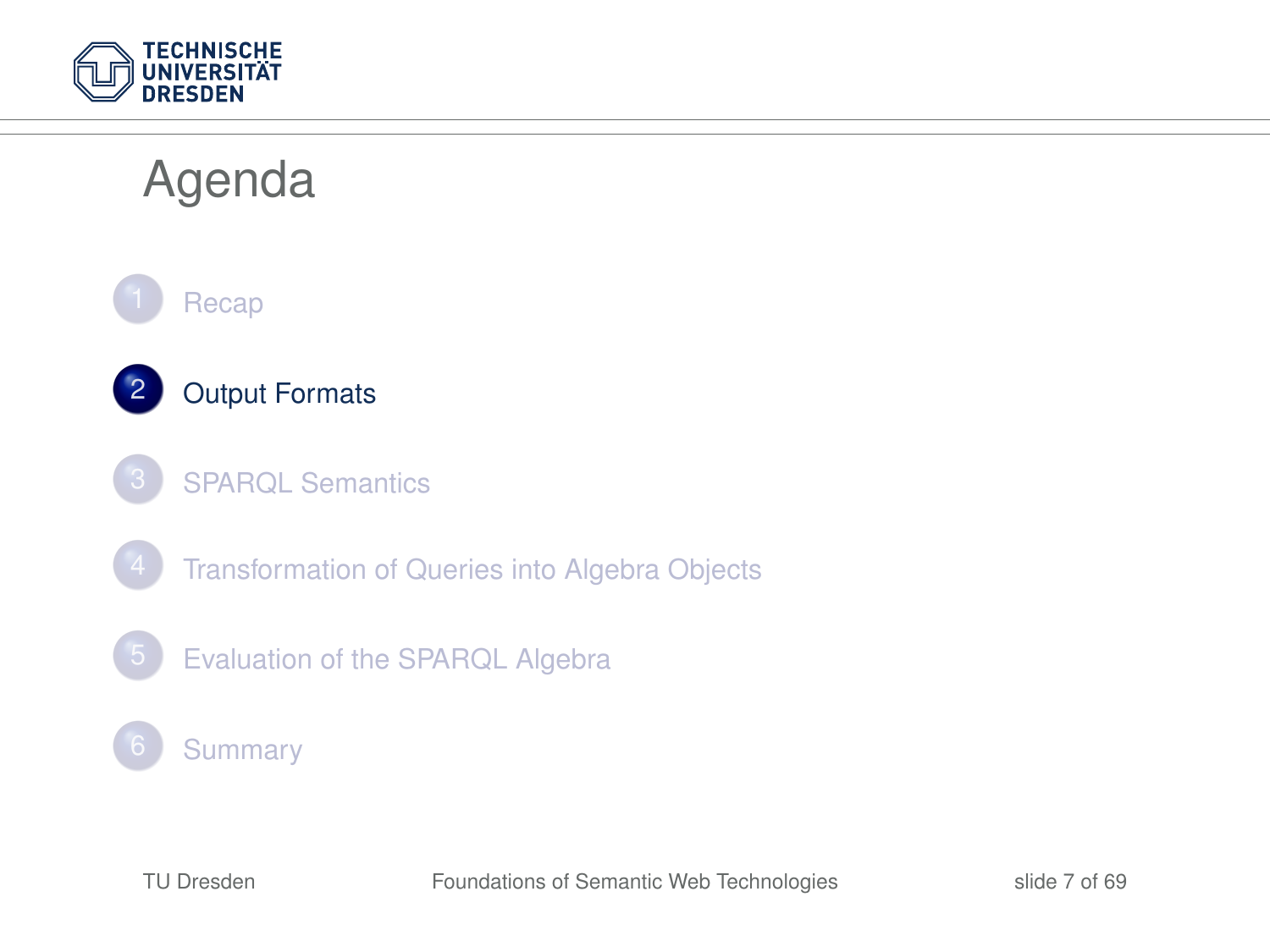

#### **Output Format SELECT**

So far all results have been tables (solution sequences): Output format SELECT

Syntax: SELECT <VariableList> or SELECT \*

#### Advantage

Simple sequential processing of the results

#### **Disadvantage**

<span id="page-7-0"></span>Structure/relationships between the objects in the results is lost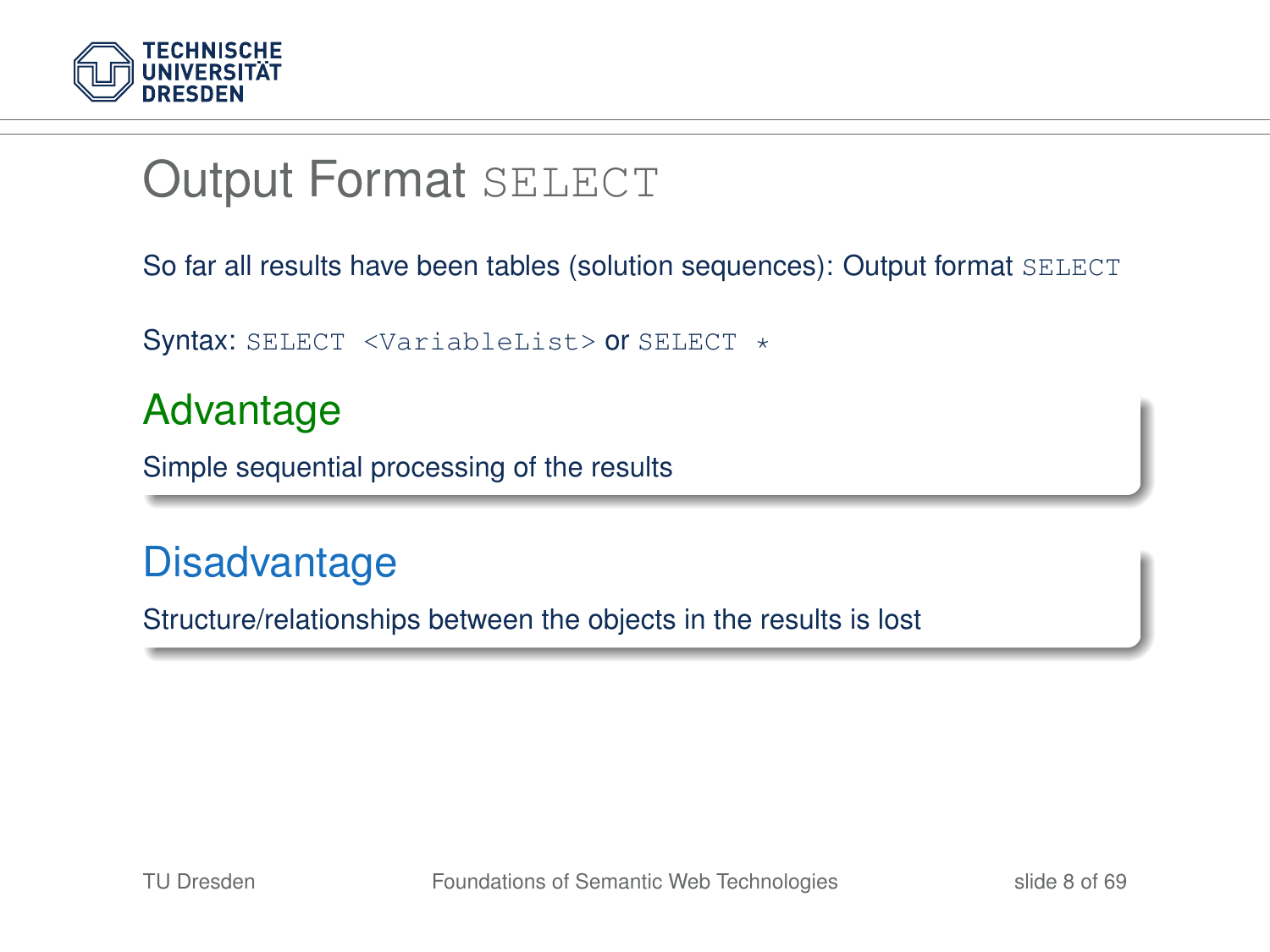

### **Output Format CONSTRUCT**

#### CONSTRUCT creates an RDF graph for the results

#### Example Query PREFIX ex: <http://example.org/> CONSTRUCT { ?person ex:mailbox ?email . ?person ex:telephone ?tel . } WHERE { ?person ex:email ?email . ?person ex:tel ?tel . }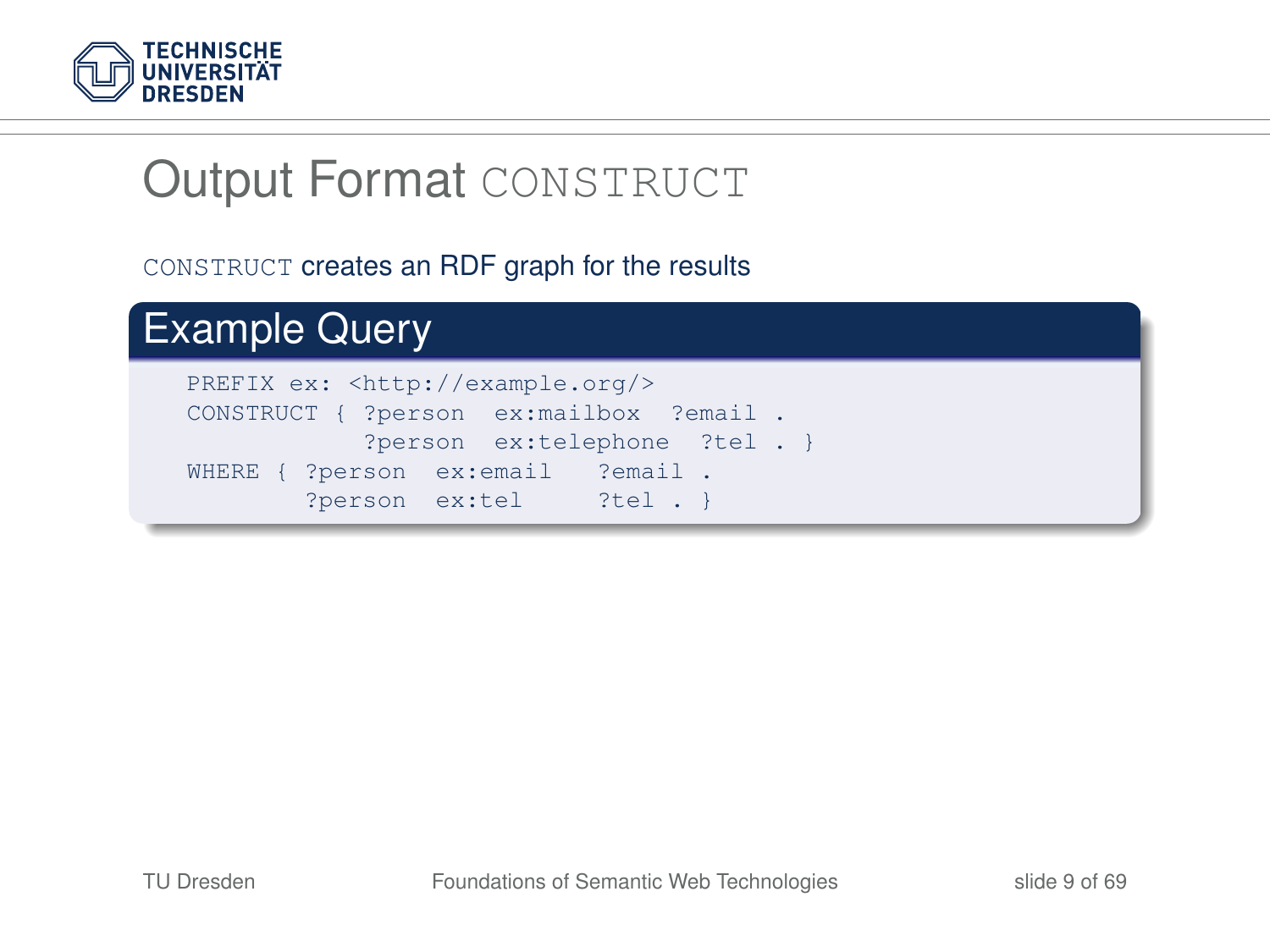

# **Output Format CONSTRUCT**

#### CONSTRUCT creates an RDF graph for the results

```
Example Query
```


#### Advantage

Structured result data with relationships between the elements

#### **Disadvantages**

- Sequential processing of the results is harder
- No treatment of unbound variables (triples are omitted)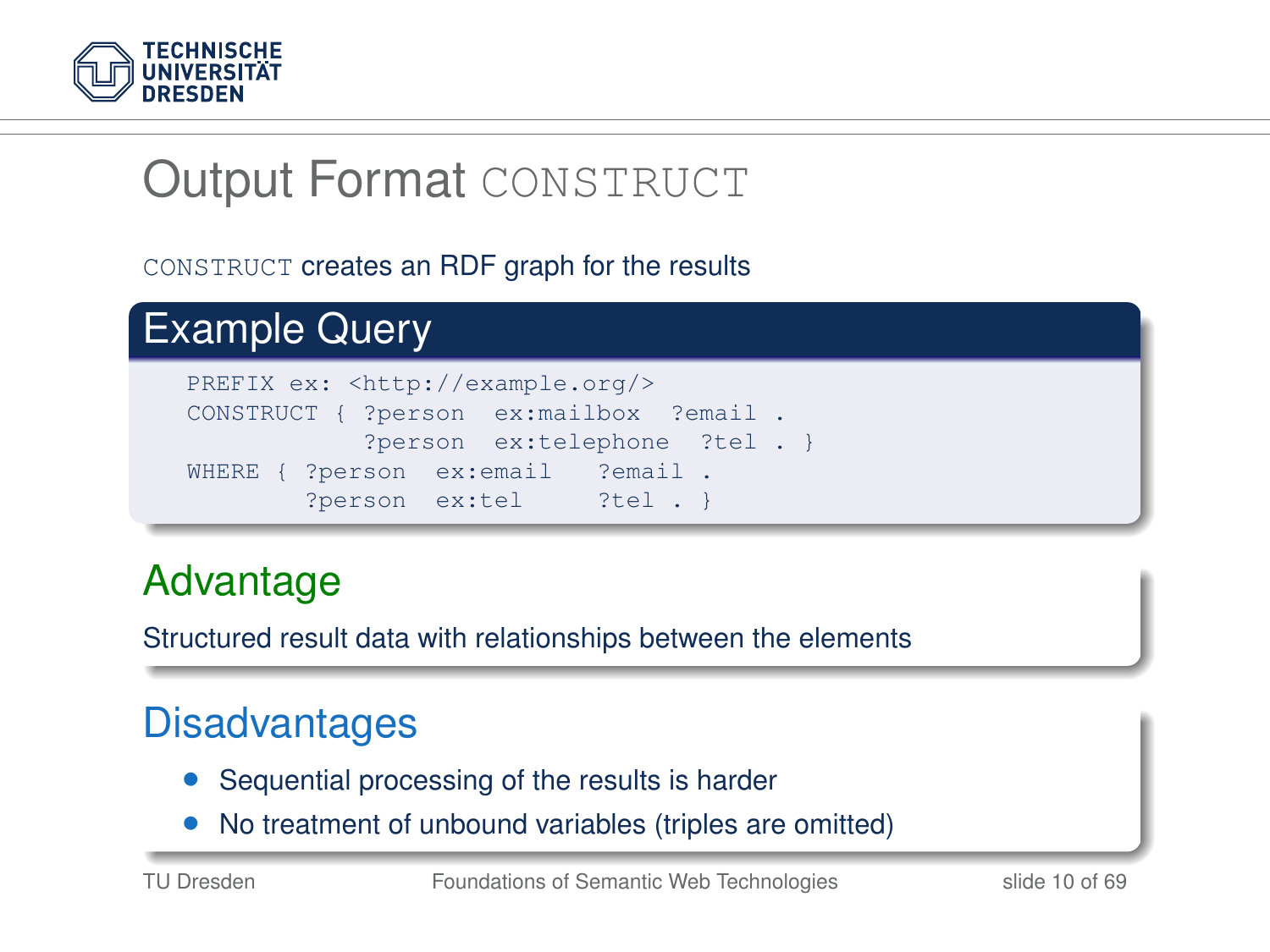

### CONSTRUCT Templates with Blank Nodes

#### Data

@prefix foaf: <http://xmlns.com/foaf/0.1/> . \_:a foaf:firstname "Alice" ; foaf:surname "Hacker" . \_:b foaf:firstname "Bob" ; foaf:surname "Hacker" .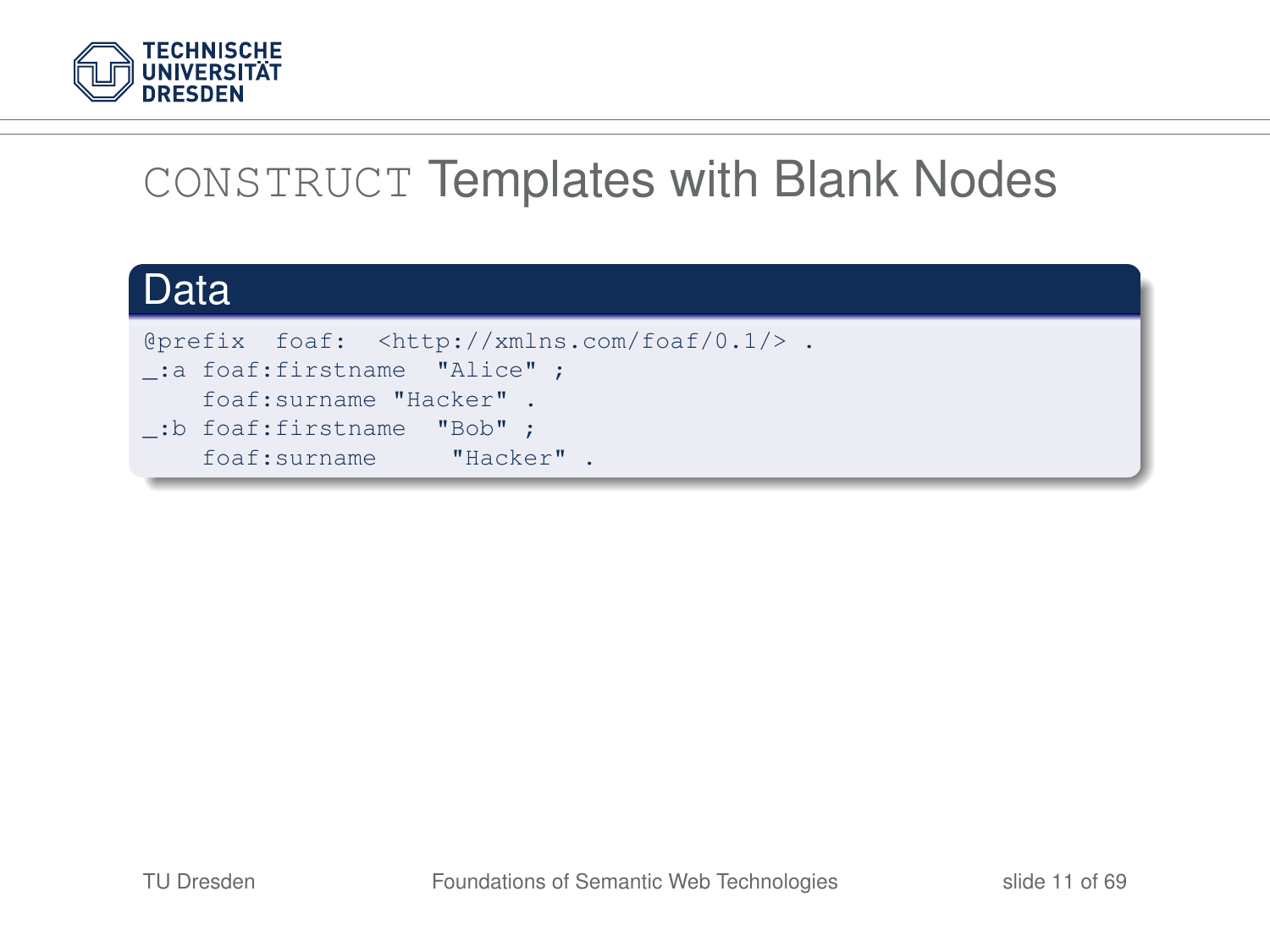

### CONSTRUCT Templates with Blank Nodes

#### Data

```
@prefix foaf: <http://xmlns.com/foaf/0.1/> .
_:a foaf:firstname "Alice" ;
   foaf:surname "Hacker" .
_:b foaf:firstname "Bob" ;
    foaf:surname "Hacker" .
```
#### **Query**

|         |                            | PREFIX foaf: <http: 0.1="" foaf="" xmlns.com=""></http:>                 |  |
|---------|----------------------------|--------------------------------------------------------------------------|--|
|         |                            | PREFIX vcard: <http: 2001="" 3.0#="" vcard-rdf="" www.w3.org=""></http:> |  |
|         | CONSTRUCT {                |                                                                          |  |
|         | ?x vcard:N                 | $\cdot \cdot \cdot$                                                      |  |
|         |                            | :v vcard:givenName ?gname ;                                              |  |
|         |                            | vcard:familyName ?fname                                                  |  |
| WHERE { |                            |                                                                          |  |
|         | ?x foaf:firstname ?gname . |                                                                          |  |
|         | ?x foaf:surname ?fname     |                                                                          |  |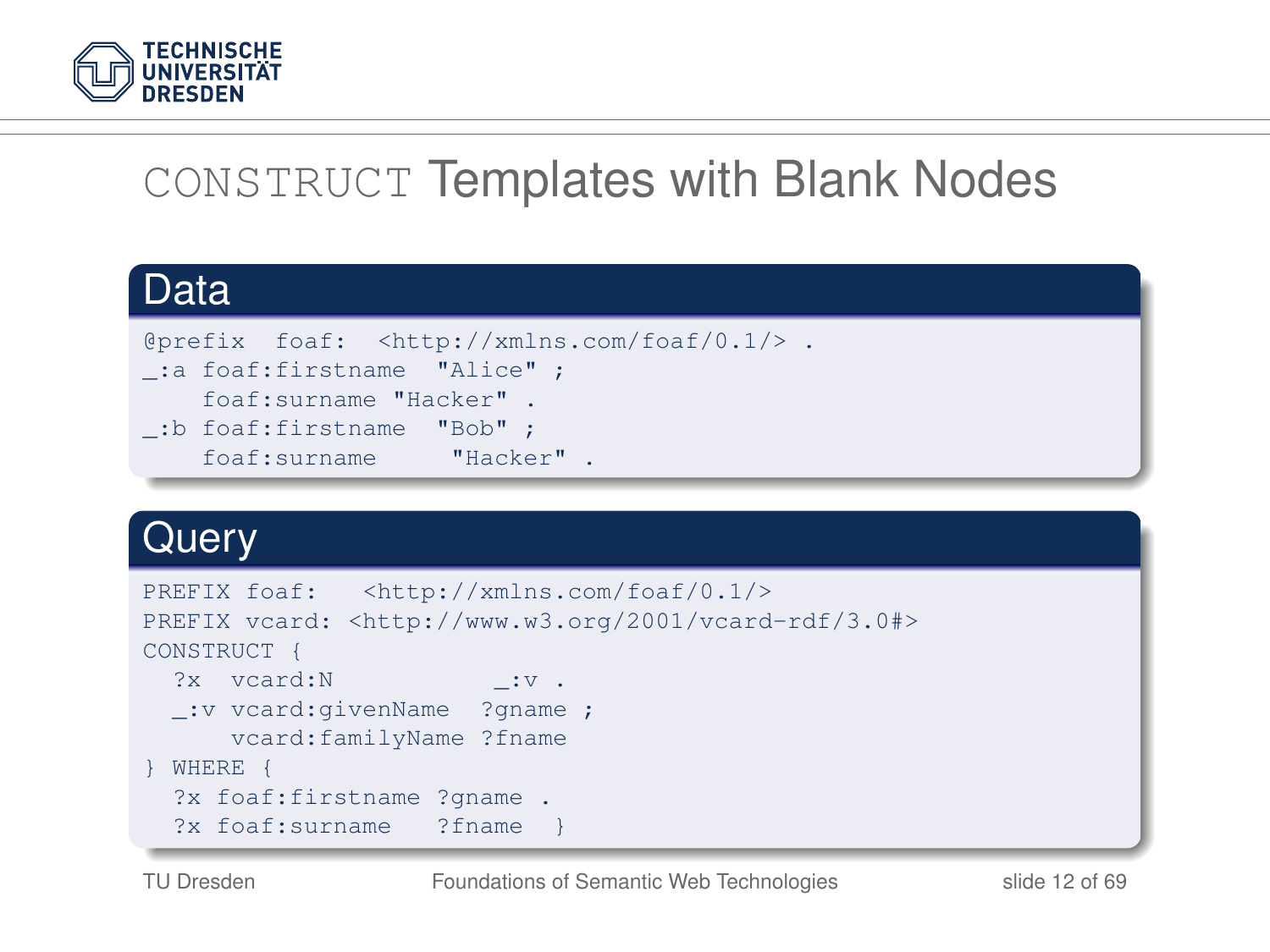

### CONSTRUCT Templates with Blank Nodes

#### Resulting RDF graph

@prefix vcard: <http://www.w3.org/2001/vcard-rdf/3.0#> .  $\_:$ v $1$  vcard: $N$   $\_:$ x . \_:x vcard:givenName "Alice" ; vcard:familyName "Hacker" .  $\lnot v^2$  vcard:  $\lnot z$  . \_:z vcard:givenName "Bob" ; vcard:familyName "Hacker" .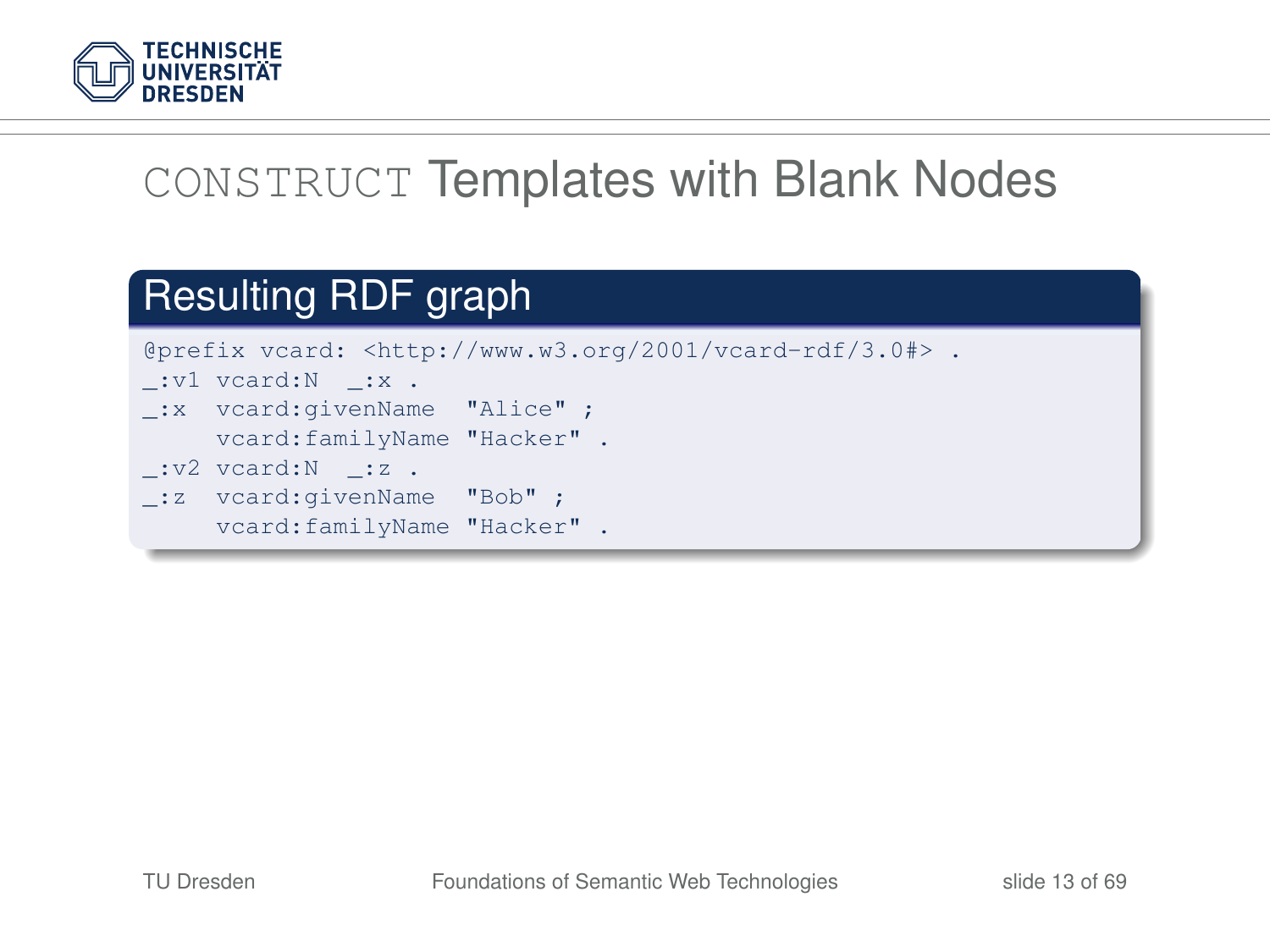

#### Further Output Formats: ASK & DESCRIBE

SPARQL supports two additional output formats:

- ASK only checks whether the query has at least one answer (true/false result)
- DESCRIBE (informative) returns an RDF description for each resulting URI (application dependent)

#### Example Query

DESCRIBE ?x WHERE { ?x <http://ex.org/emplID> "123" }

#### Possible Result (prefix declarations omitted):

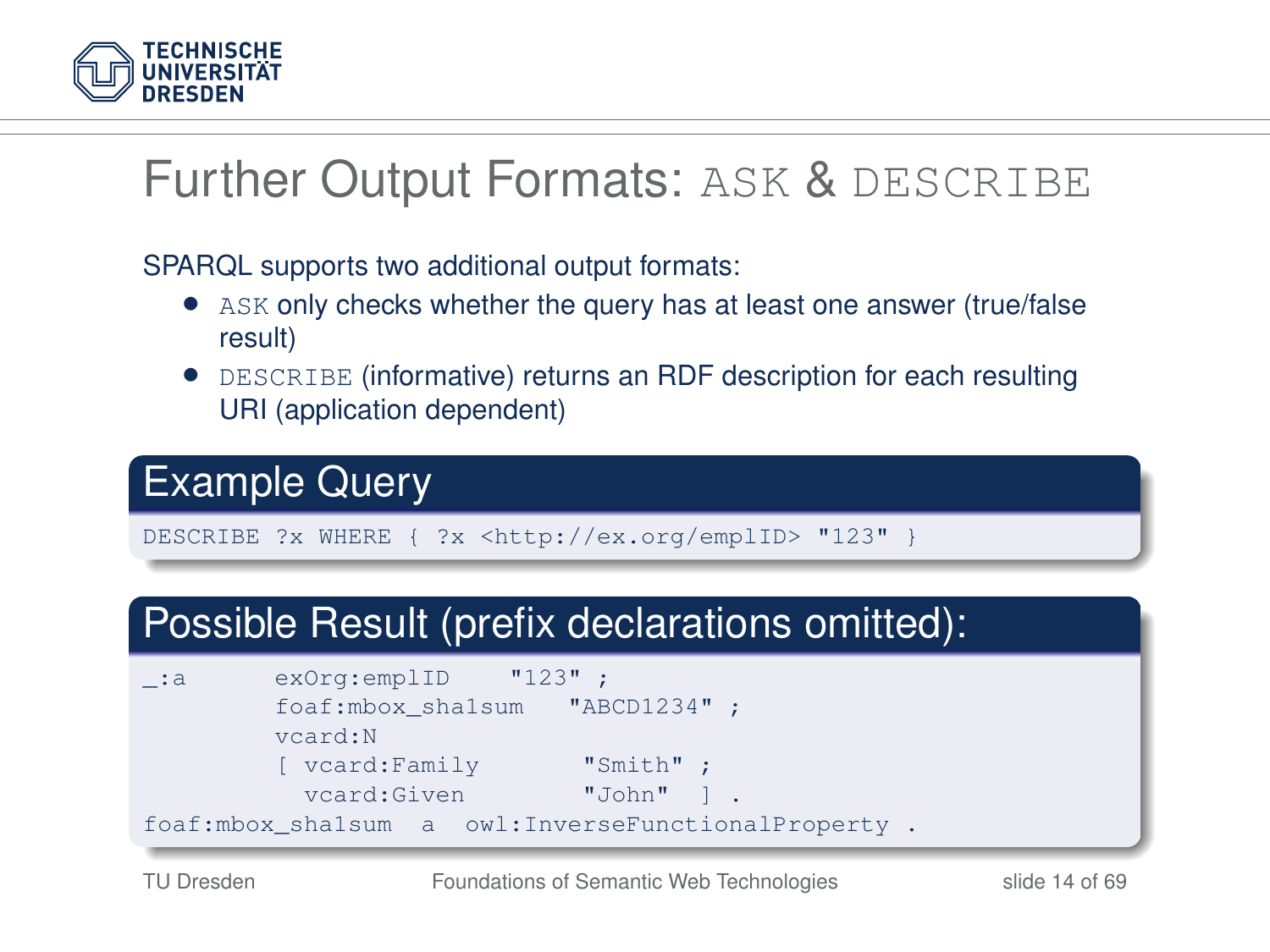

### Agenda







- [Transformation of Queries into Algebra Objects](#page-23-0)
- 5 [Evaluation of the SPARQL Algebra](#page-39-0)

#### **[Summary](#page-67-0)**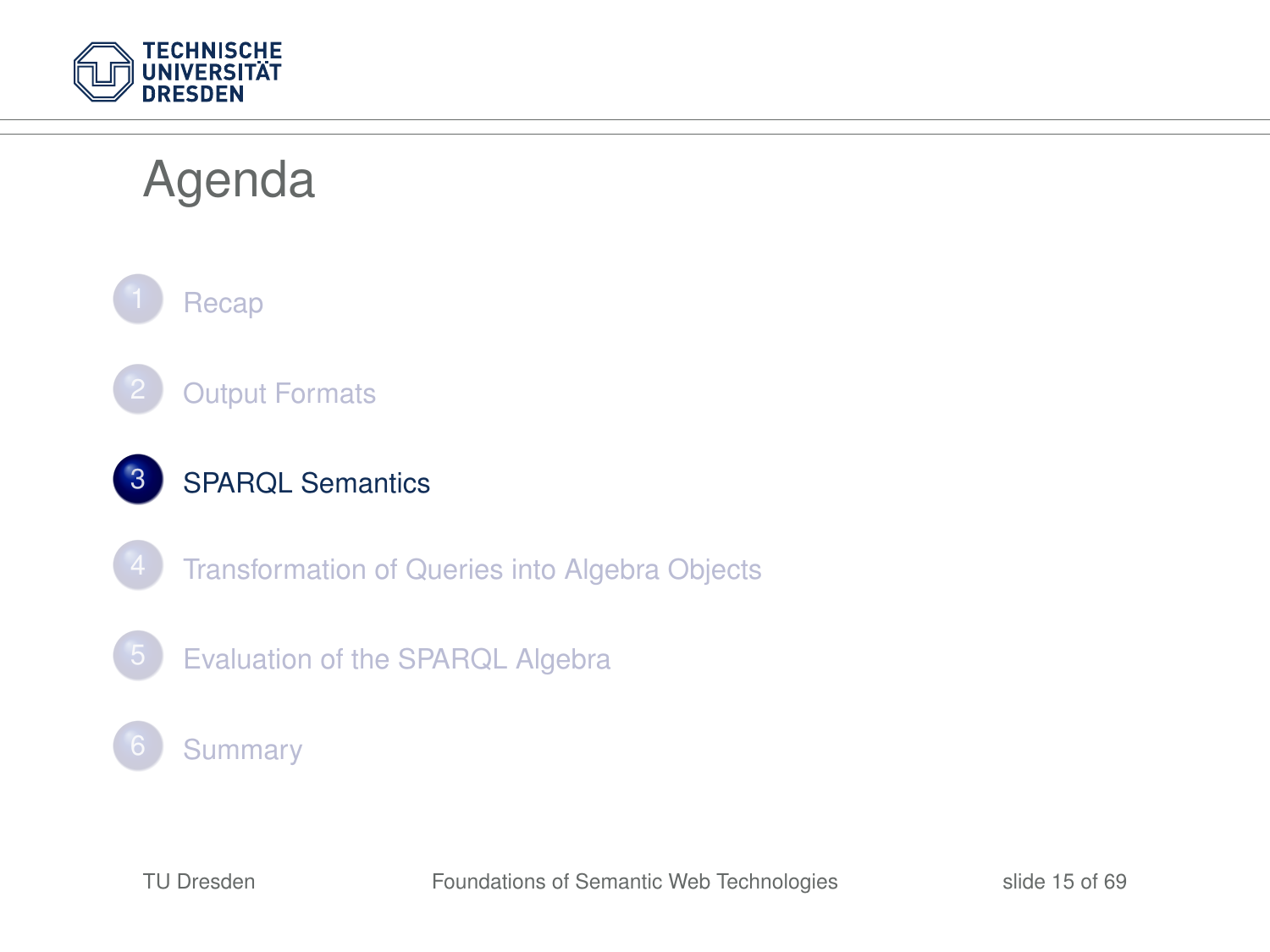

#### Semantics of Query Languages

So far only informal presentation of SPARQL features

- User: "Which answers can I expect for my query?"
- Developer: "Which behaviour is expected from my SPARQL implementation?"
- Marketing: "Is our product already conformant with the SPARQL standard?"
- <span id="page-15-0"></span> $\rightsquigarrow$  Formal semantics should clarify these questions  $\dots$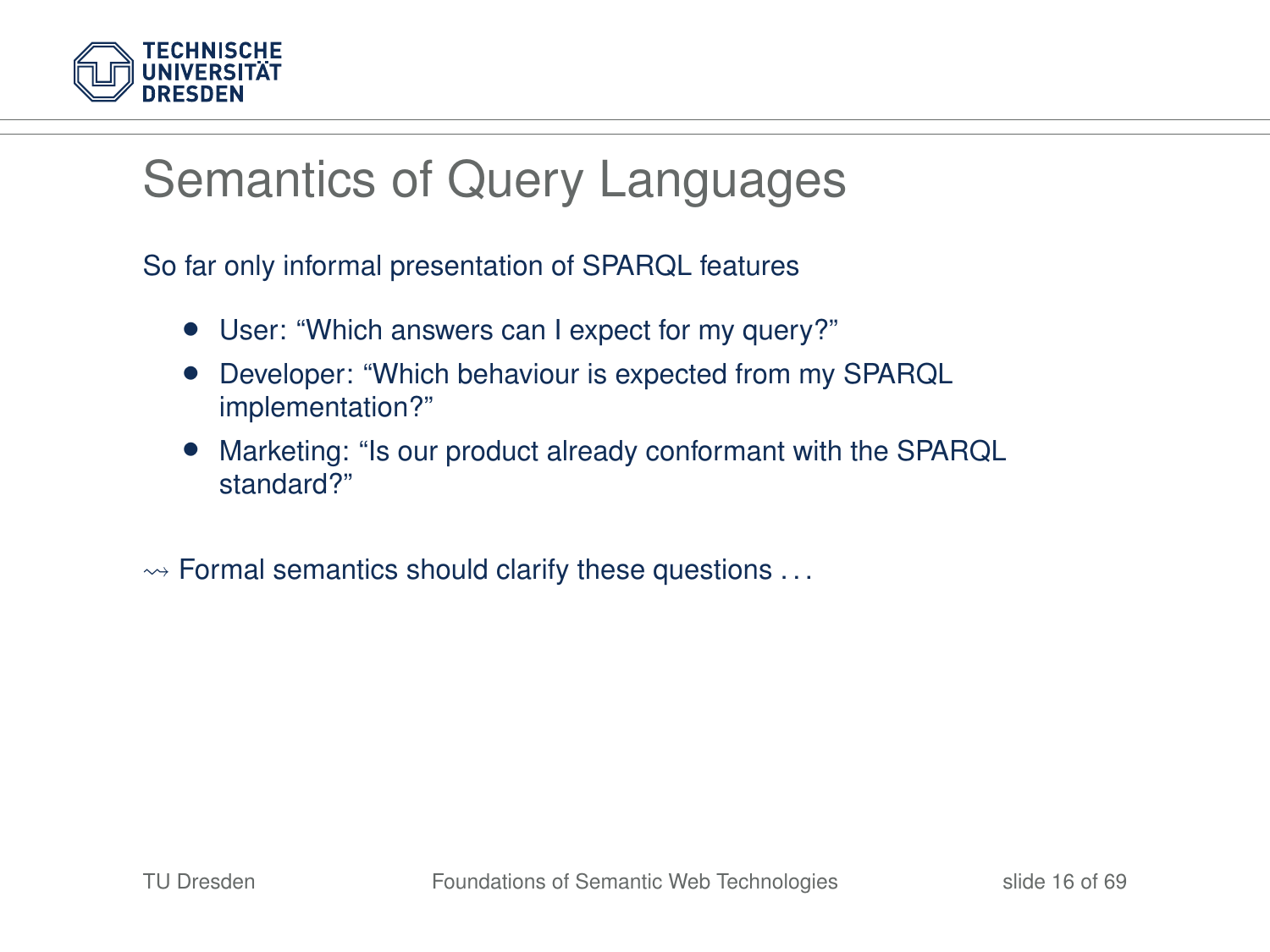

#### Logic-based Semantics

Semantics of formal logics:

- Model-theoretic semantics: Which interpretations do satisfy my knowledge base?
- Proof-theoretic semantics: Which derivations can be build from my knowledge base?

• . . .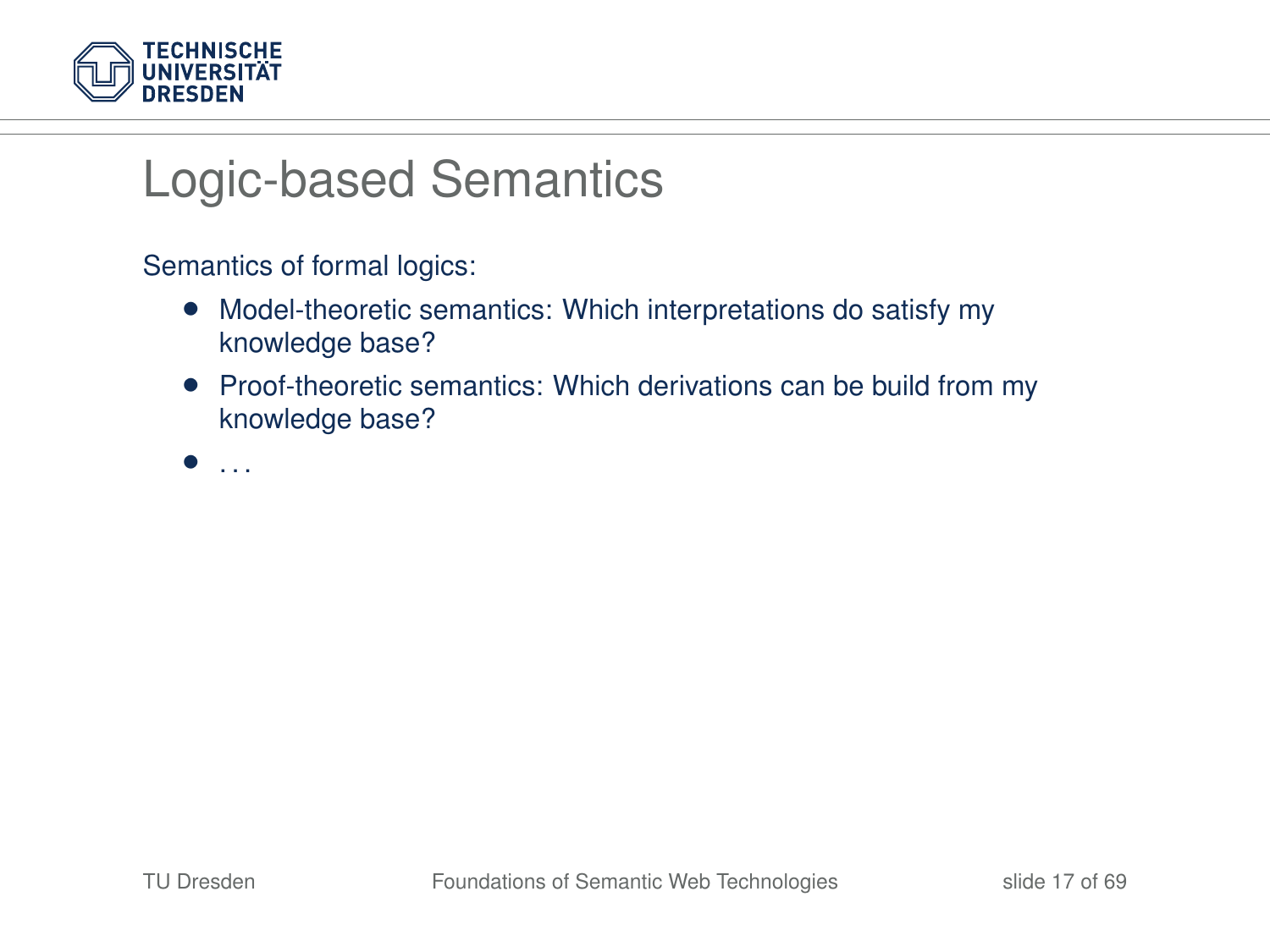

#### Logic-based Semantics

Semantics of formal logics:

- Model-theoretic semantics: Which interpretations do satisfy my knowledge base?
- Proof-theoretic semantics: Which derivations can be build from my knowledge base?

• . . .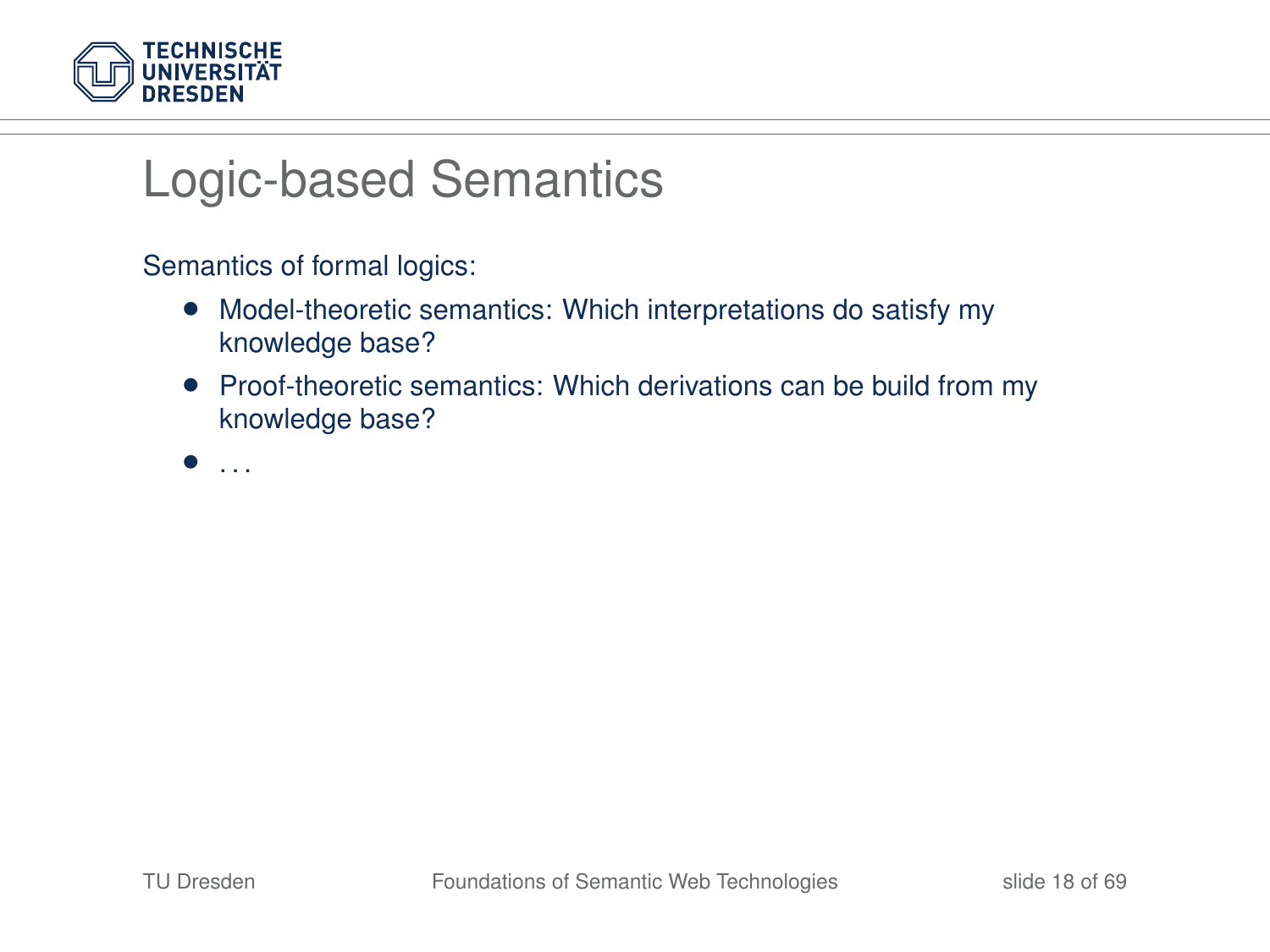

### Semantics of Programming Languages

- Axiomatic semantics: Which logical statements hold for my program?
- Operational semantics: What happens during the processing of my program?
- Denotational semantics: How can we describe the input/output function of the program in an abstract way?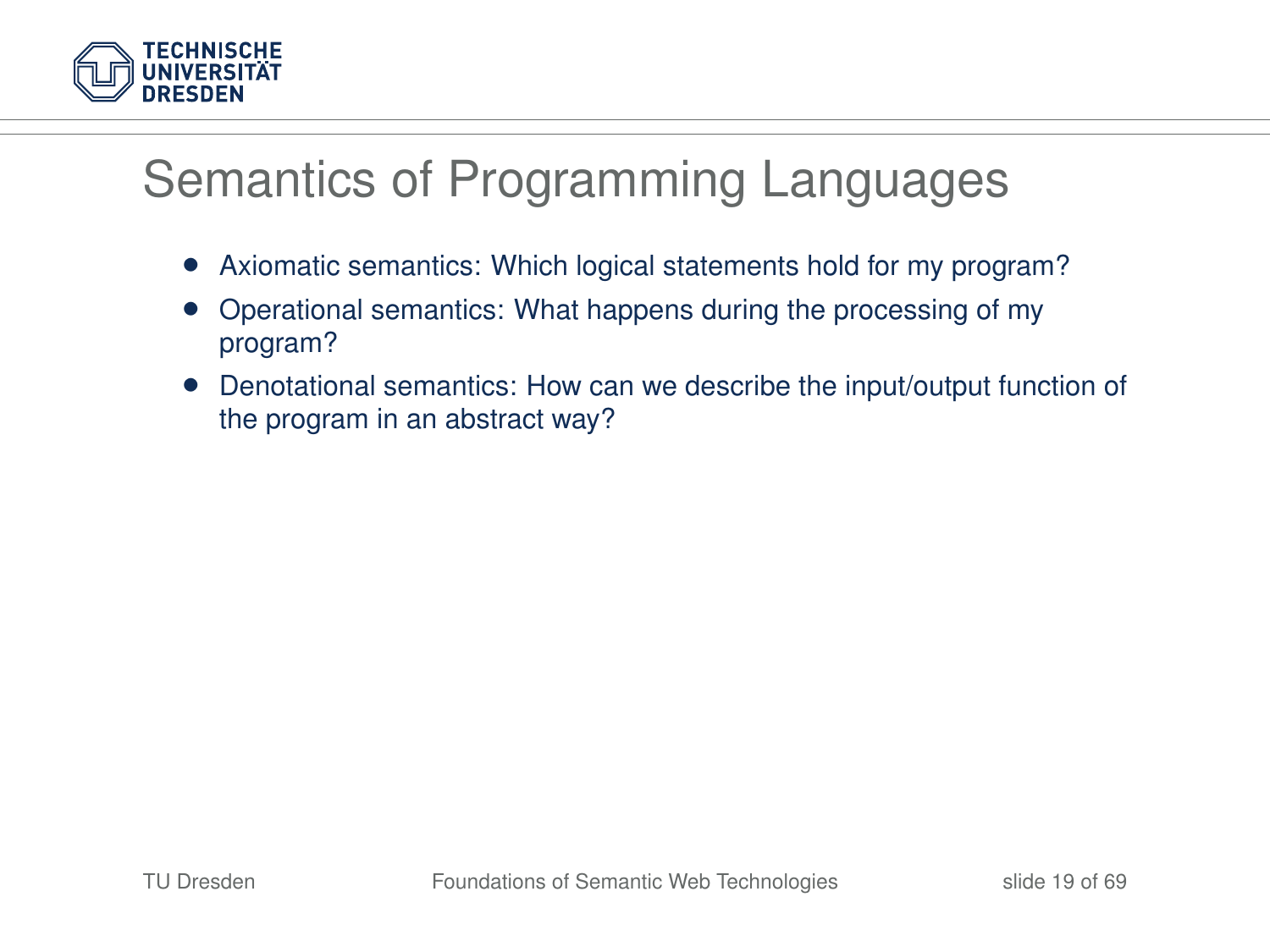

#### Semantics of Programming Languages

- Axiomatic semantics: Which logical statements hold for my program?
- Operational semantics: What happens during the processing of my program?
- Denotational semantics: How can we describe the input/output function of the program in an abstract way?

What to do with query languages?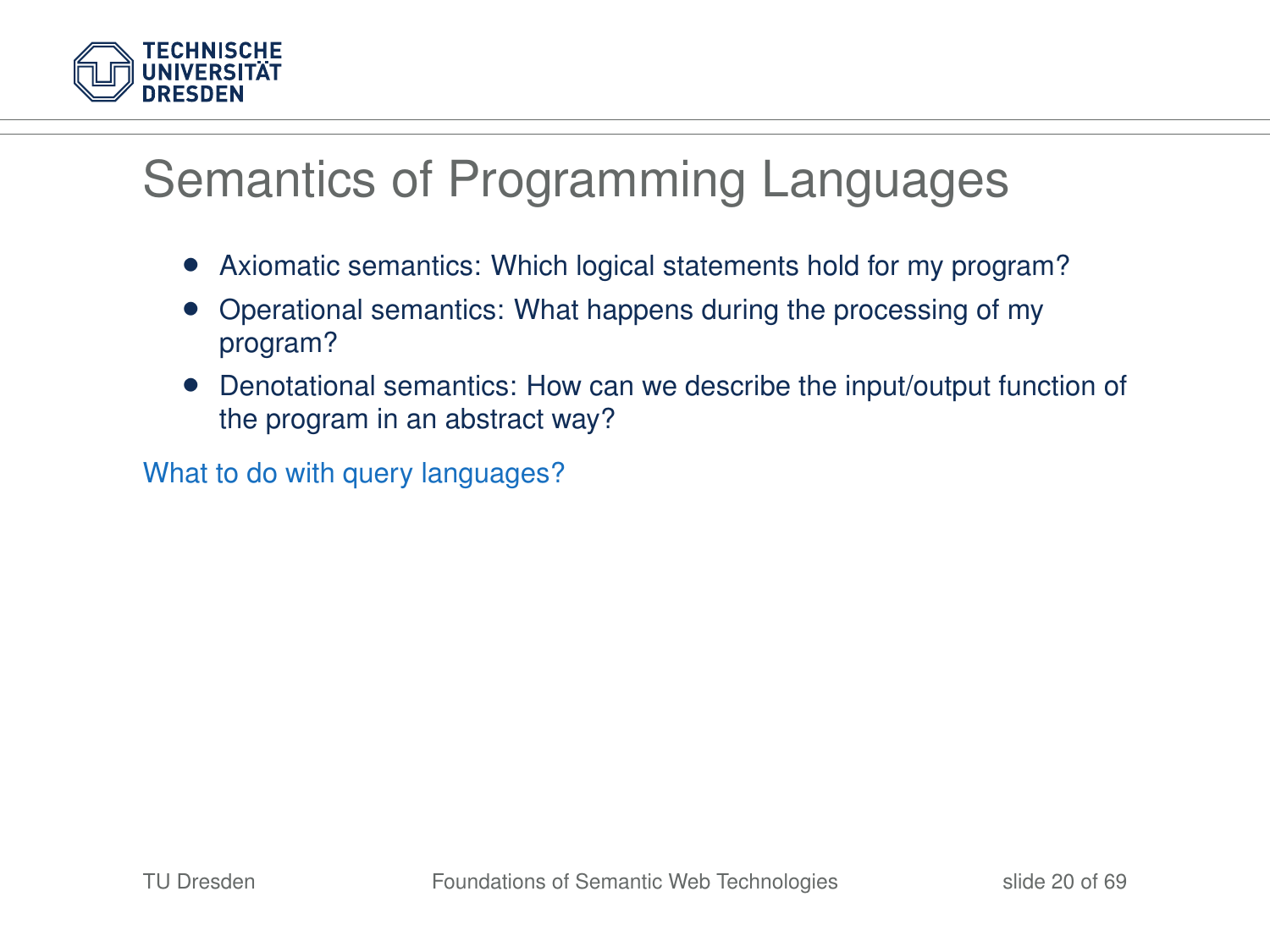

## Semantics of Query Languages (1)

#### Query Entailment

- Query as description of allowed results
- Data as set of logical assumptions (axiom set/theory)
- Results as logical entailment
- $\rightarrow$  OWL DL and RDF(S) as query languages
- $\rightarrow$  conjunctive queries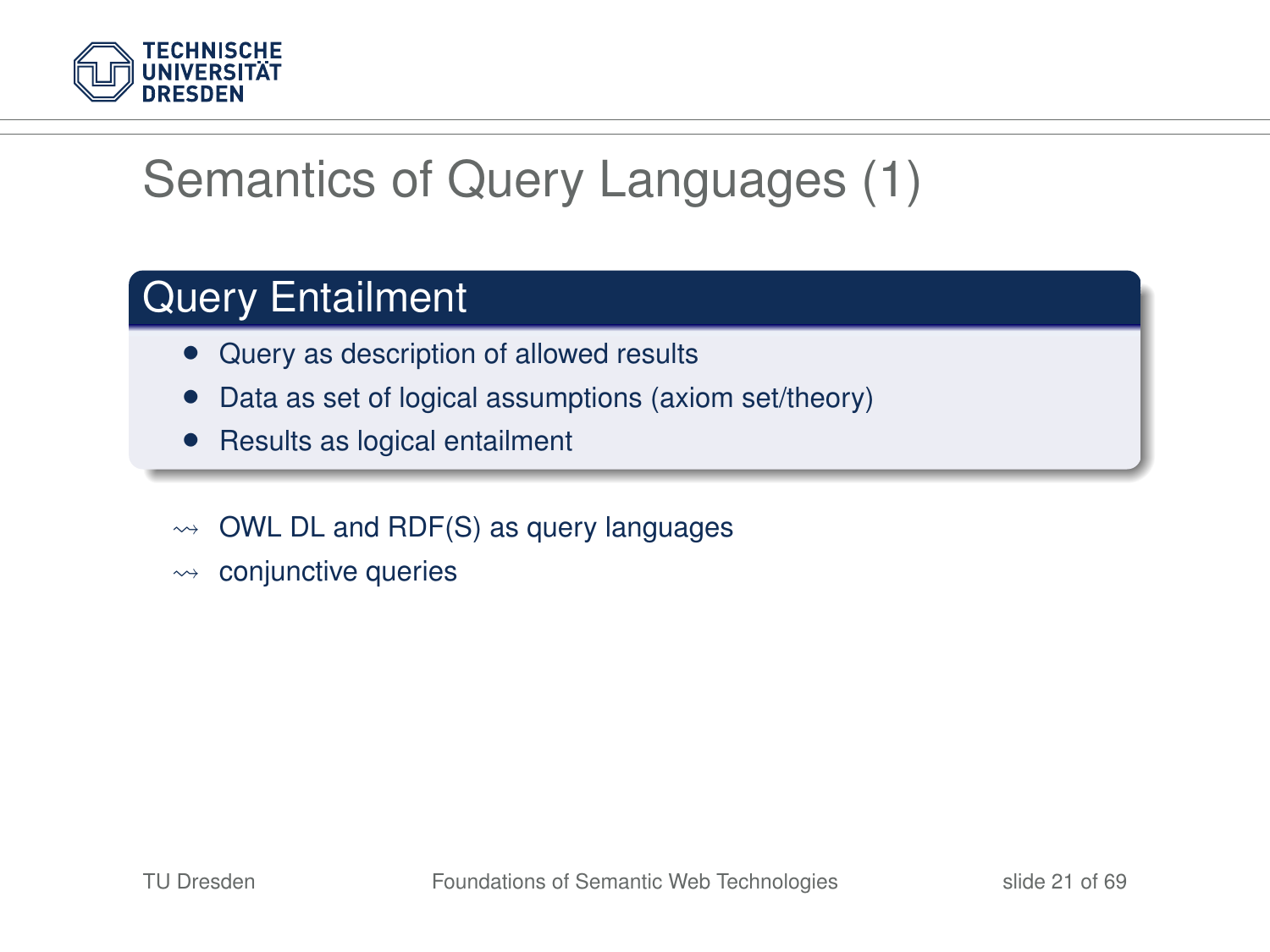

## Semantics of Query Languages (2)

#### Query Algebra

- Query as instruction for computing the results
- Queried data as input
- Results as output
- $\rightarrow$  Relational algebra for SQL
- $\rightarrow$  SPARQL Algebra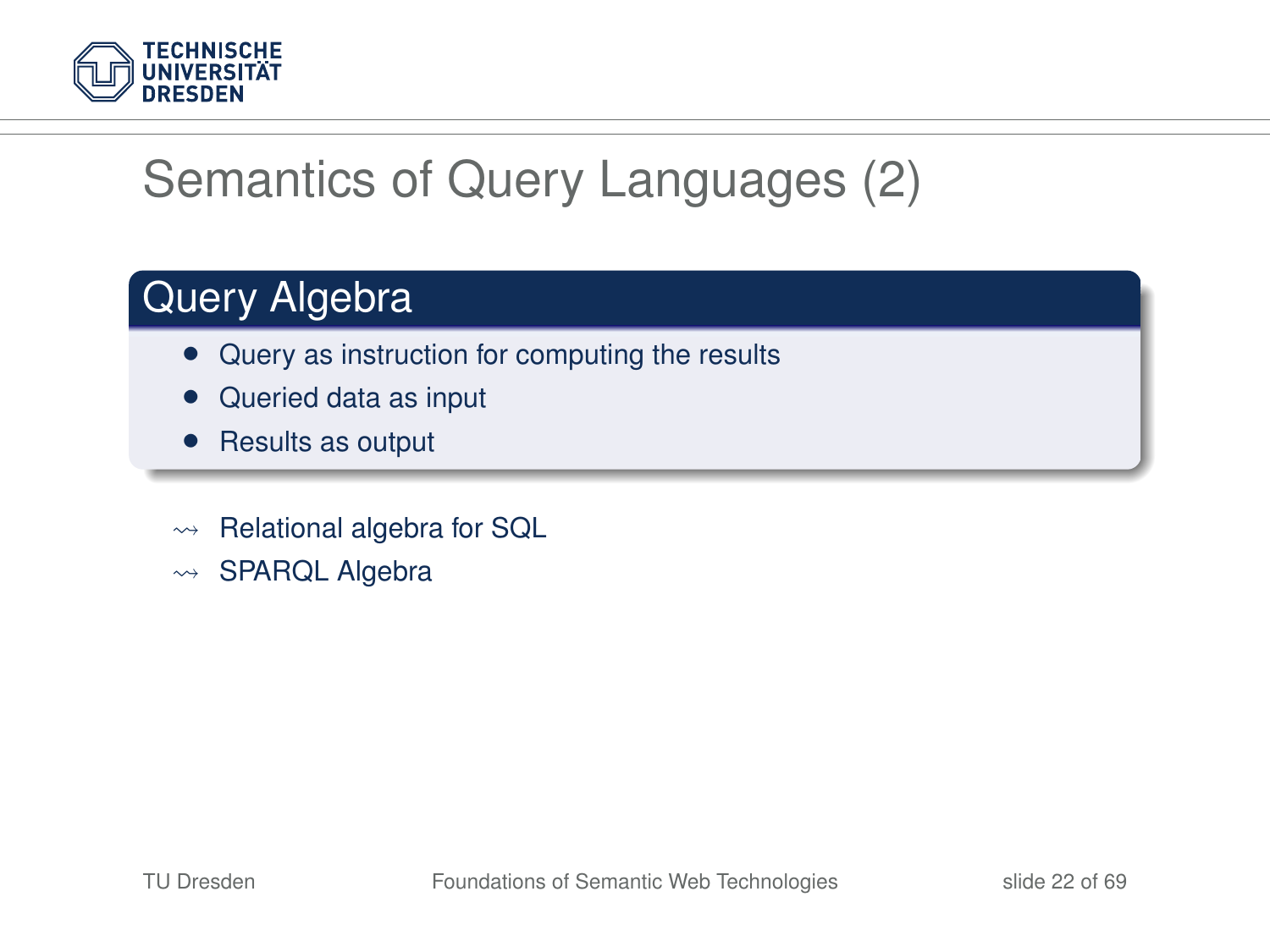

### Agenda



- **[Output Formats](#page-7-0)**
- **[SPARQL Semantics](#page-15-0)**
- 4 [Transformation of Queries into Algebra Objects](#page-23-0)
	- 5 [Evaluation of the SPARQL Algebra](#page-39-0)

#### **[Summary](#page-67-0)**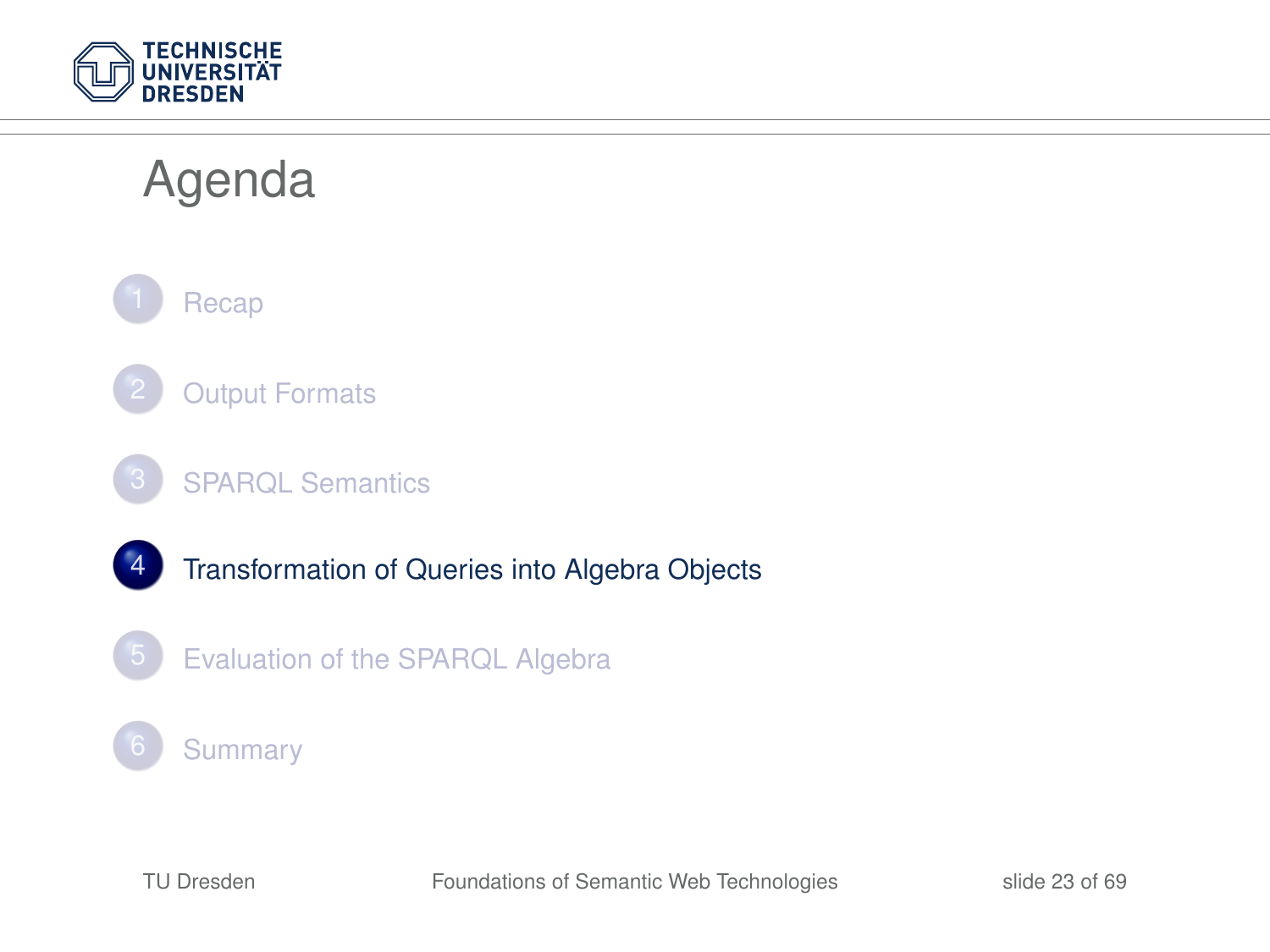

```
{ ?book ex:price ?price .
 FILTER (?price < 15)
 OPTIONAL { ?book ex:title ?title }
  { ?book ex:author ex:Shakespeare } UNION
  { ?book ex:author ex:Marlowe }
}
```
#### Semantics of a SPARQL query:



**1** Transformation of the query into an algebra expression

<span id="page-23-0"></span>2 Evaluation of the algebra expression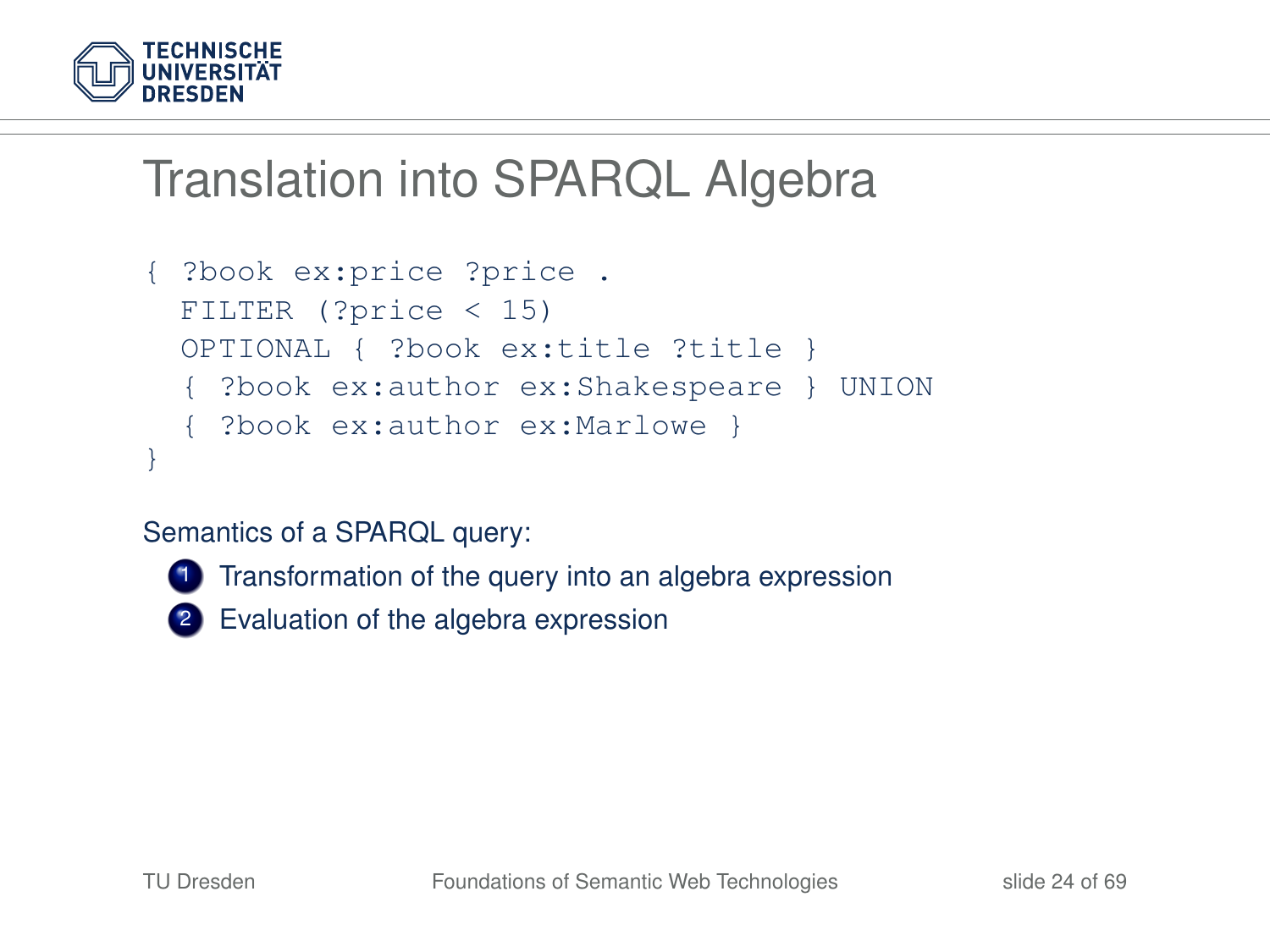

```
{ ?book ex:price ?price
 FILTER (?price < 15)
 OPTIONAL { ?book ex:title ?title }
  { ?book ex:author ex:Shakespeare } UNION
  { ?book ex:author ex:Marlowe }
}
```
Attention: Filters apply to the whole group in which they occur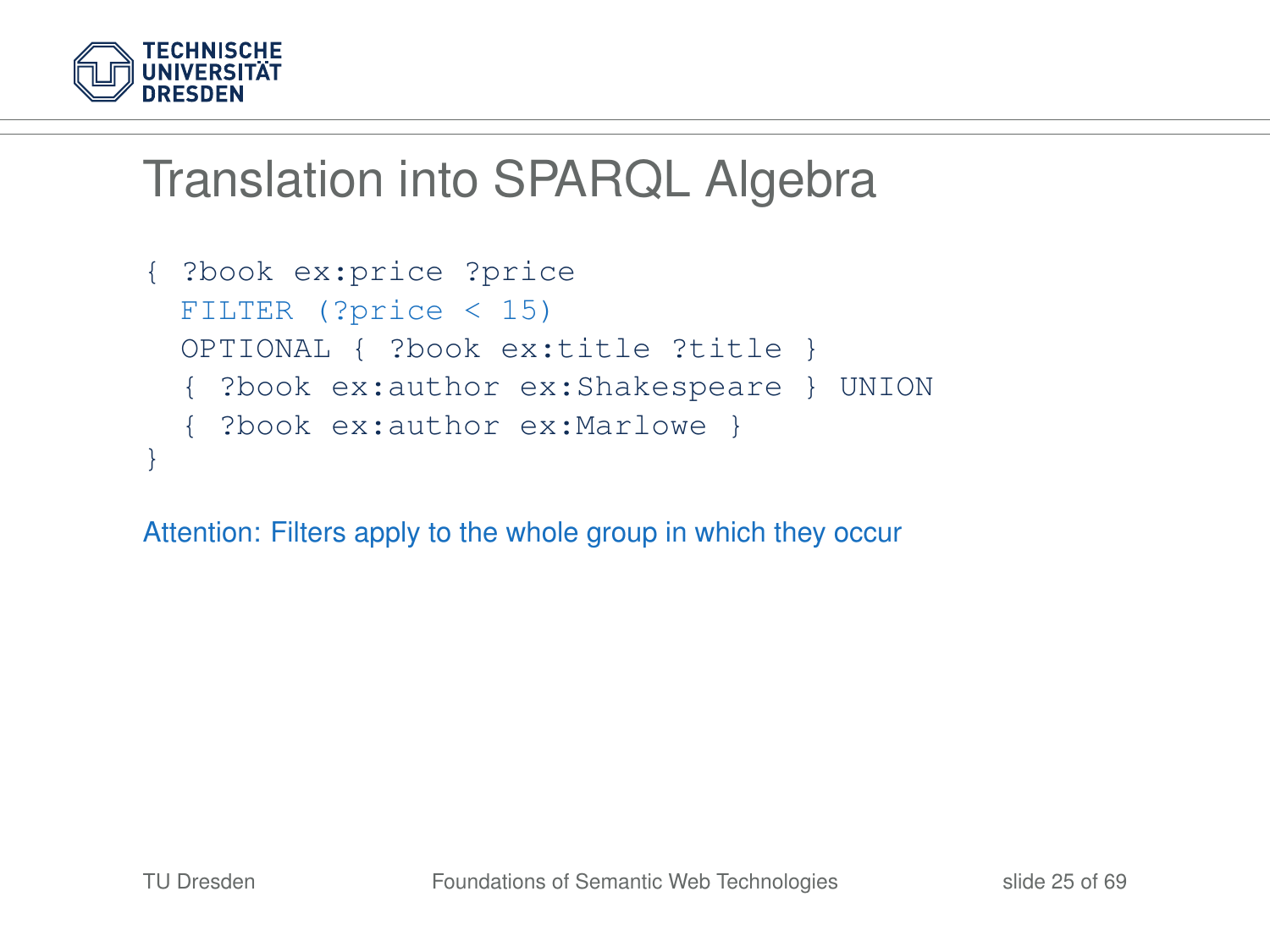

```
{ ?book ex:price ?price
 OPTIONAL { ?book ex:title ?title }
  { ?book ex:author ex:Shakespeare } UNION
  { ?book ex:author ex:Marlowe }
 FILTER (?price < 15)
}
```


**1** Expand abbreviated IRIs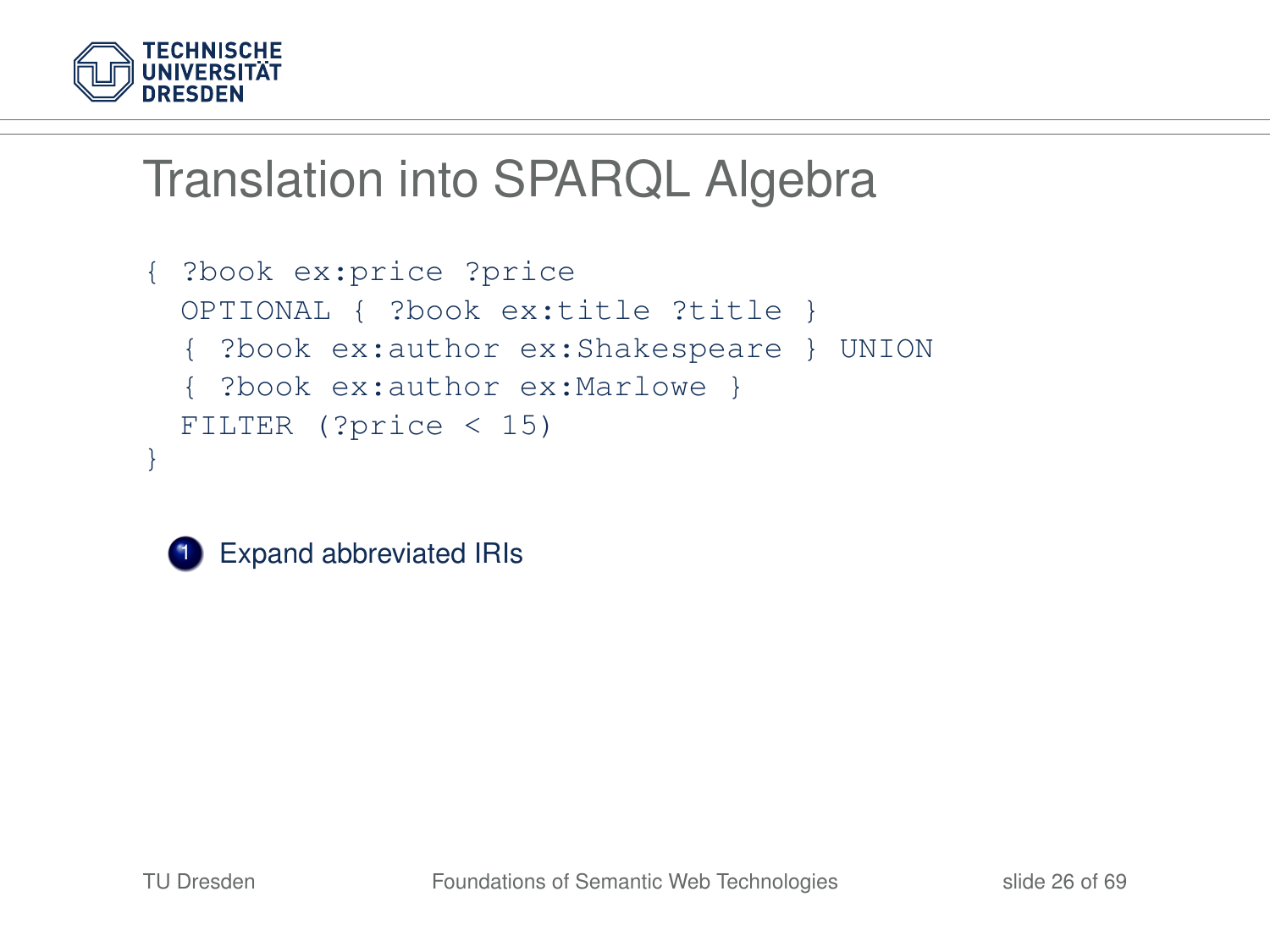

```
{ ?book <http://ex.org/price> ?price
 OPTIONAL { ?book <http://ex.org/title> ?title }
  { ?book <http://ex.org/author>
                  <http://ex.org/Shakespeare> } UNION
  { ?book <http://ex.org/author>
                  <http://ex.org/Marlowe> }
 FILTER (?price < 15)
}
```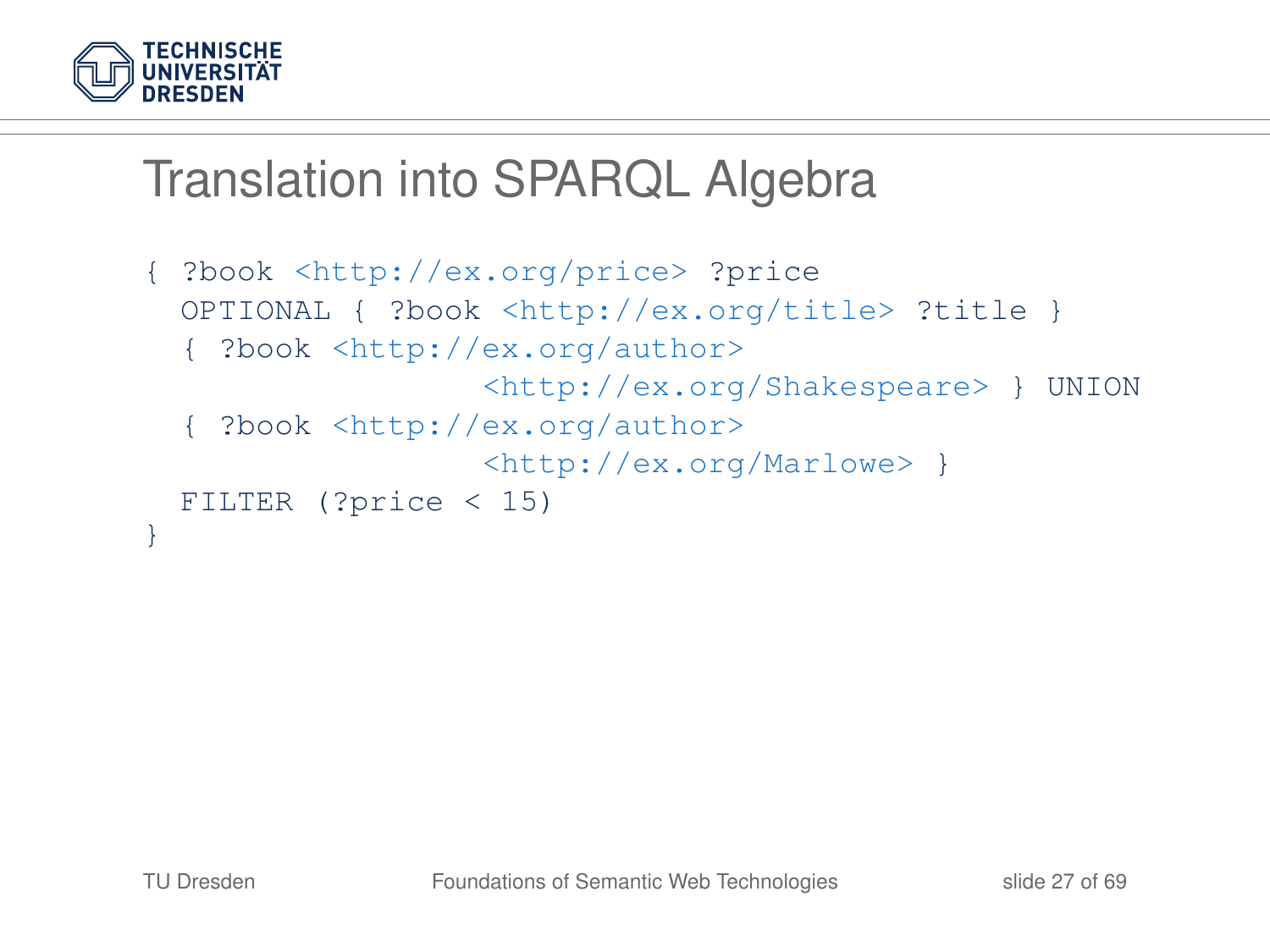

```
{ ?book <http://ex.org/price> ?price
 OPTIONAL { ?book <http://ex.org/title> ?title }
  { ?book <http://ex.org/author>
                  <http://ex.org/Shakespeare> } UNION
   { ?book <http://ex.org/author>
                  <http://ex.org/Marlowe> }
 FILTER (?price < 15)
}
```
2. Replace triple patterns with operator Bgp(·)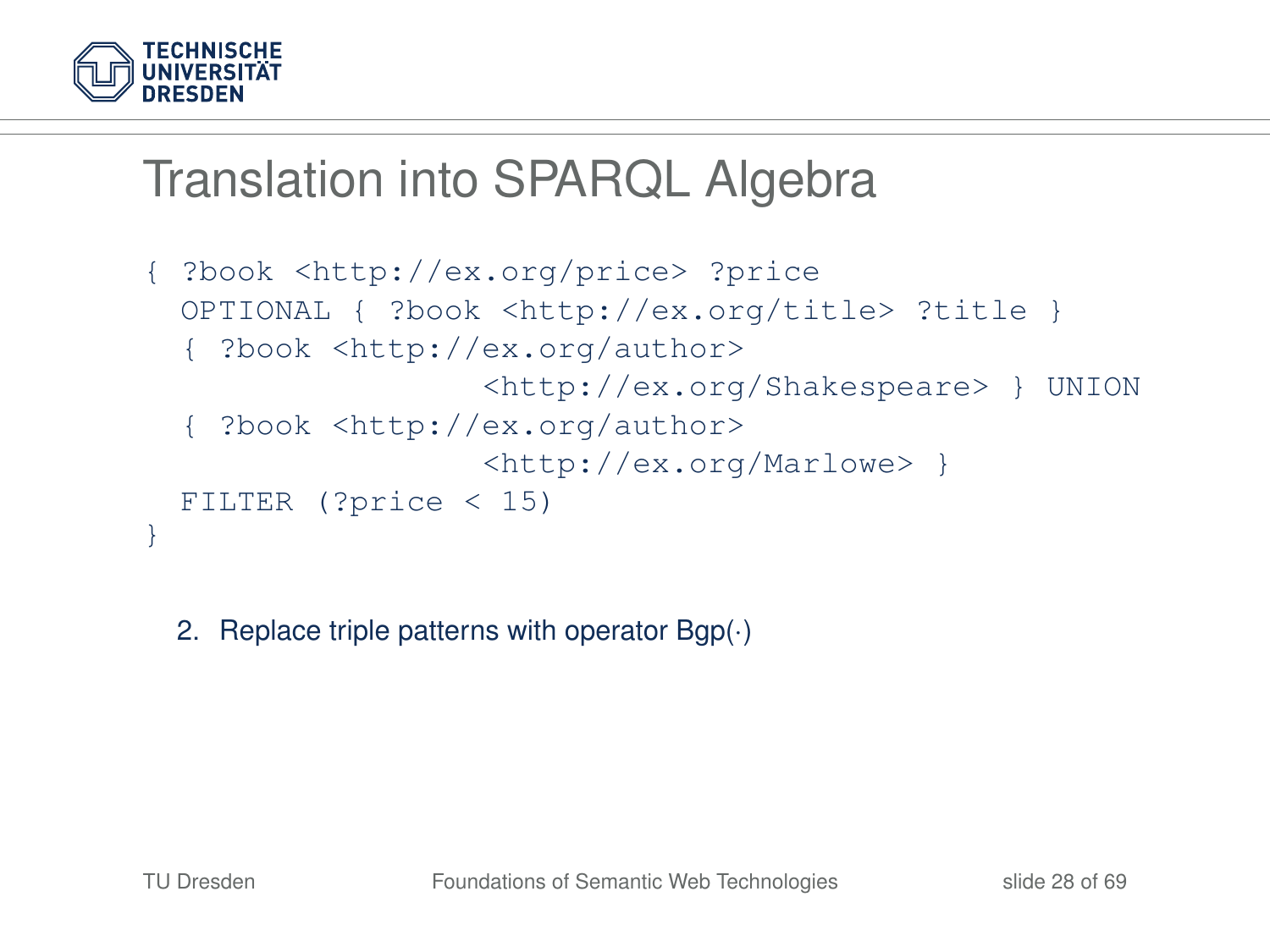

```
{ Bgp(?book <http://ex.org/price> ?price)
 OPTIONAL {Bgp(?book <http://ex.org/title> ?title)}
  {Bgp(?book <http://ex.org/author>
                  <http://ex.org/Shakespeare>)} UNION
  {Bgp(?book <http://ex.org/author>
                  <http://ex.org/Marlowe>)}
 FILTER (?price < 15)
}
```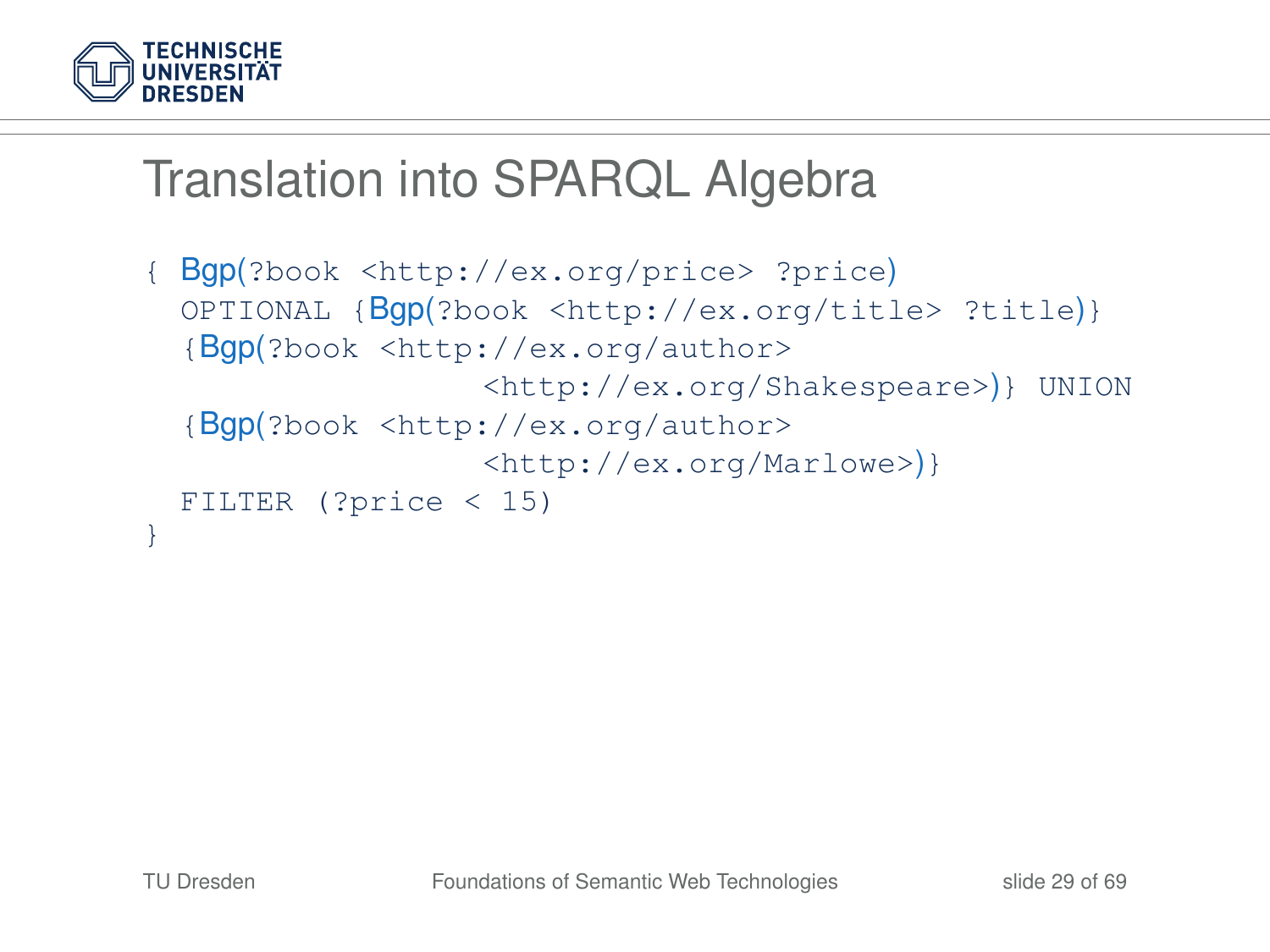

```
{ Bgp(?book <http://ex.org/price> ?price)
 OPTIONAL {Bgp(?book <http://ex.org/title> ?title)}
  {Bgp(?book <http://ex.org/author>
                  <http://ex.org/Shakespeare>)} UNION
  {Bgp(?book <http://ex.org/author>
                  <http://ex.org/Marlowe>)}
 FILTER (?price < 15)
}
```
3. Introduce the LeftJoin(·) operator for optional parts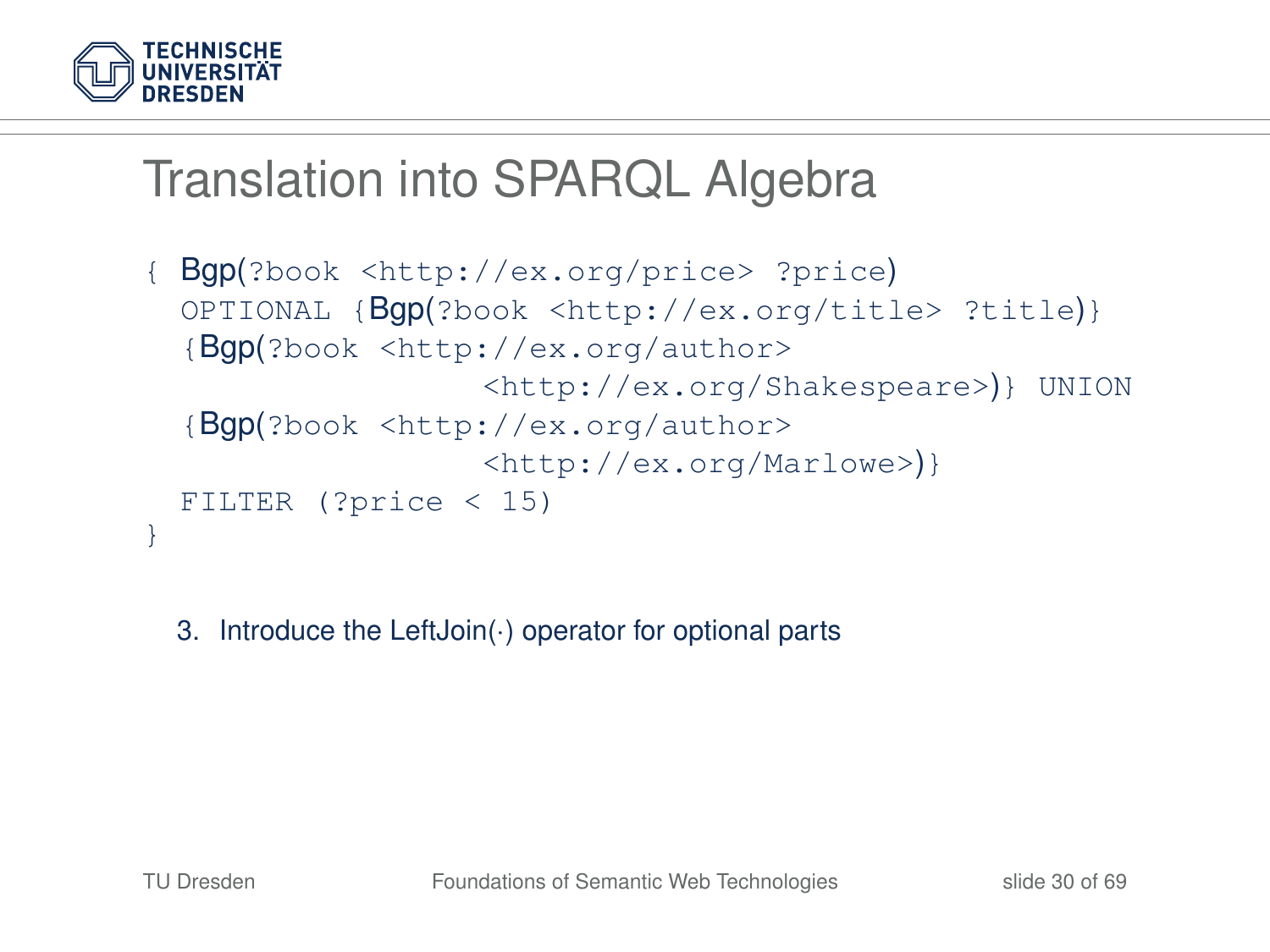

```
{ LeftJoin(Bgp(?book <http://ex.org/price> ?price),
        Bgp(?book <http://ex.org/title> ?title),
        true)
  {Bgp(?book <http://ex.org/author>
                   <http://ex.org/Shakespeare>)} UNION
  {Bgp(?book <http://ex.org/author>
                  <http://ex.org/Marlowe>)}
 FILTER (?price < 15)
}
```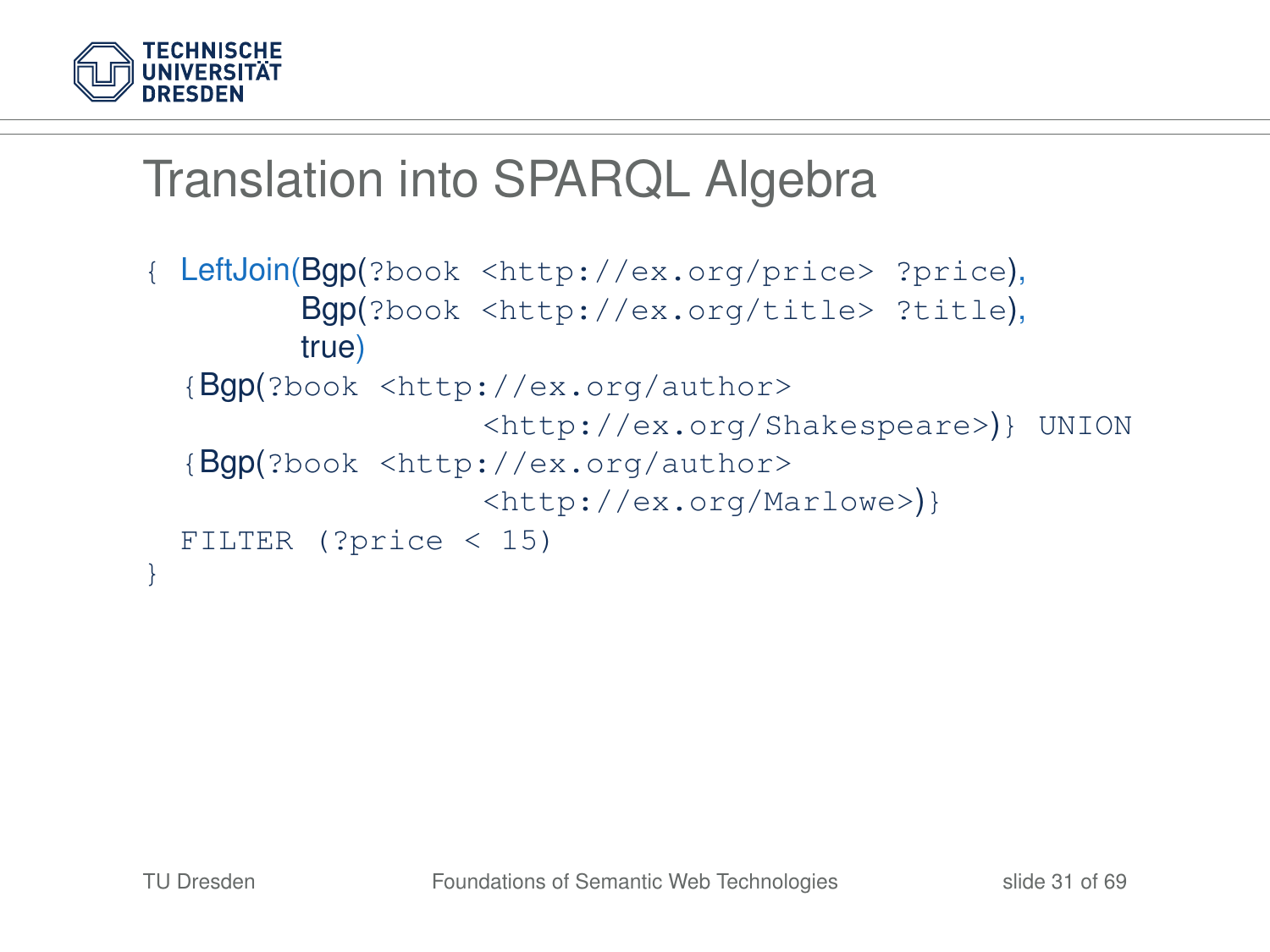

```
LeftJoin(Bgp(?book <http://ex.org/price> ?price),
        Bgp(?book <http://ex.org/title> ?title),
        true)
  {Bgp(?book <http://ex.org/author>
                   <http://ex.org/Shakespeare>)} UNION
  {Bgp(?book <http://ex.org/author>
                   <http://ex.org/Marlowe>)}
 FILTER (?price < 15)
}
```
- 4. Combine alternative graph patterns with Union(·) operator
- $\rightarrow$  Refers to neighbouring patterns and has higher precedence than conjunction (left associative)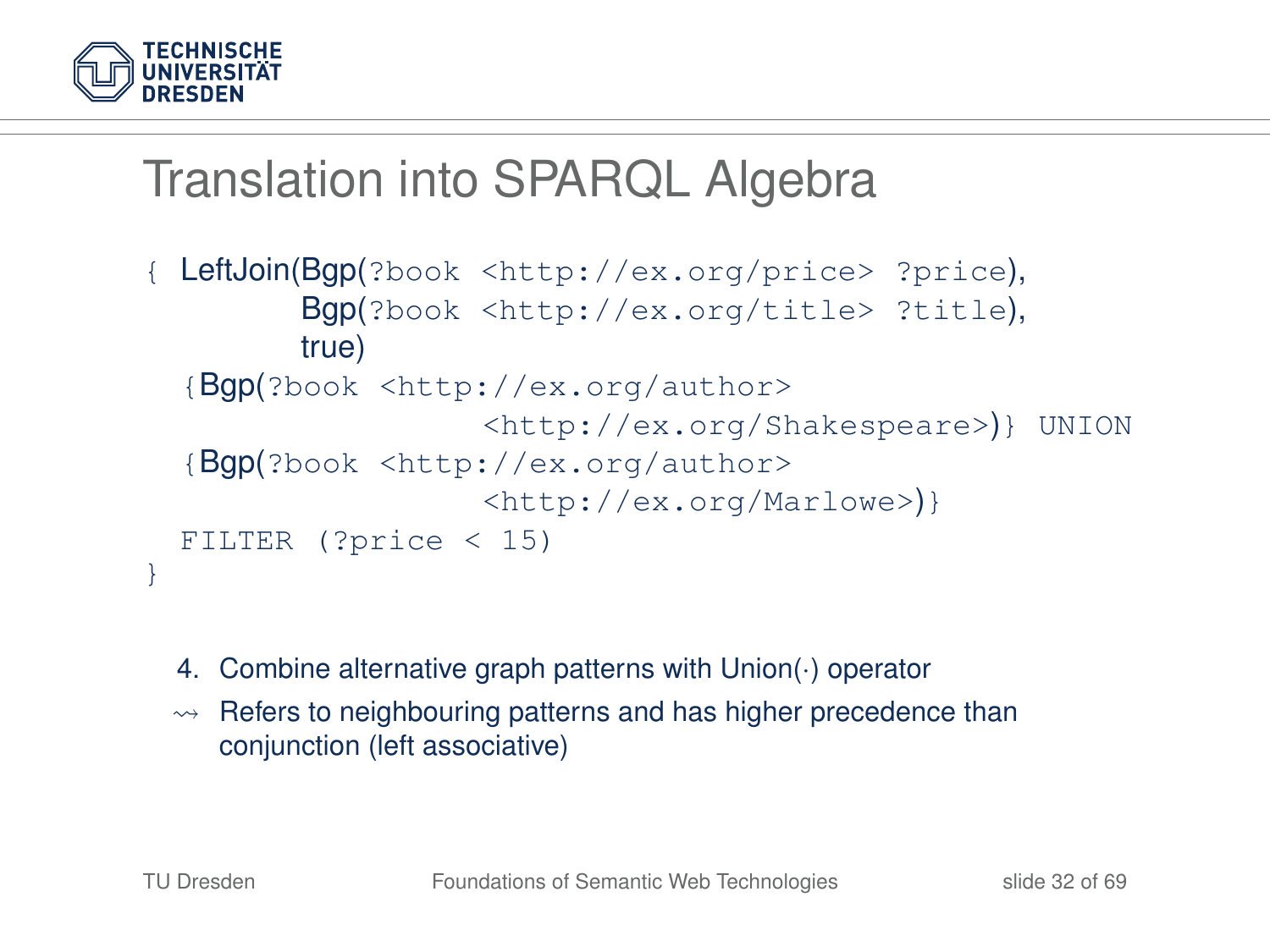

```
LeftJoin(Bgp(?book <http://ex.org/price> ?price),
        Bgp(?book <http://ex.org/title> ?title),
        true)
 Union(Bgp(?book <http://ex.org/author>
                      <http://ex.org/Shakespeare>),
       Bgp(?book <http://ex.org/author>
                      <http://ex.org/Marlowe>))
 FILTER (?price < 15)
}
```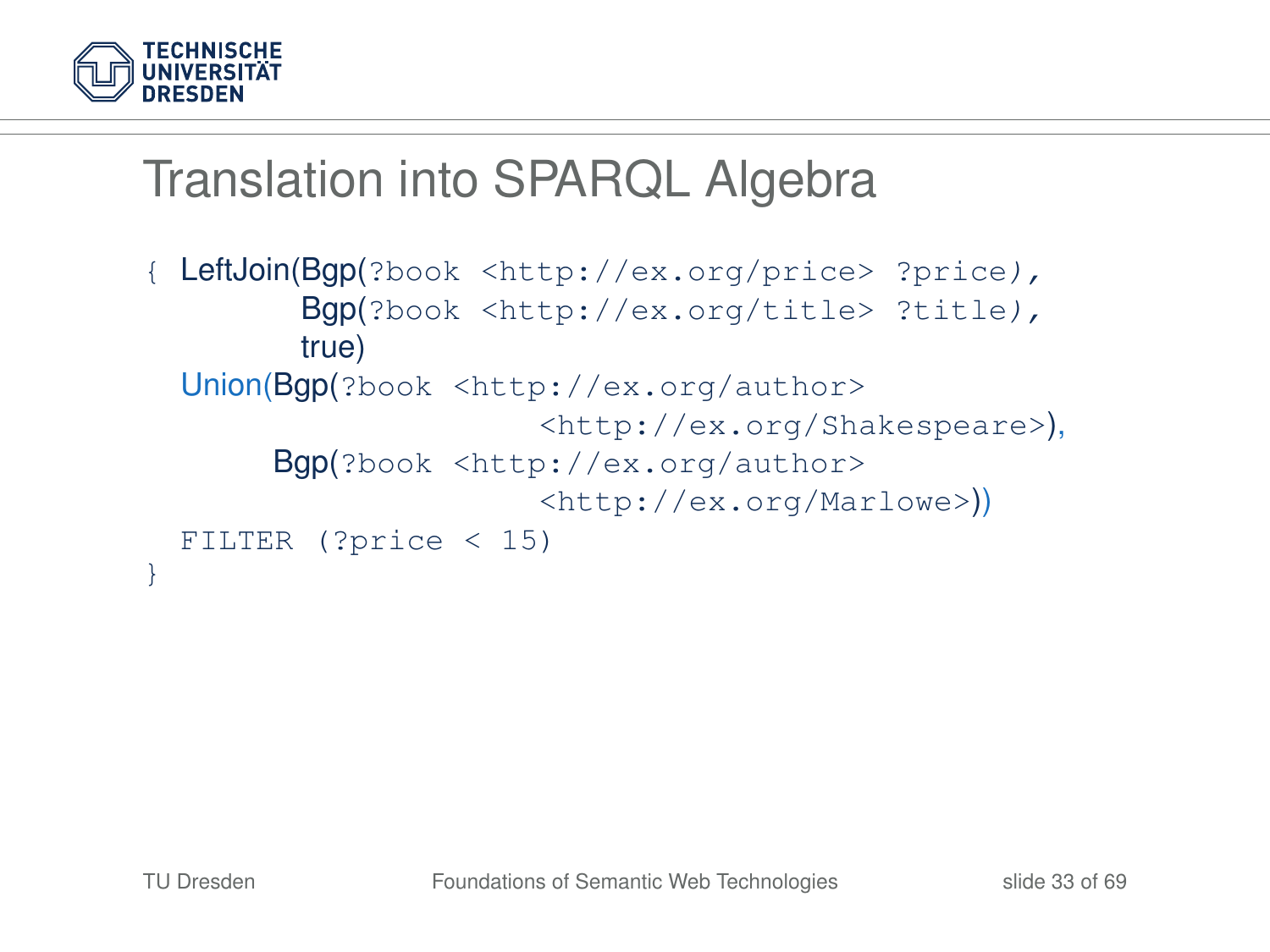

```
LeftJoin(Bgp(?book <http://ex.org/price> ?price),
        Bgp(?book <http://ex.org/title> ?title),
        true)
 Union(Bgp(?book <http://ex.org/author>
                      <http://ex.org/Shakespeare>),
       Bgp(?book <http://ex.org/author>
                      <http://ex.org/Marlowe>))
 FILTER (?price < 15)
}
```
5. Apply Join(·) operator to join non-filter elements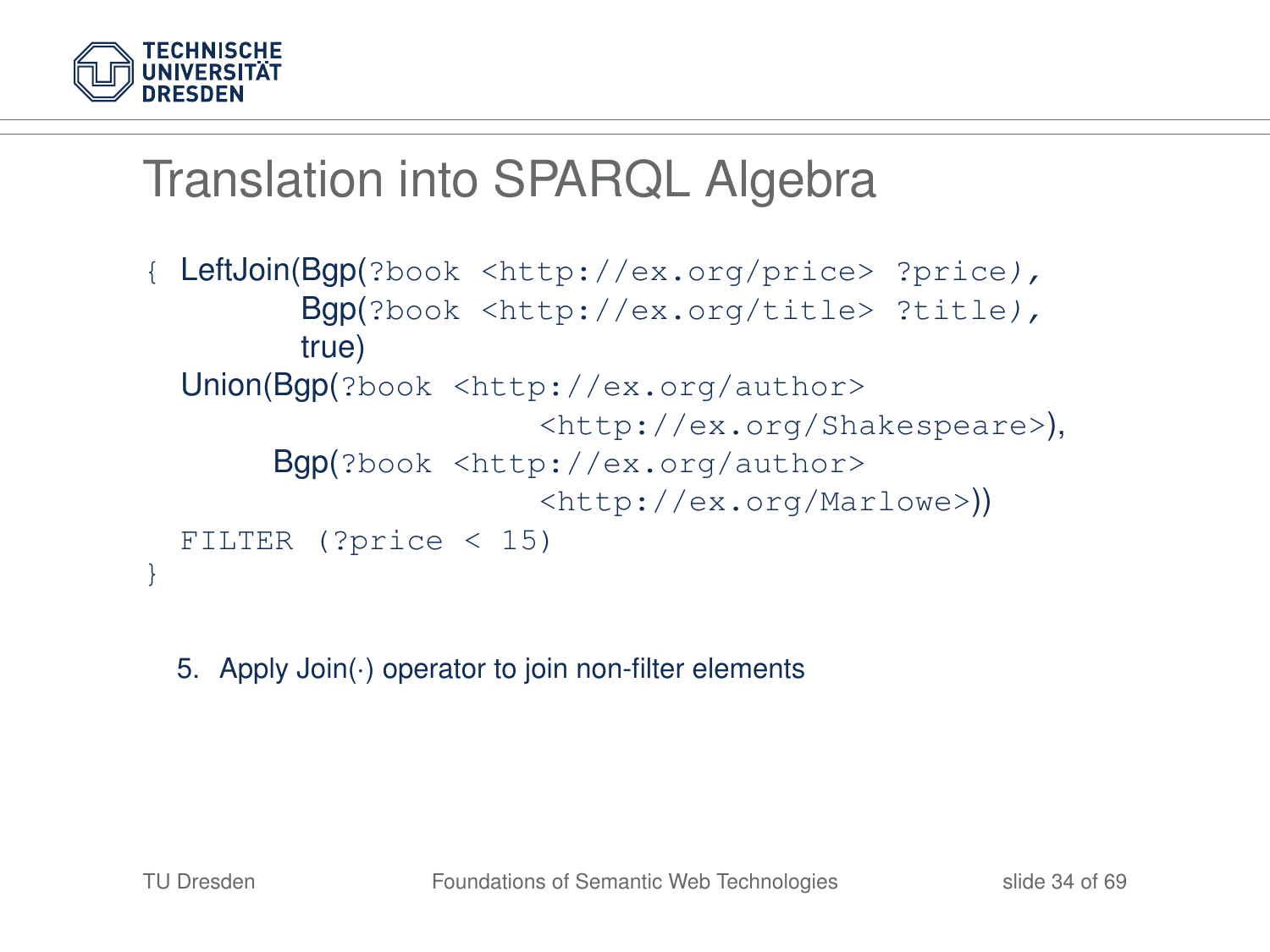

```
{ Join(
  LeftJoin(Bgp(?book <http://ex.org/price> ?price),
         Bgp(?book <http://ex.org/title> ?title),
         true),
  Union(Bgp(?book <http://ex.org/author>
                      <http://ex.org/Shakespeare>),
        Bgp(?book <http://ex.org/author>
                      <http://ex.org/Marlowe>)))
  FILTER (?price < 15)
}
```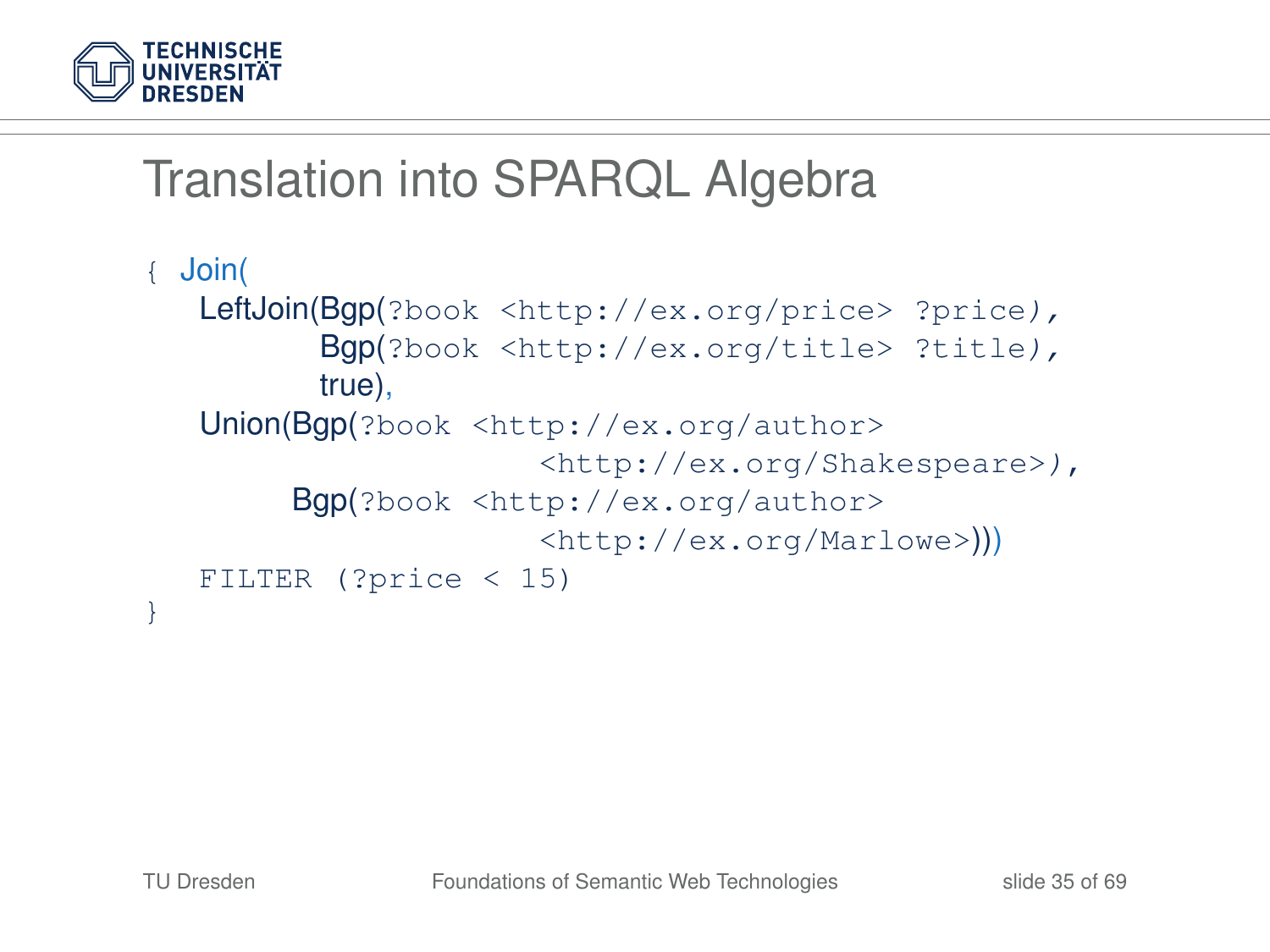

```
{ Join(
  LeftJoin(Bgp(?book <http://ex.org/price> ?price),
         Bgp(?book <http://ex.org/title> ?title),
         true),
  Union(Bgp(?book <http://ex.org/author>
                      <http://ex.org/Shakespeare>),
        Bgp(?book <http://ex.org/author>
                      <http://ex.org/Marlowe>)))
  FILTER (?price < 15)
}
```
6. Translate a group with filters with the Filter(·) operator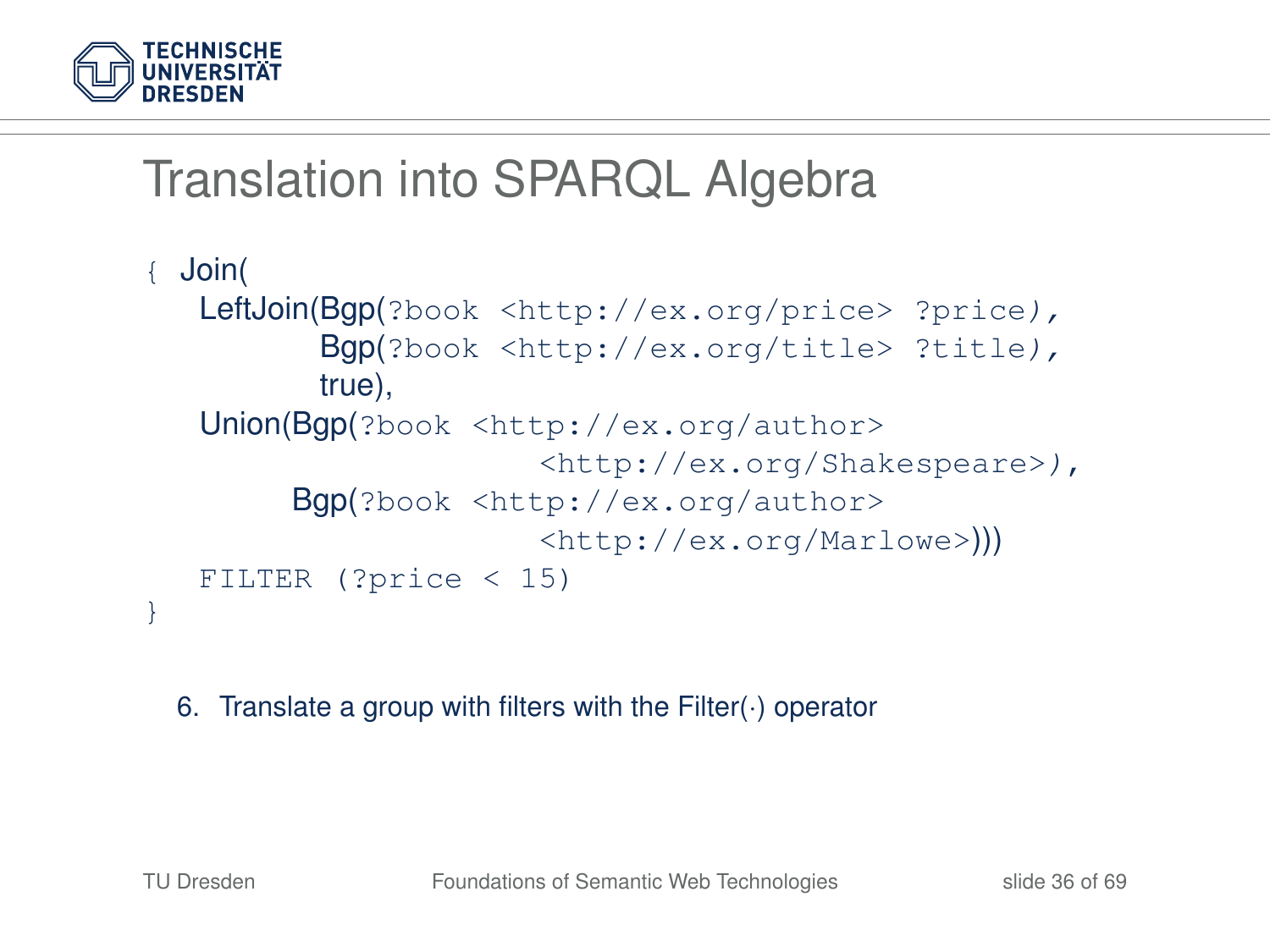

```
Filter(?price < 15,
    Join(
     LeftJoin(Bgp(?book <http://ex.org/price> ?price),
            Bgp(?book <http://ex.org/title> ?title),
            true),
     Union(Bgp(?book <http://ex.org/author>
                   <http://ex.org/Shakespeare>),
          Bgp(?book <http://ex.org/author>
                   <http://ex.org/Marlowe>))))
```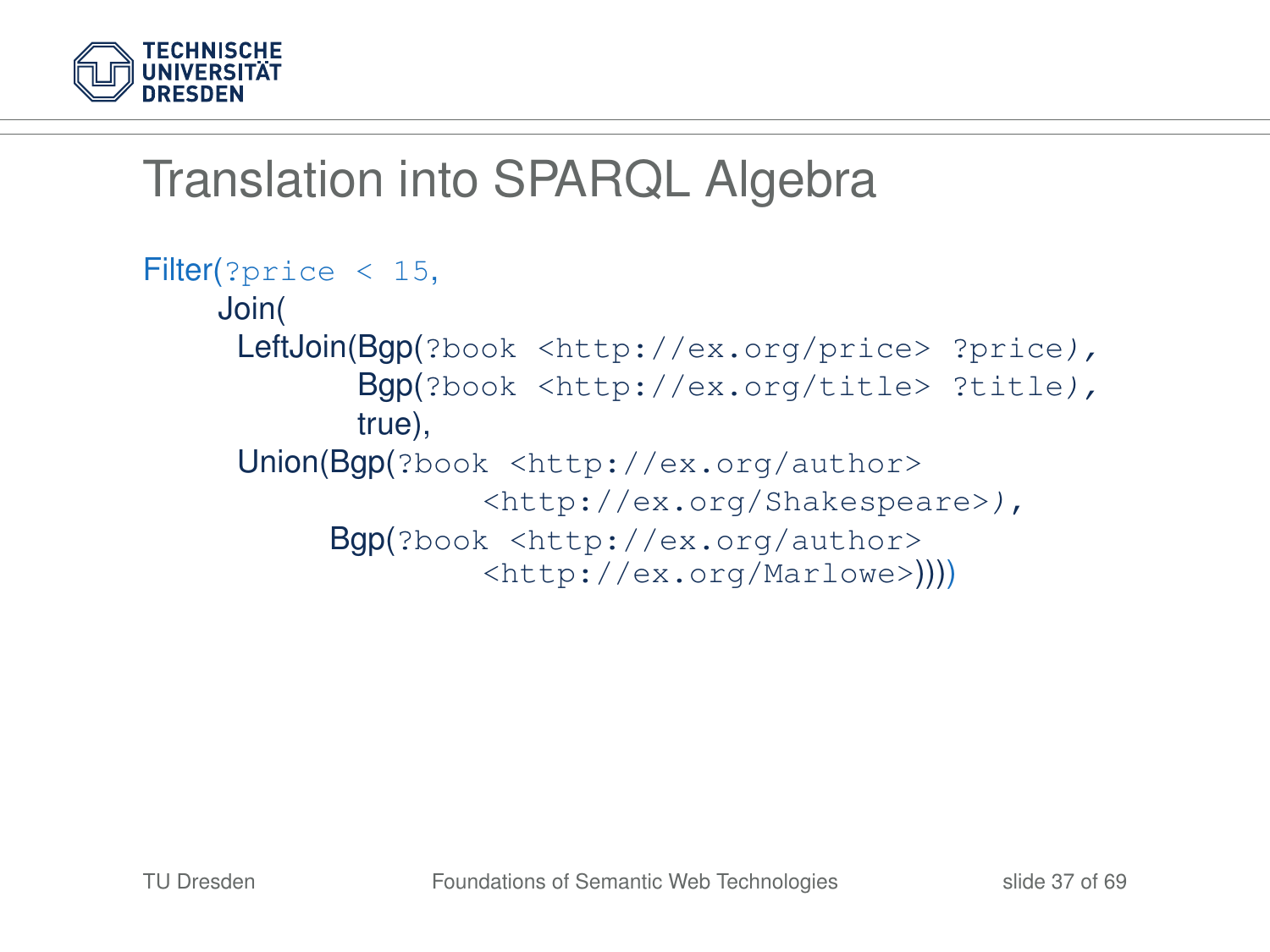

```
Filter(?price < 15,
    Join(
     LeftJoin(Bgp(?book <http://ex.org/price> ?price),
            Bgp(?book <http://ex.org/title> ?title),
            true),
     Union(Bgp(?book <http://ex.org/author>
                   <http://ex.org/Shakespeare>),
          Bgp(?book <http://ex.org/author>
                   <http://ex.org/Marlowe>))))
```
• Online translation tool: <http://sparql.org/query-validator.html>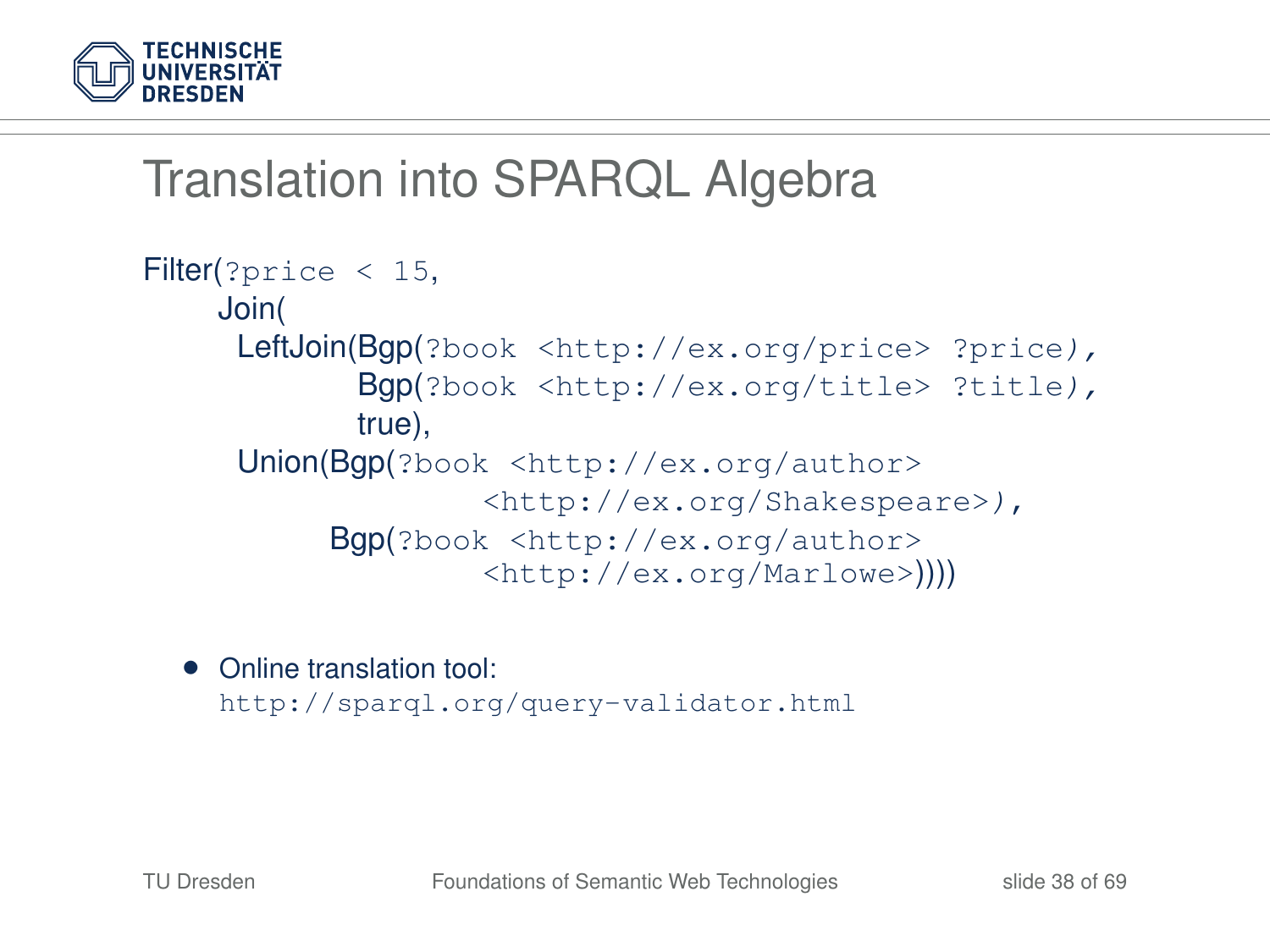

### Agenda



- **[Output Formats](#page-7-0)**
- **[SPARQL Semantics](#page-15-0)** 
	- [Transformation of Queries into Algebra Objects](#page-23-0)
- 5 [Evaluation of the SPARQL Algebra](#page-39-0)

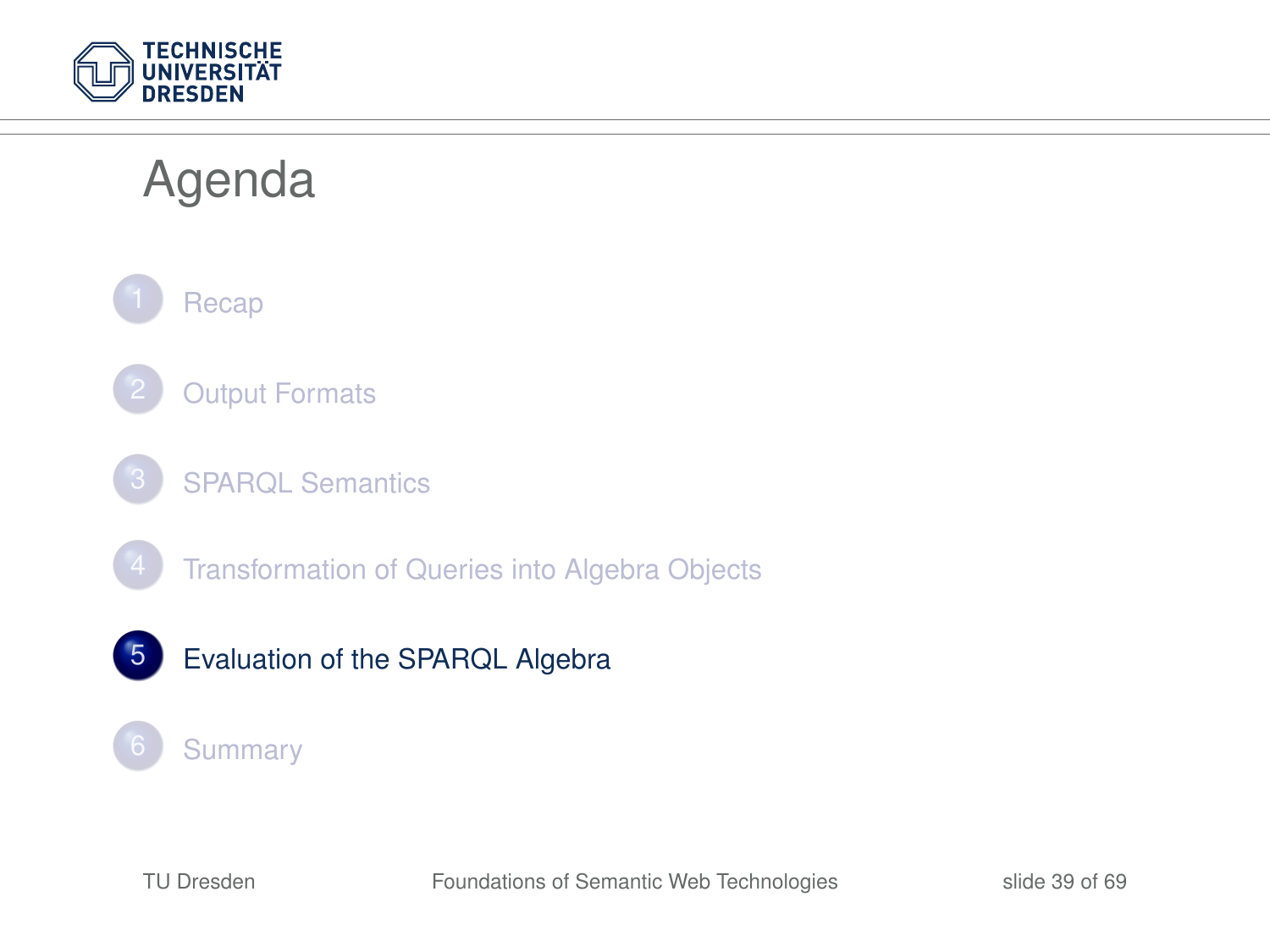

# Semantics of the SPARQL Algebra **Operations**

Now we have an algebra object, but what do the algebra operations mean?

<span id="page-39-0"></span>

| Bqp(P)             | match/evaluate pattern P                                               |
|--------------------|------------------------------------------------------------------------|
| $Join(M_1, M_2)$   | conjunctive join of solutions $M_1$ and $M_2$                          |
| Union $(M_1, M_2)$ | union of solutions $M_1$ with $M_2$                                    |
|                    | LeftJoin $(M_1, M_2, F)$ optional join of $M_1$ with $M_2$ with filter |
|                    | constraint $F$ (true if no filter given)                               |
| Filter $(F, M)$    | filter solutions $M$ with constraint $F$                               |
| Z                  | empty pattern (identity for join)                                      |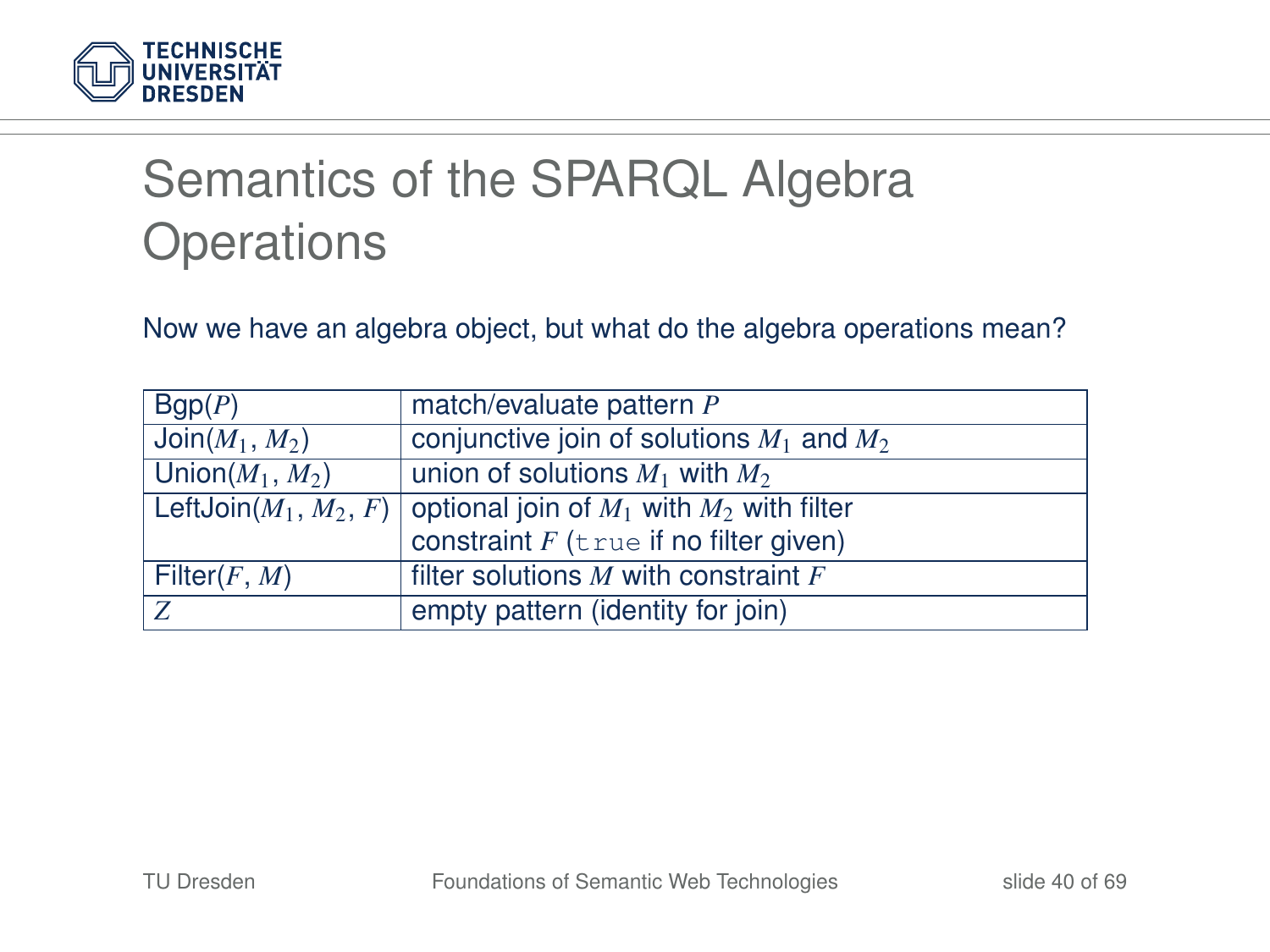

# Semantics of the SPARQL Algebra **Operations**

Now we have an algebra object, but what do the algebra operations mean?

| Bqp(P)             | match/evaluate pattern P                                               |
|--------------------|------------------------------------------------------------------------|
| $Join(M_1, M_2)$   | conjunctive join of solutions $M_1$ and $M_2$                          |
| Union $(M_1, M_2)$ | union of solutions $M_1$ with $M_2$                                    |
|                    | LeftJoin $(M_1, M_2, F)$ optional join of $M_1$ with $M_2$ with filter |
|                    | constraint $F$ (true if no filter given)                               |
| Filter $(F, M)$    | filter solutions $M$ with constraint $F$                               |
| Z                  | empty pattern (identity for join)                                      |

- Only  $Bgp(\cdot)$  matches or evaluates graph patterns
- $\rightarrow$  We can use entailment checking rather than graph matching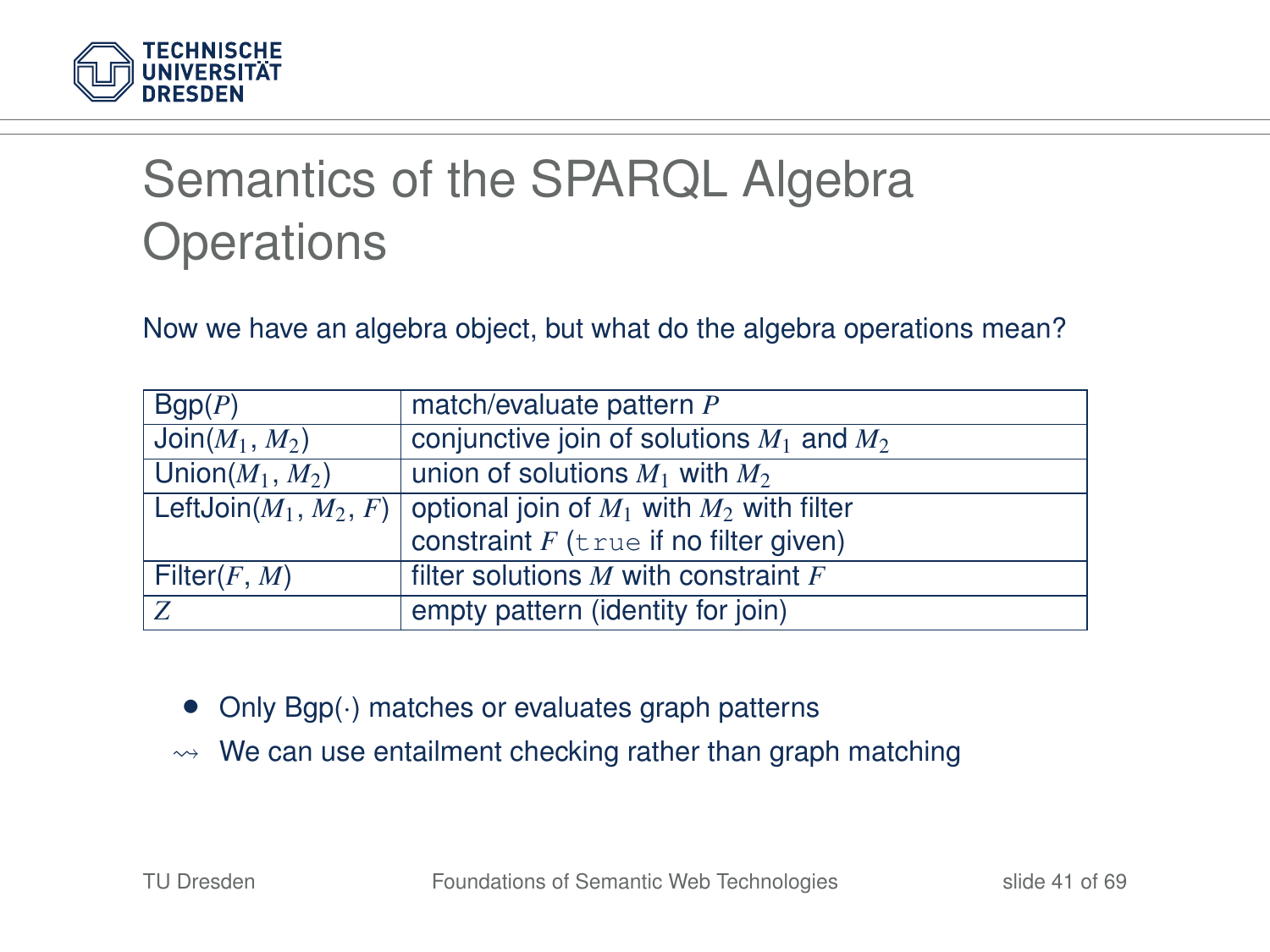

# Definition of the SPARQL Operators

How can we define that more formally?

Output:

• "solution set" (formatting irrelevant)

Input:

- Queried (active) graph
- Partial results from previous evaluation steps
- Different parameters according to the operation
- $\rightarrow$  How can we formally describe the "results"?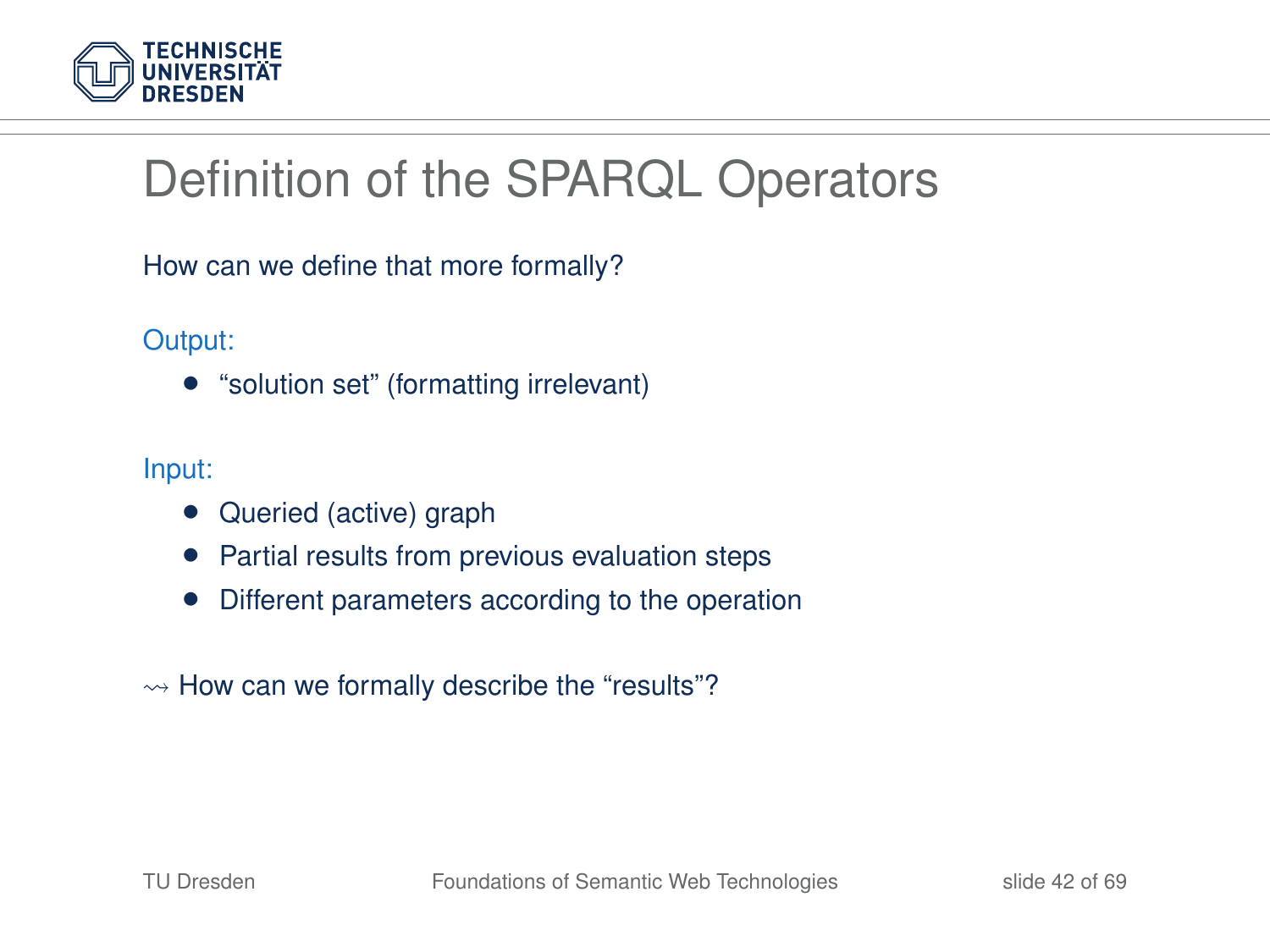

#### SPARQL Results

Intuition: Results coded as tables of variable assignments



List of solutions (solution sequence)

 $\rightsquigarrow$  each solution corresponds to one table row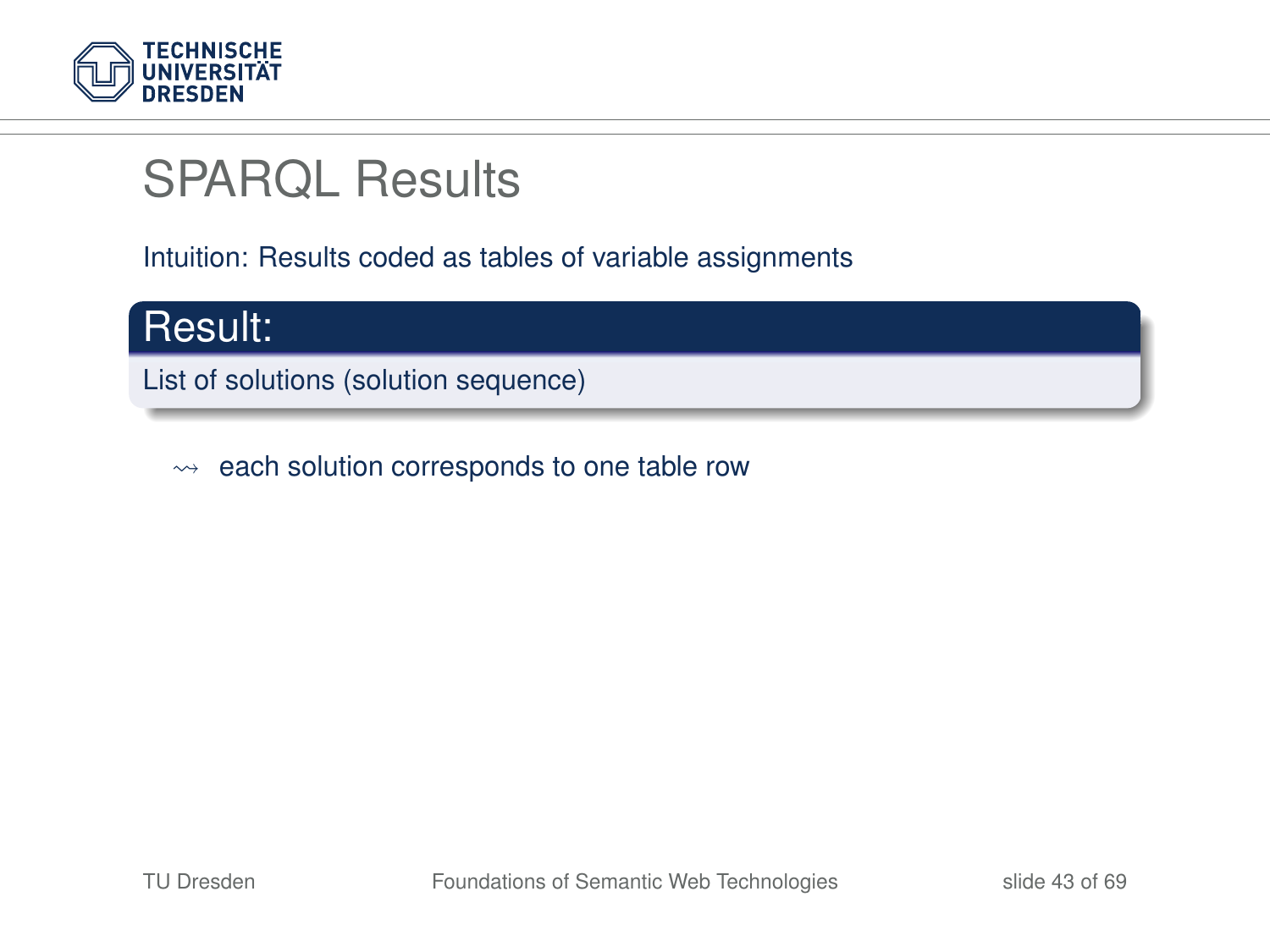

### SPARQL Results

Intuition: Results coded as tables of variable assignments



 $\rightarrow$  each solution corresponds to one table row

#### Solution:

Partial function

- Domain: relevant variables
- Range: IRIs ∪ blank nodes ∪ RDF literals
- $\rightarrow$  Unbound variables are those that have no assigned value (partial function)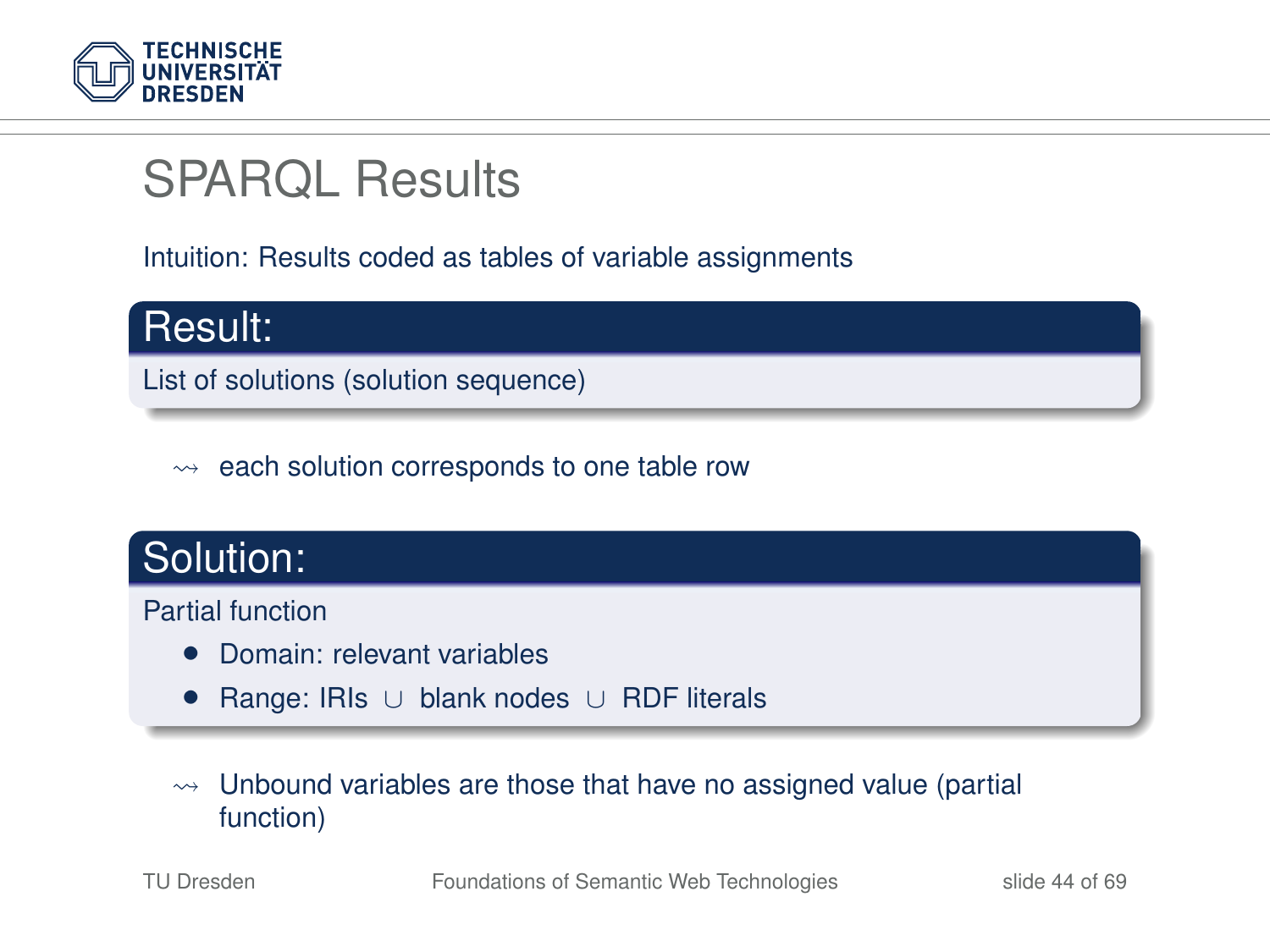

# Evaluation of Basic Graph Patterns

#### Definition (Solution)

Let *P* be a basic graph pattern. A partial function  $\mu$  is a solution for Bgp(*P*) over the queried (active) graph *G* if:



the domain of  $\mu$  is exactly the set of variables in  $P$ ,

there exists an assignment  $\sigma$  from blank nodes in *P* to IRIs, blank nodes, or RDF literals such that:

3 the RDF graph  $\mu(\sigma(P))$  is a subgraph of *G*.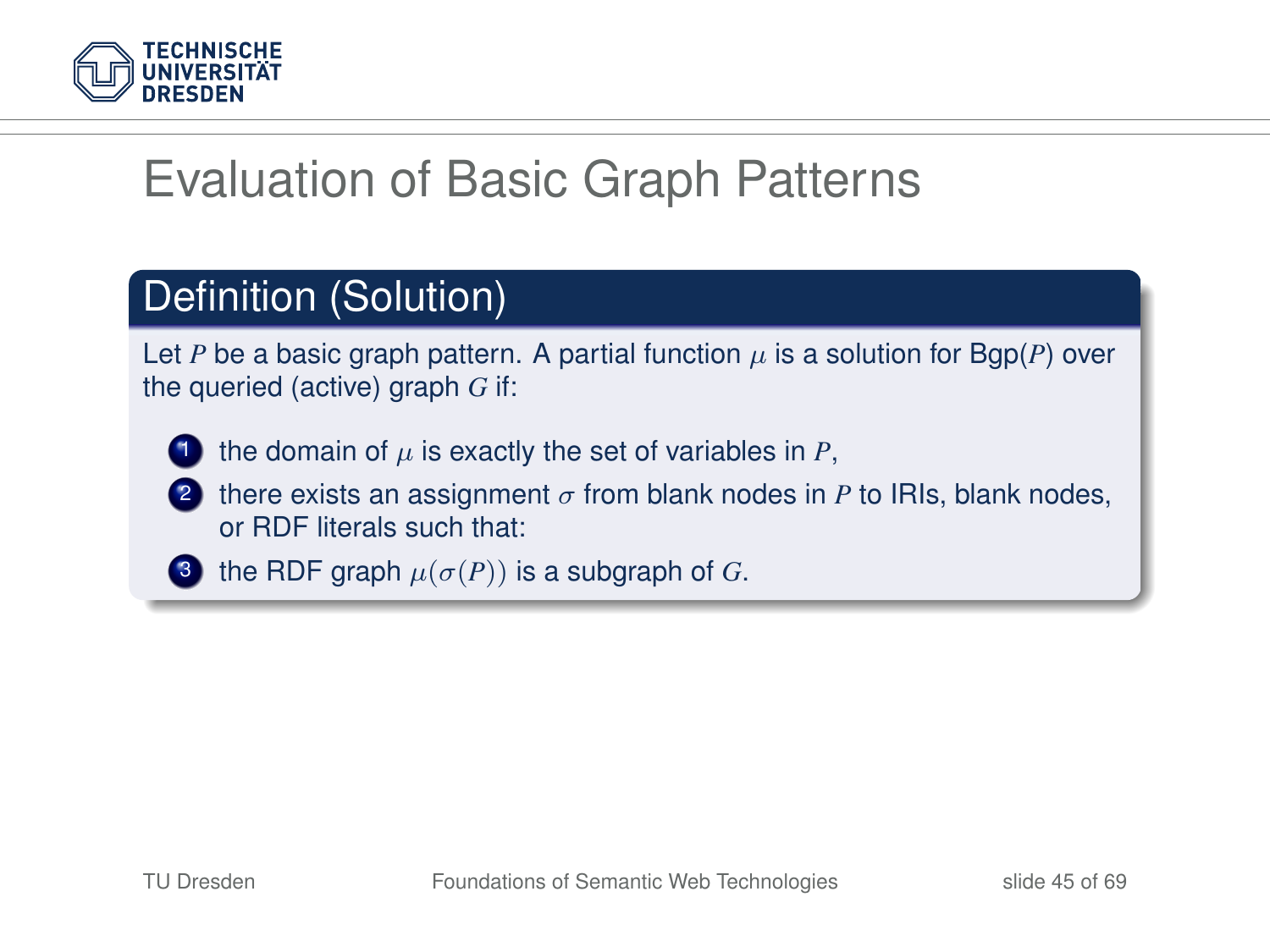

### Evaluation of Basic Graph Patterns

- The result of evaluating Bgp(P) over G is written  $[\mathsf{Bgp}(P)]_{\mathsf{G}}$
- The result is a multi set of solutions  $\mu$
- The multiplicity of each solution  $\mu$  corresponds to the number of different assignments  $\sigma$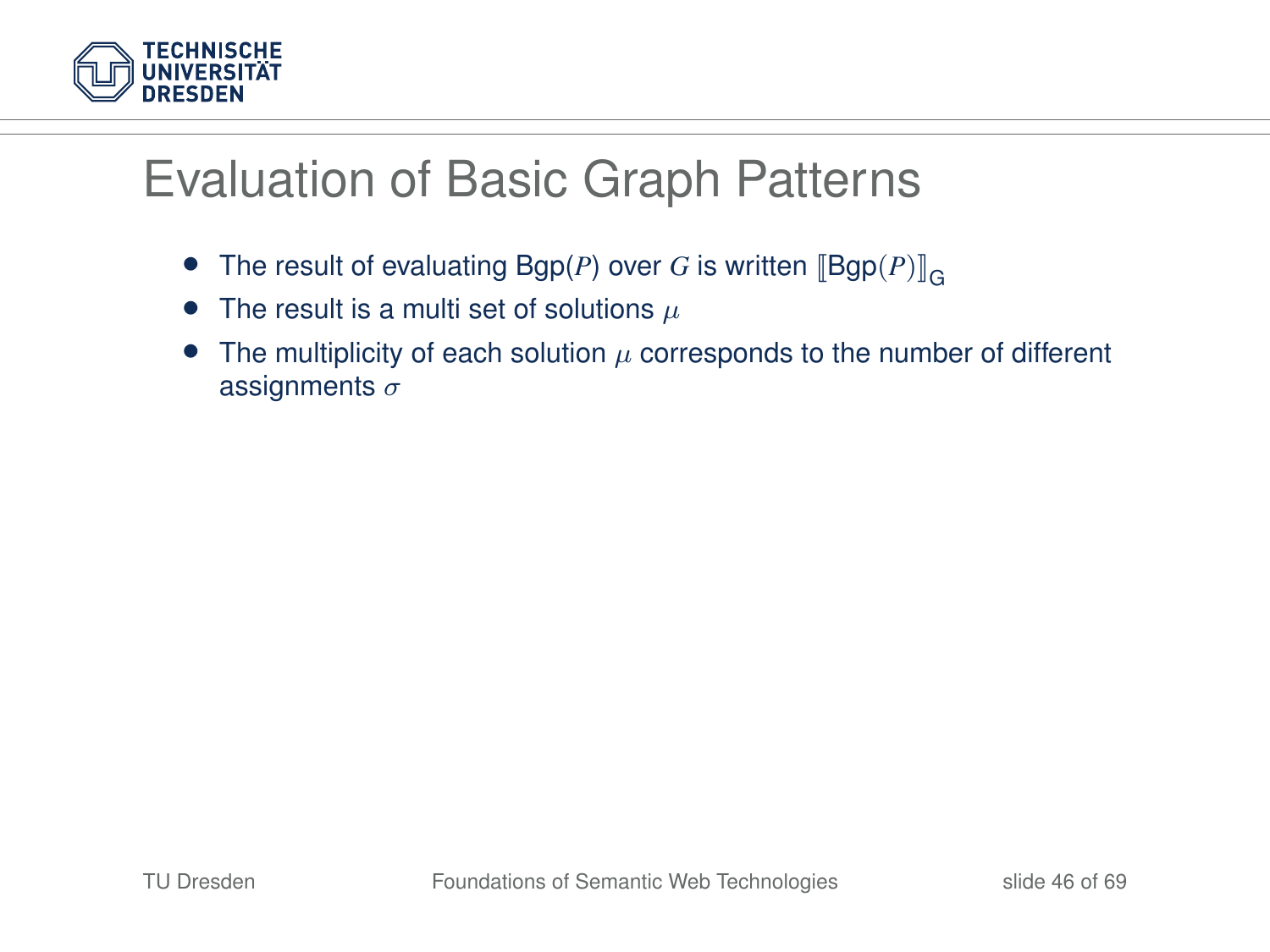

# Multi Sets

#### Definition (Multi Set)

A multi set over a set *S* is a total function  $M: S \to \mathbb{N}^+ \cup \{\omega\}$ 

- $\bullet$  N<sup>+</sup> denotes the positive natural numbers
- $\omega > n$  for all  $n \in \mathbb{N}^+$
- $M(s)$  is the multiplicity of  $s \in S$
- $\bullet$   $\omega$ : countably infinite number of occurrences
- We represent a multi se over the set *S* also with the set  $\{(s, M(s)) \mid s \in S\}$
- We write  $(s, n) \in M$  if  $M(s) = n$
- We assume that  $M(s) = 0$  if  $s \notin S$
- Alternative notation:  $\{a, b, b\}$  corresponds to the multi set *M* over the set  ${a, b}$  with  $M(a) = 1$  and  $M(b) = 2$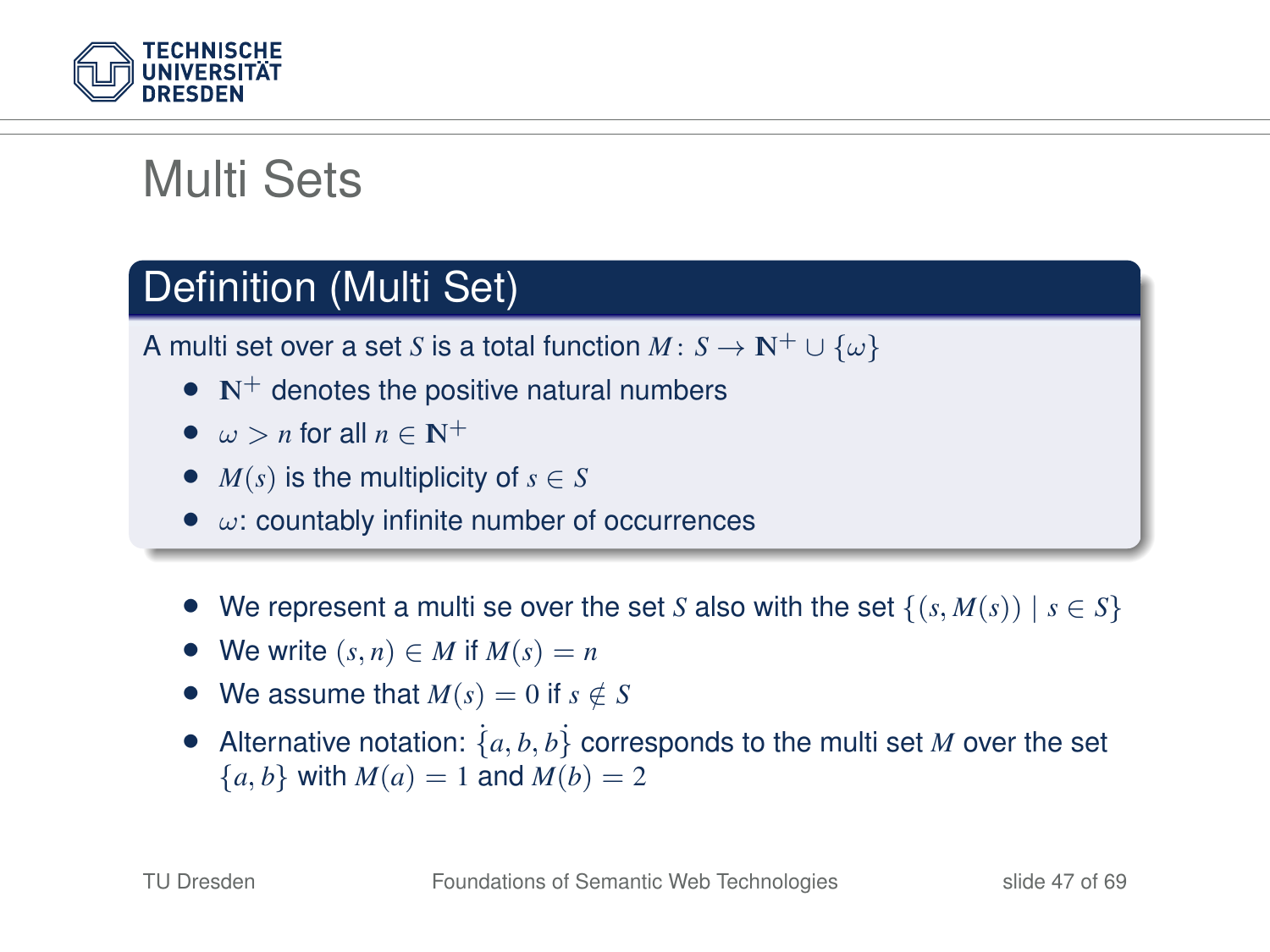

```
ex:Birte ex:gives [
   a ex:Lecture ;
   ex:hasTopic "SPAROL" ] .
ex:Sebastian ex:gives [
   a ex:Lecture ;
   ex:hasTopic "DLs and OWL" ] .
```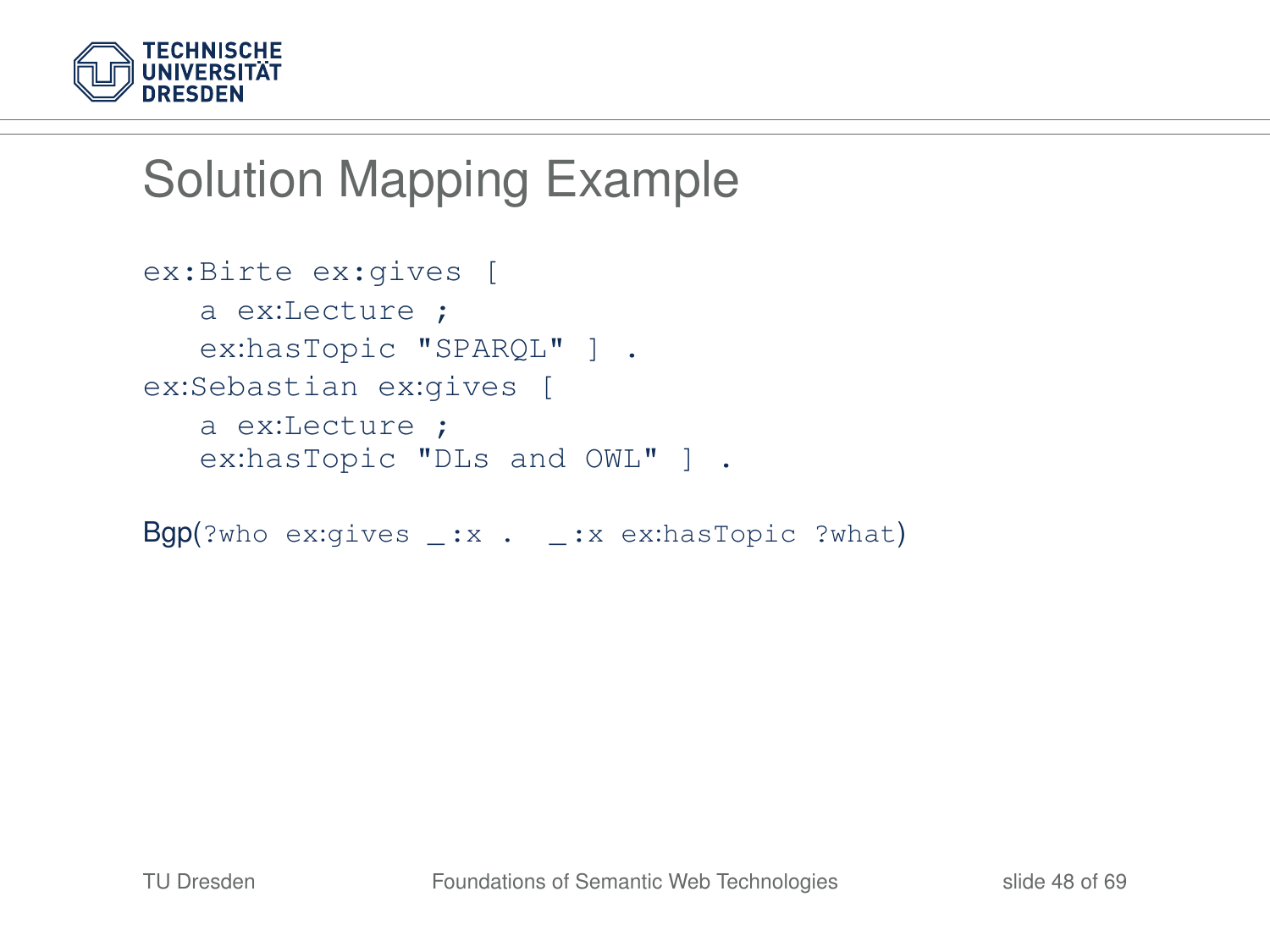

```
ex:Birte ex:gives _: a .
_ :a rdf:type ex:Lecture .
_ :a ex:hasTopic "SPARQL" .
ex:Sebastian ex:gives _ :b .
_ :b rdf:type ex:Lecture .
_ :b ex:hasTopic "DLs and OWL" .
```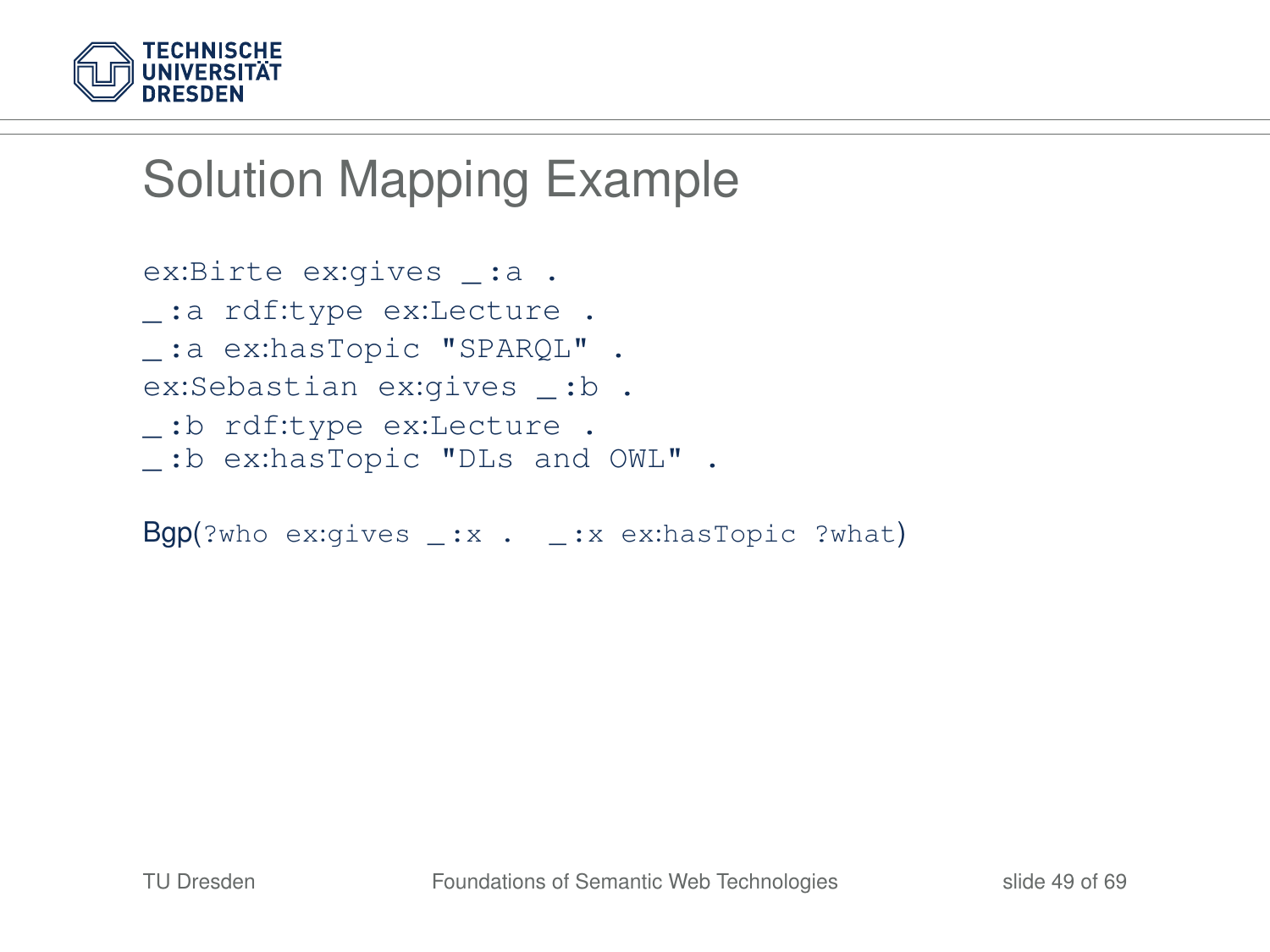

```
ex:Birte ex:gives _: a .
_ :a rdf:type ex:Lecture .
_ :a ex:hasTopic "SPARQL" .
ex:Sebastian ex:gives _ :b .
_ :b rdf:type ex:Lecture .
_ :b ex:hasTopic "DLs and OWL" .
```
- $\mu_1$ : ?who  $\mapsto$  ex : Birte, ?what  $\mapsto$  "SPARQL"
- $\sigma_1$ :  $\qquad \qquad \_ \cdot x \mapsto \_ \cdot a$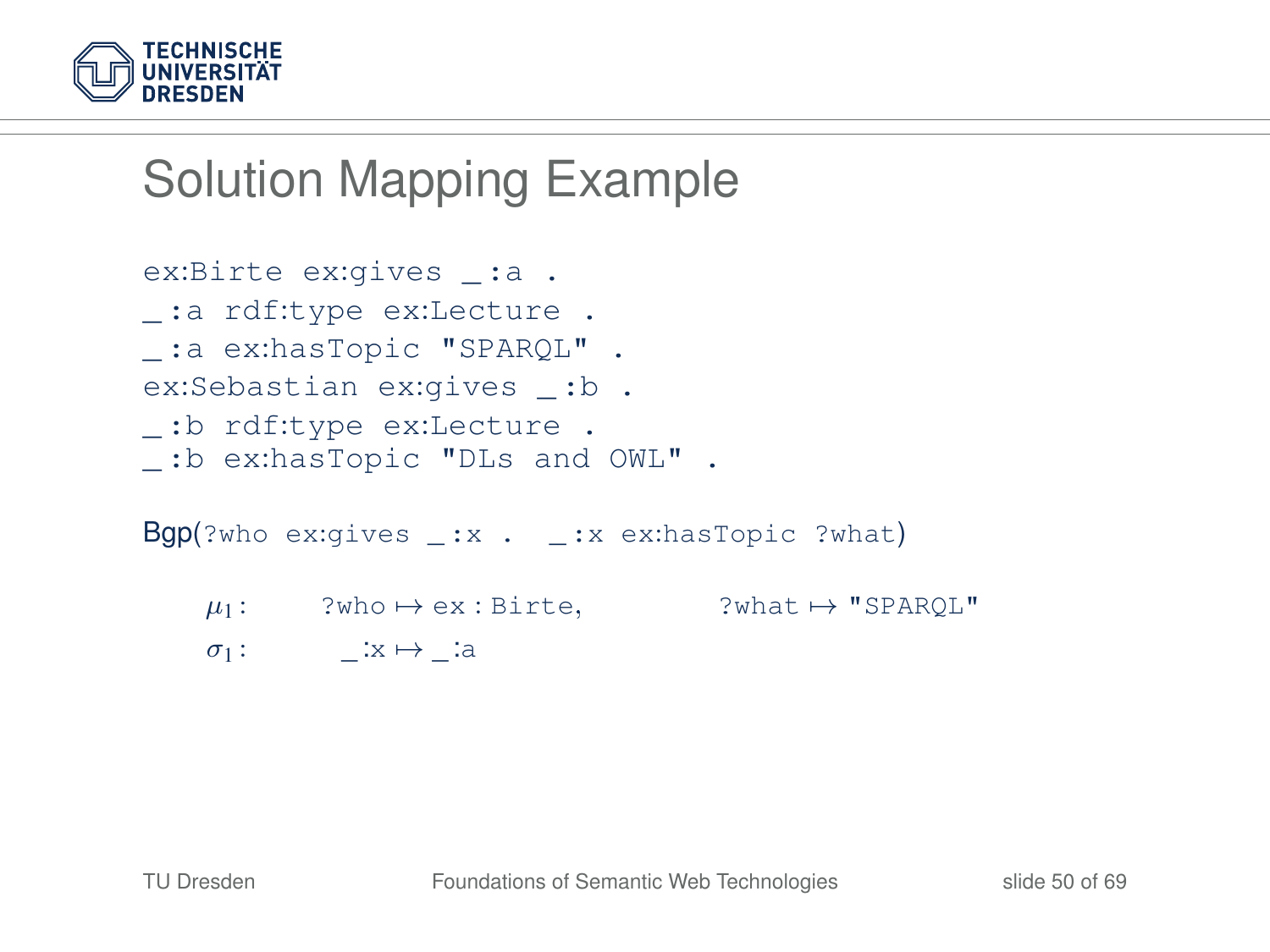

```
ex:Birte ex:gives _: a .
_ :a rdf:type ex:Lecture .
_ :a ex:hasTopic "SPARQL" .
ex:Sebastian ex:gives _ :b .
_ :b rdf:type ex:Lecture .
_ :b ex:hasTopic "DLs and OWL" .
```
- $\mu_1$ : ?who  $\mapsto$  ex : Birte, ?what  $\mapsto$  "SPARQL"
- $\sigma_1$ :  $\qquad \qquad \_ \cdot x \mapsto \_ \cdot a$
- $\mu_2$ : ?who  $\mapsto$  ex : Sebastian, ?what  $\mapsto$  "DLs and OWL"
- $\sigma_2$ :  $\qquad \qquad \text{or} \qquad \qquad \text{or}$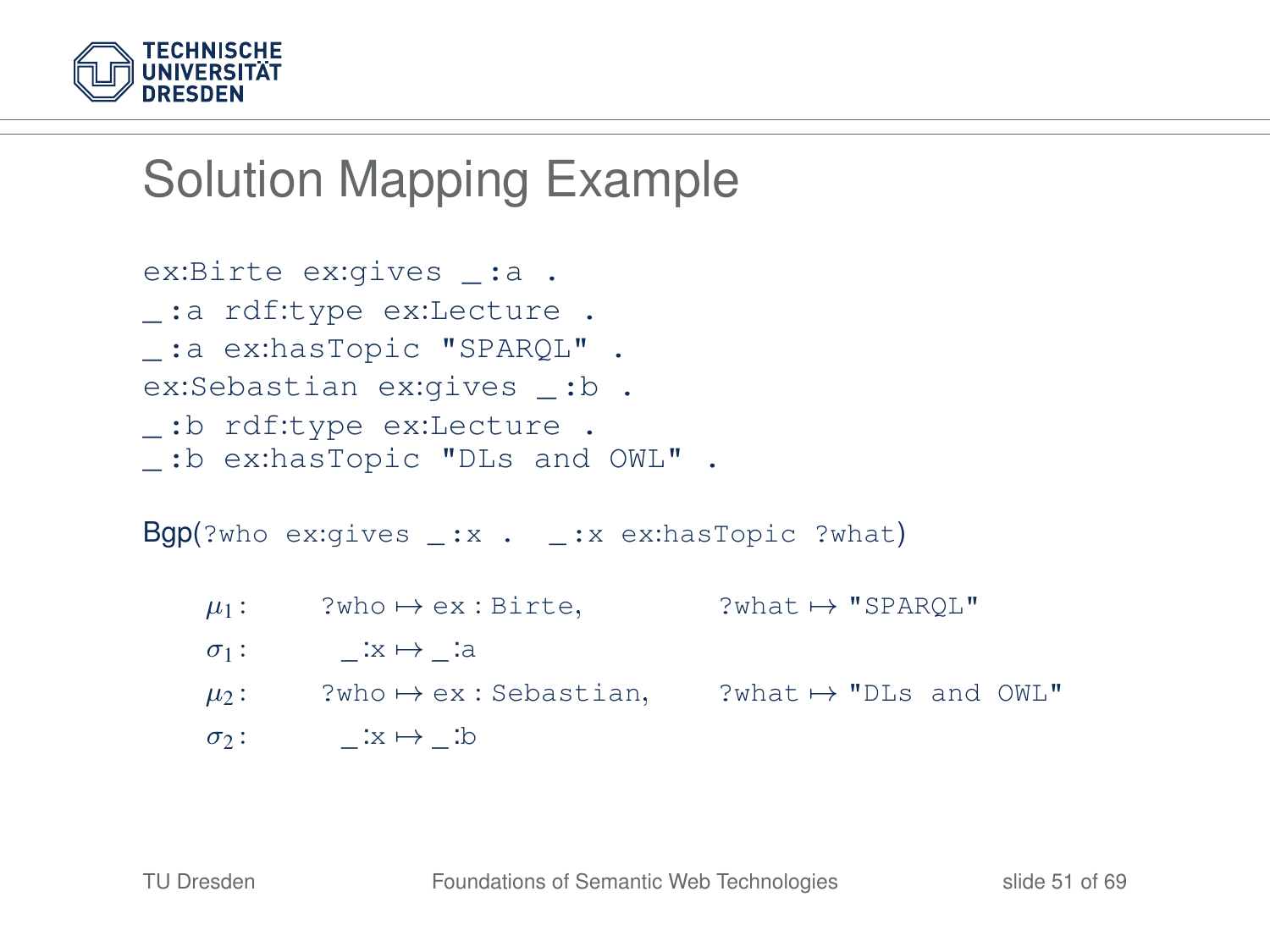

```
ex:Birte ex:gives _: a .
_ :a rdf:type ex:Lecture .
_ :a ex:hasTopic "SPARQL" .
ex:Sebastian ex:gives _ :b .
_ :b rdf:type ex:Lecture .
_ :b ex:hasTopic "DLs and OWL" .
```
 $Bgp$ ?who ex:gives \_:x . \_:x ex:hasTopic ?what)

- $\mu_1$ : ?who  $\mapsto$  ex : Birte, ?what  $\mapsto$  "SPARQL"
- $\sigma_1$ :  $\qquad \qquad \_ \cdot x \mapsto \_ \cdot a$
- $\mu_2$ : ?who  $\mapsto$  ex : Sebastian, ?what  $\mapsto$  "DLs and OWL"
- $\sigma_2$ :  $\qquad \qquad \text{ix} \mapsto \text{ib}$

#### Two solutions each with multiplicity 1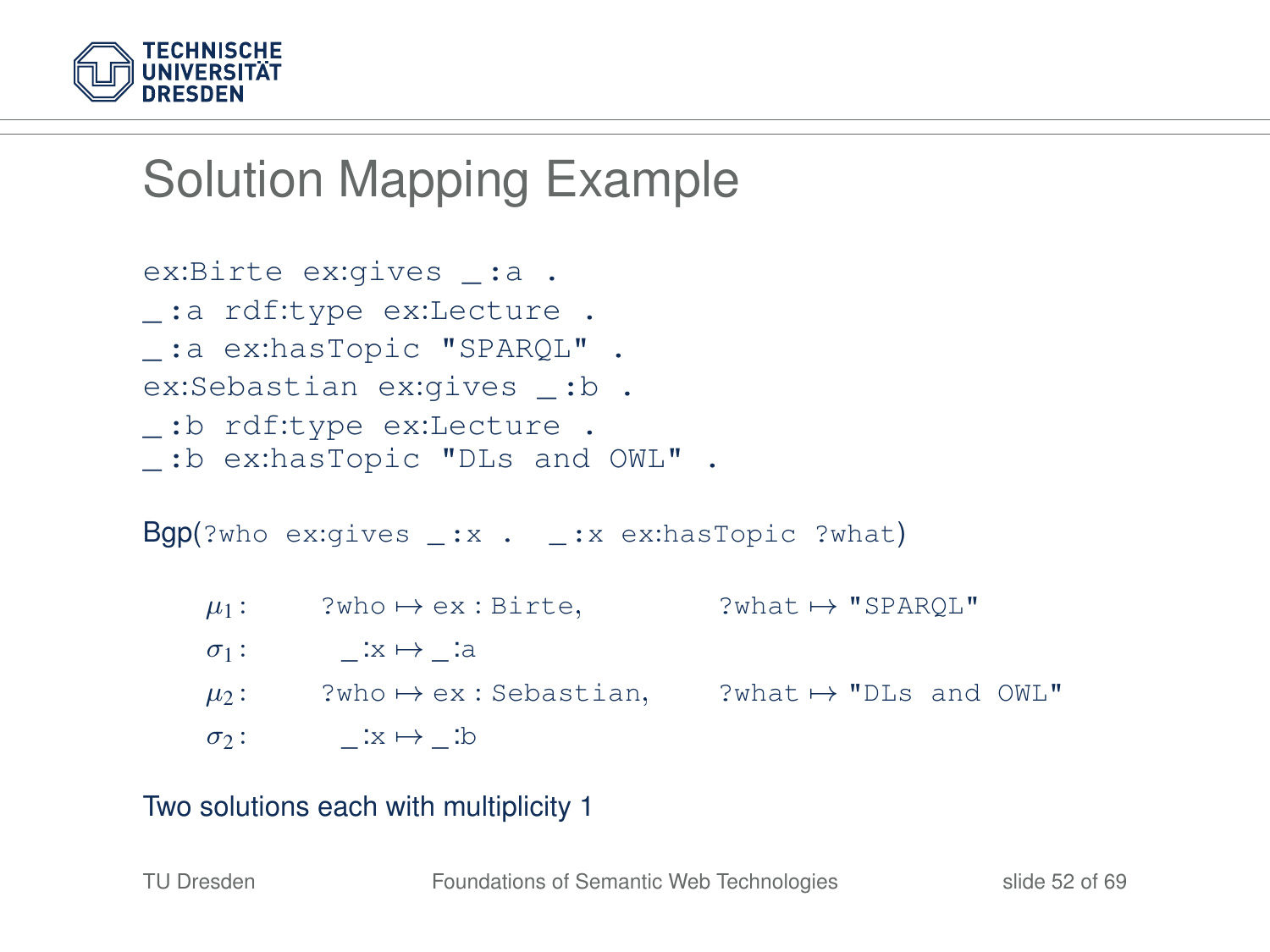

#### Exercise Solution Sets

```
ex:Birte ex:gives [
  a ex:Lecture ;
   ex:hasTopic "SPAROL" ] .
ex:Birte ex:gives [
  a ex:Lecture ;
   ex:hasTopic "SPAROL Algebra" ] .
```

```
Bgp(?who ex:gives _:x . _:x ex:hasTopic _:y)
```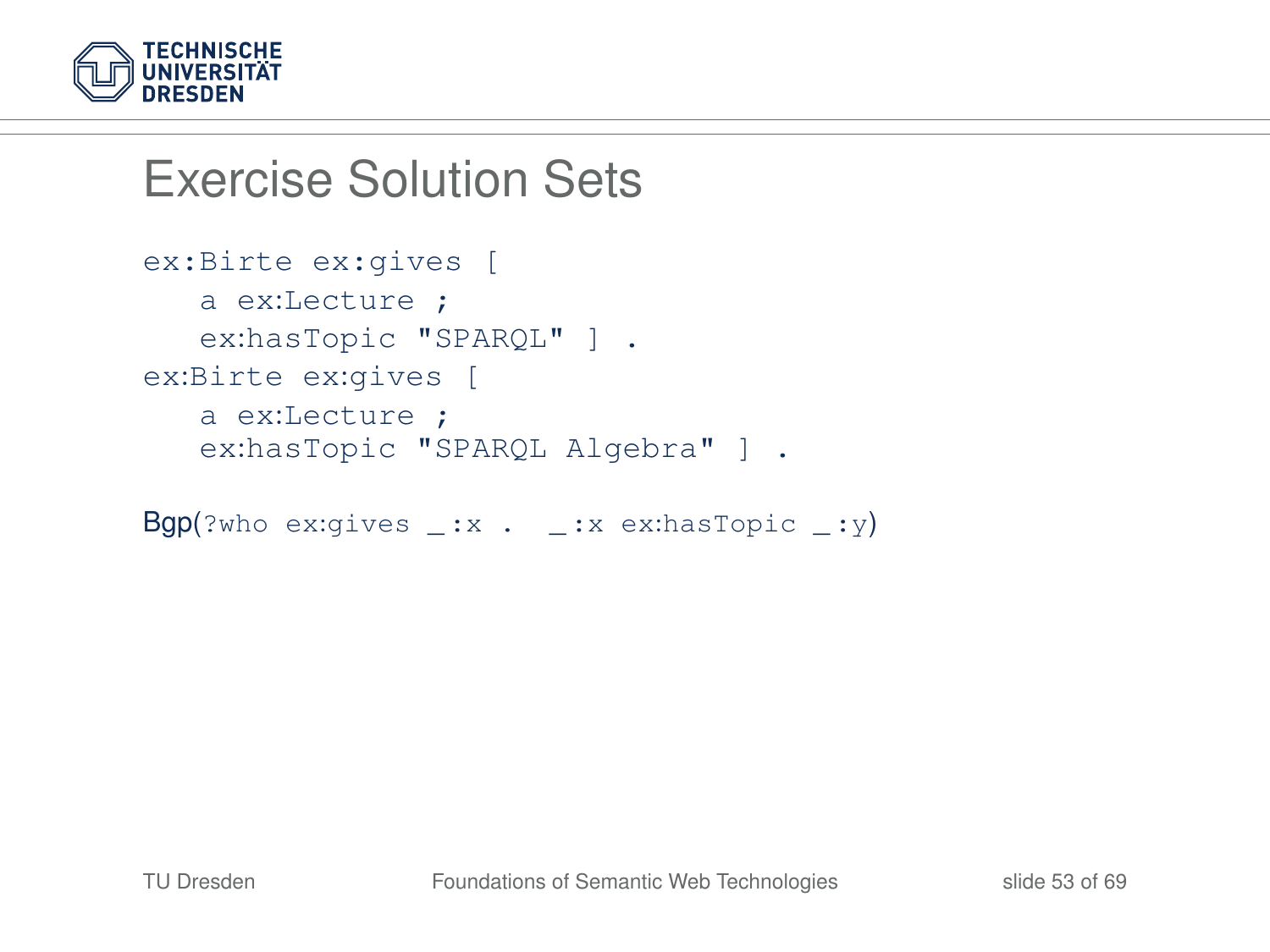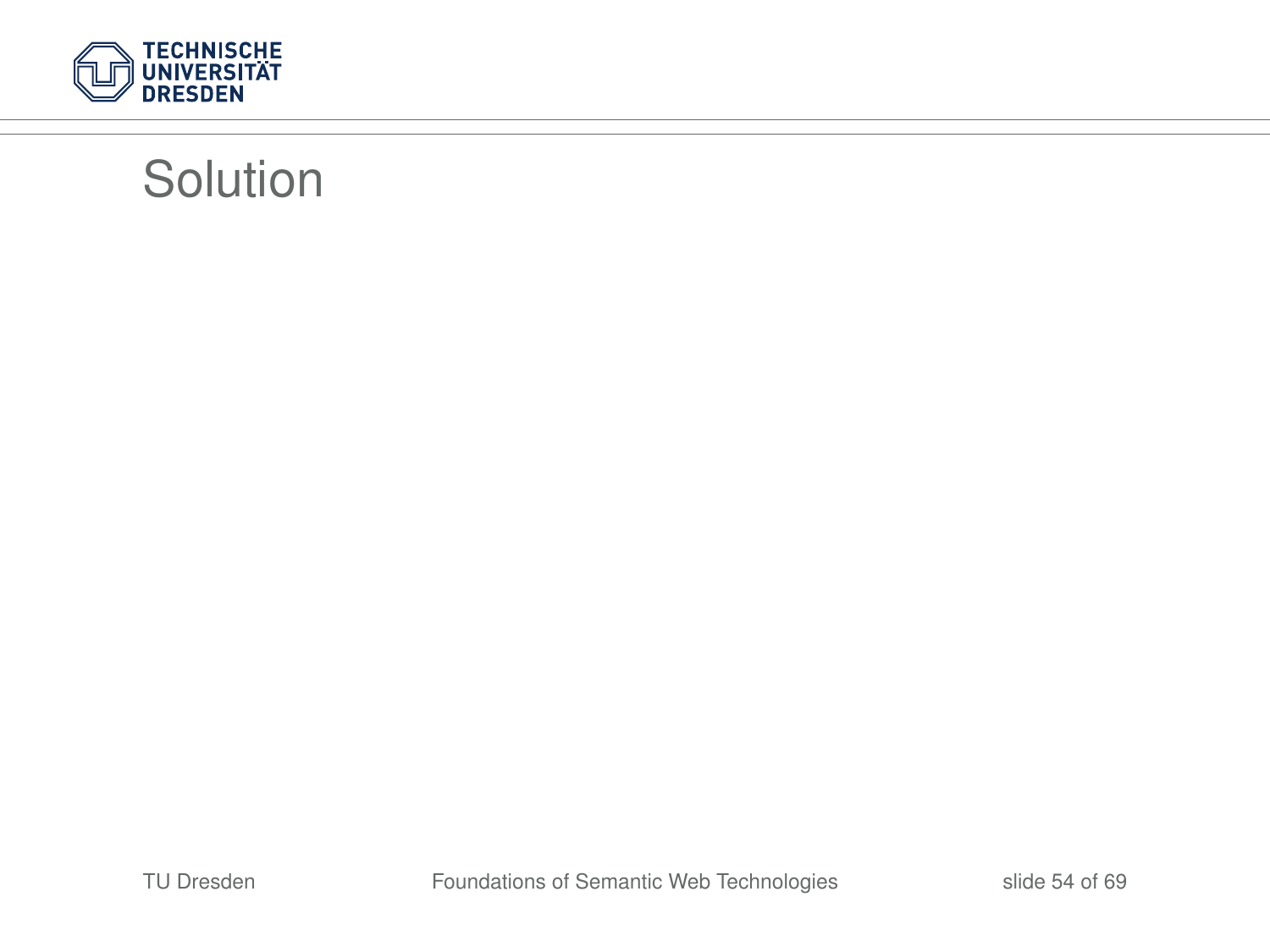

```
ex:Birte ex:gives _: a .
_ :a rdf:type ex:Lecture .
_ :a ex:hasTopic "SPARQL" .
ex:Birte ex:gives _:b .
_ :b rdf:type ex:Lecture .
_ :b ex:hasTopic "SPARQL Algebra" .
```
 $Bgp$ (?who ex:gives \_:x . \_:x ex:hasTopic \_:y)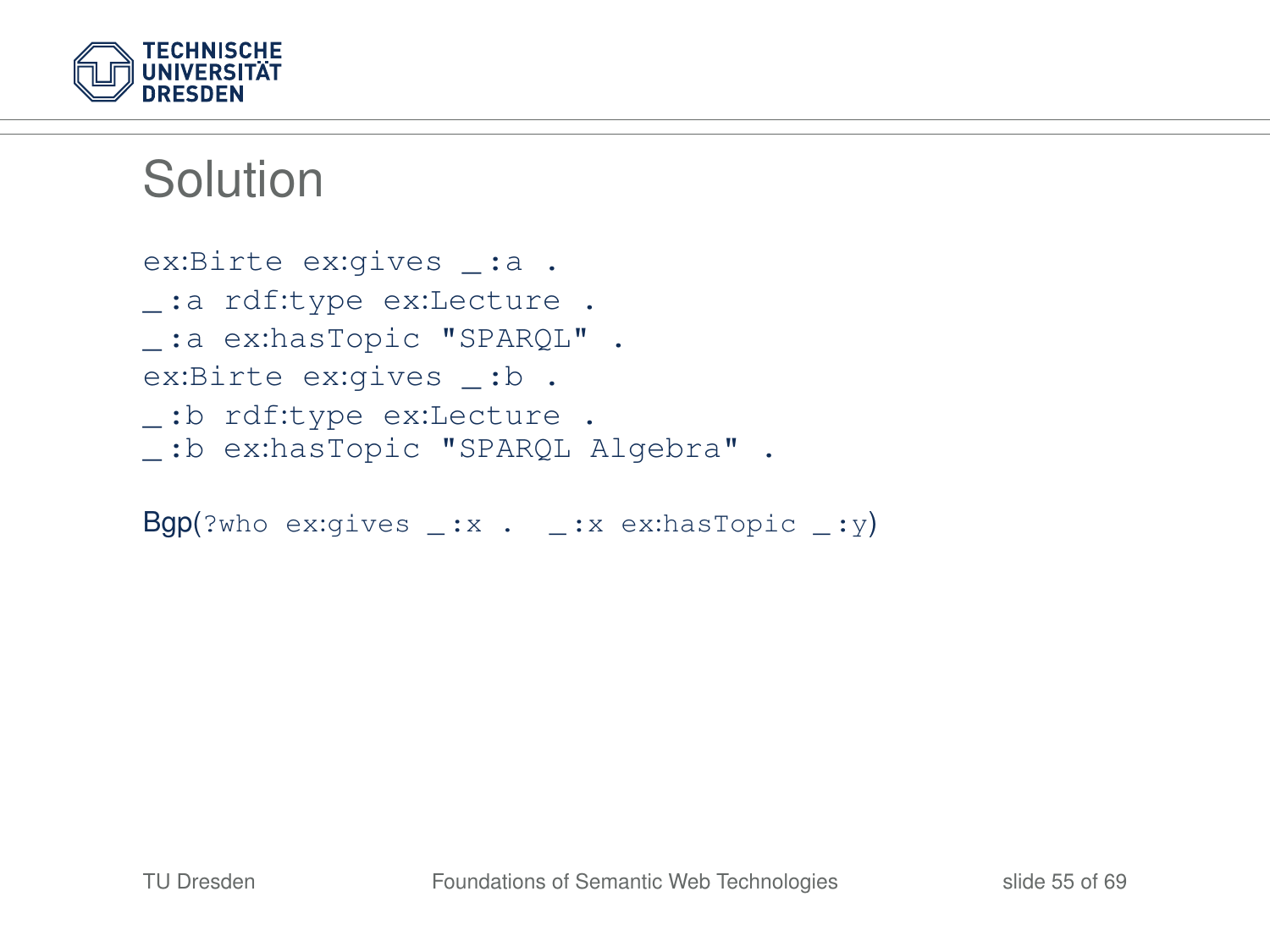

```
ex:Birte ex:gives _: a .
_ :a rdf:type ex:Lecture .
_ :a ex:hasTopic "SPARQL" .
ex:Birte ex:gives _:b .
_ :b rdf:type ex:Lecture .
_ :b ex:hasTopic "SPARQL Algebra" .
Bgp(?who ex:gives _:x . _:x ex:hasTopic _:y)
```
 $\mu_1$ : ?who  $\mapsto$  ex : Birte,  $\sigma_1$ :  $x \mapsto$  : a  $: y \mapsto$  "SPARQL"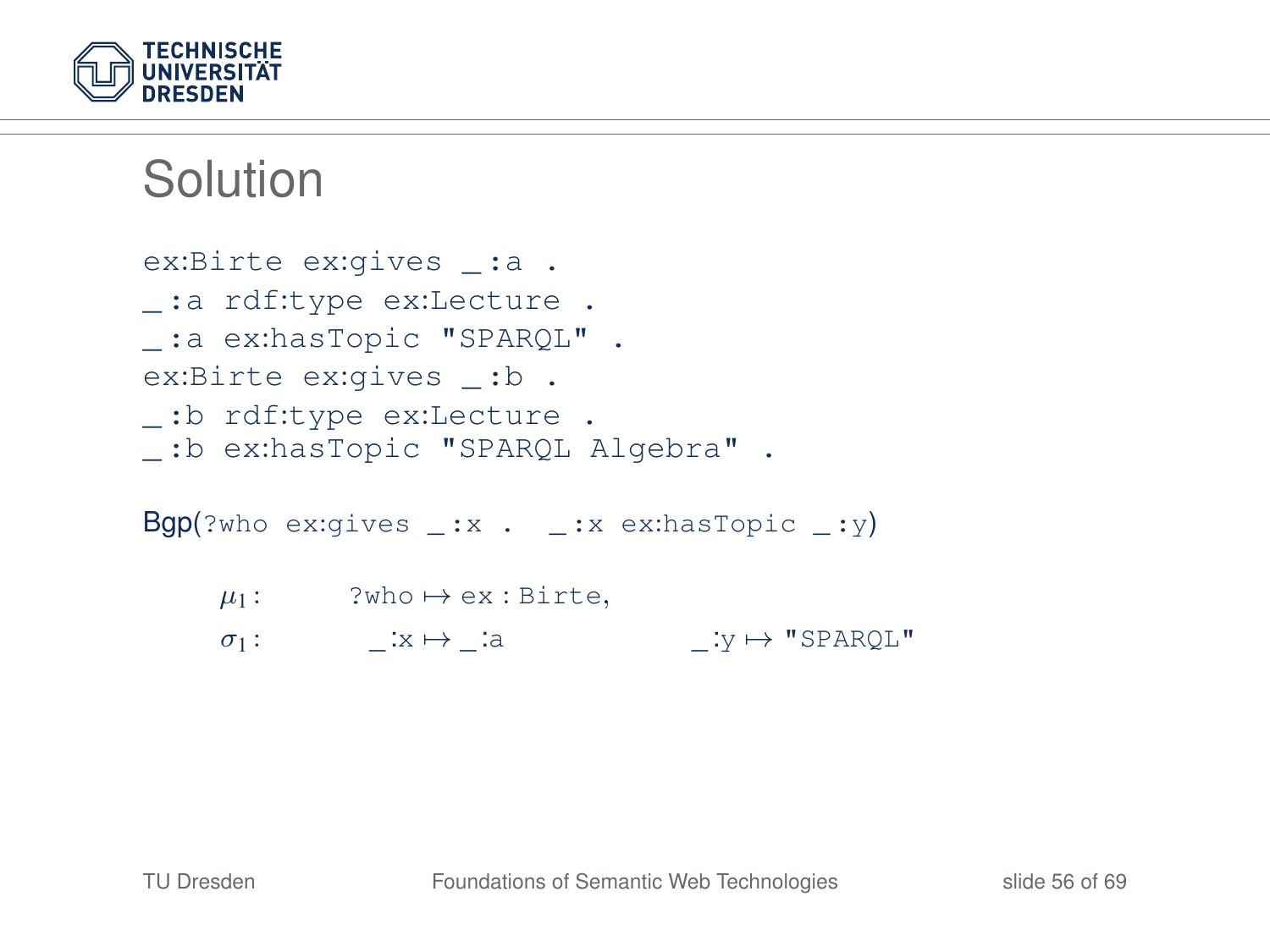

```
ex:Birte ex:gives _: a .
_ :a rdf:type ex:Lecture .
_ :a ex:hasTopic "SPARQL" .
ex:Birte ex:gives _:b .
_ :b rdf:type ex:Lecture .
_ :b ex:hasTopic "SPARQL Algebra" .
```
 $Bgp$ (?who ex:gives \_:x . \_:x ex:hasTopic \_:y)

$$
\mu_1: \quad \text{?who} \mapsto \text{ex} : \text{Birte},
$$
\n
$$
\sigma_1: \quad \_\_x \mapsto \_\_\_\text{ia} \quad \_\_Y \mapsto \text{"SPARQL"}\n\n\mu_2: \quad \text{?who} \mapsto \text{ex} : \text{Birte},
$$
\n
$$
\sigma_2: \quad \_\_\_\xmapsto \_\_\_\text{ib} \quad \_\_\text{iy} \mapsto \text{"SPARQL Algebra"}
$$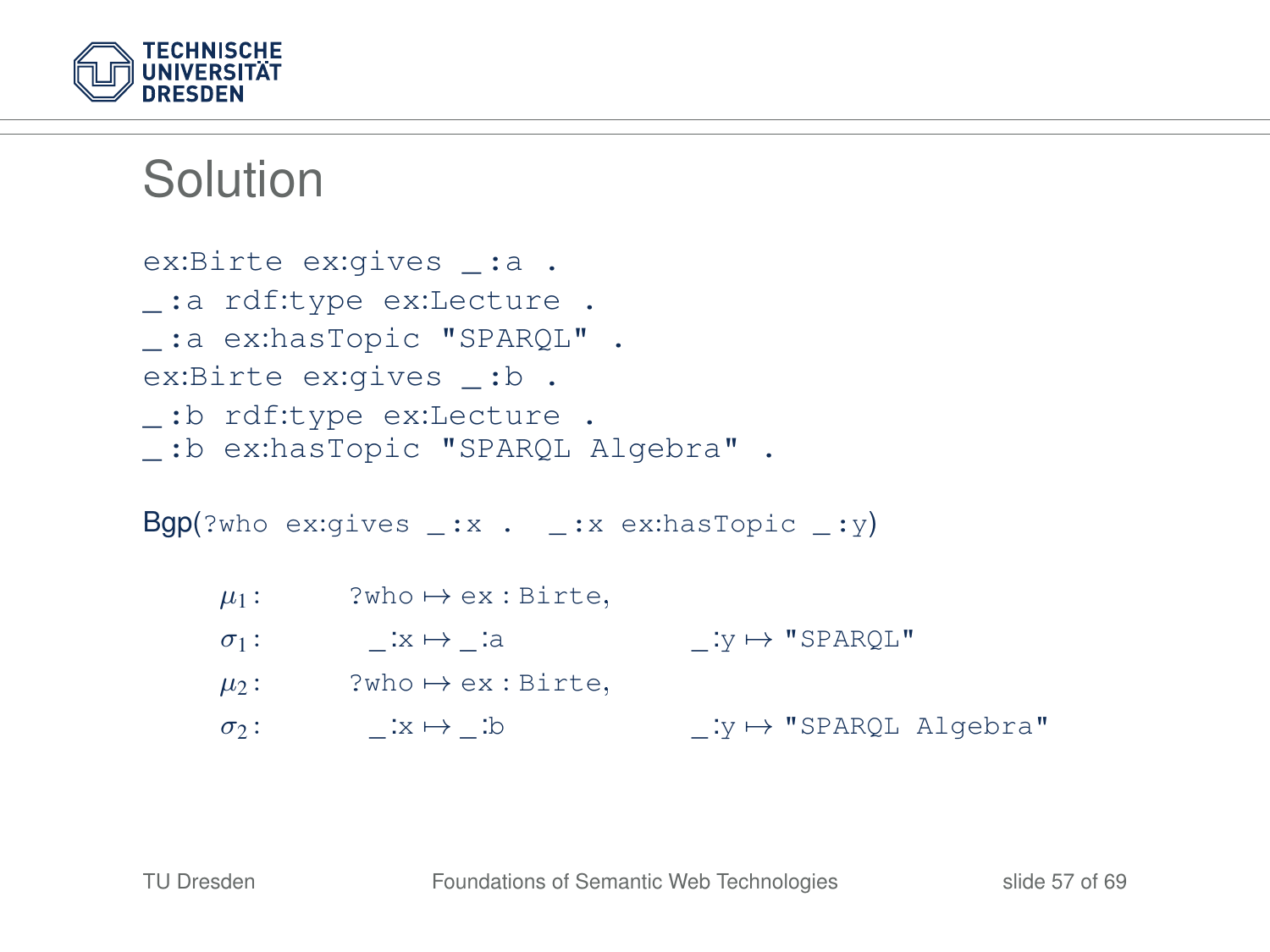

```
ex:Birte ex:gives _: a .
_ :a rdf:type ex:Lecture .
_ :a ex:hasTopic "SPARQL" .
ex:Birte ex:gives _: b .
_ :b rdf:type ex:Lecture .
_ :b ex:hasTopic "SPARQL Algebra" .
Bgp(?who ex:gives _:x . _:x ex:hasTopic _:y)
```

```
\mu_1: ?who \mapsto ex : Birte,
\sigma_1: x \mapsto : a : y \mapsto "SPARQL"
\mu_2: ?who \mapsto ex : Birte,
\sigma_2: \qquad \qquad \therefore x \mapsto \qquad :b \qquad \qquad \therefore y \mapsto \text{"SPARQL Algebra"}
```
#### One solution with multiplicity 2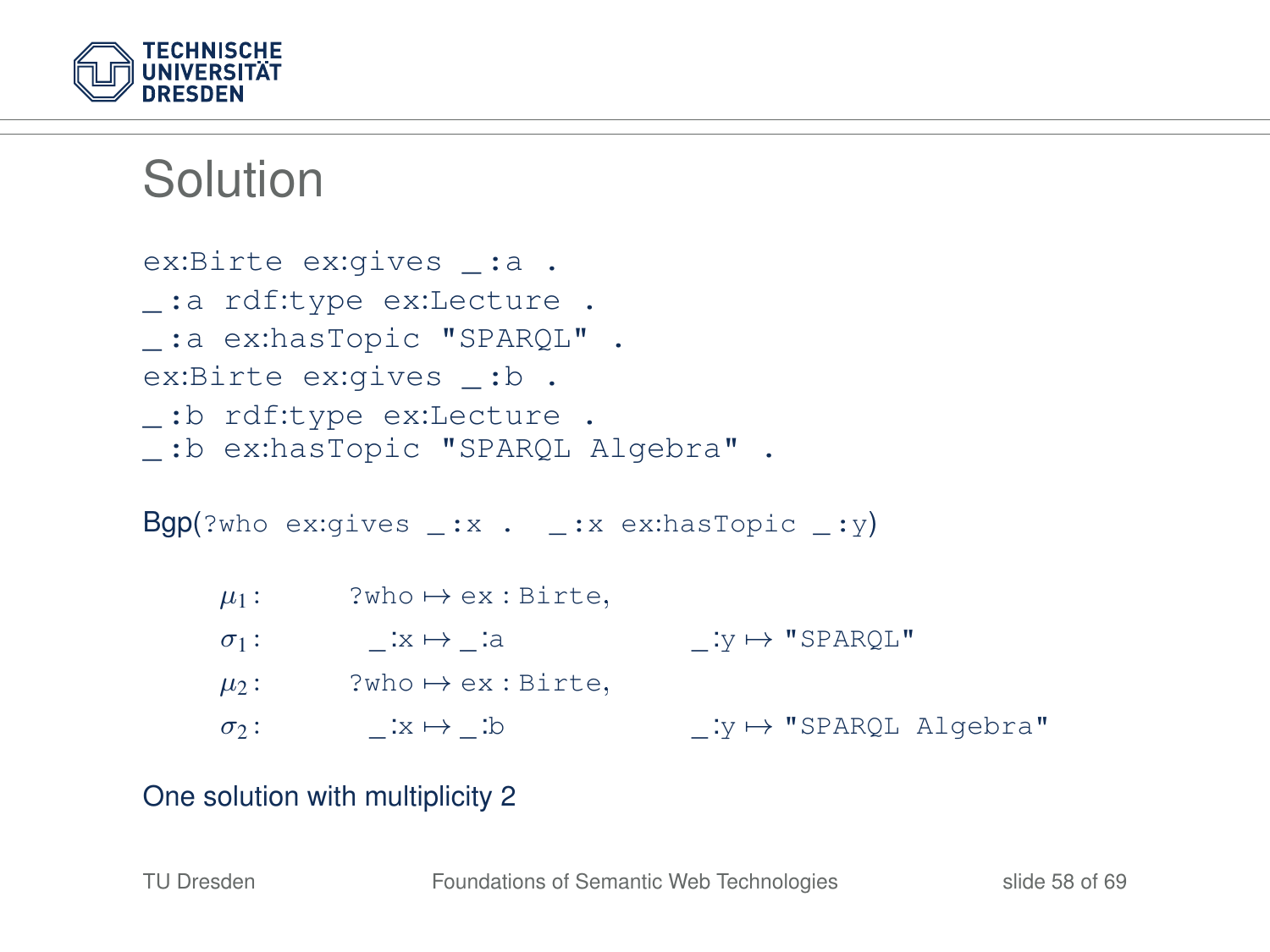

#### Definition (Compatibility)

Two solutions  $\mu_1$  and  $\mu_2$  are compatible if  $\mu_1(x) = \mu_2(x)$  for all *x*, for which  $\mu_1$  and  $\mu_2$  are defined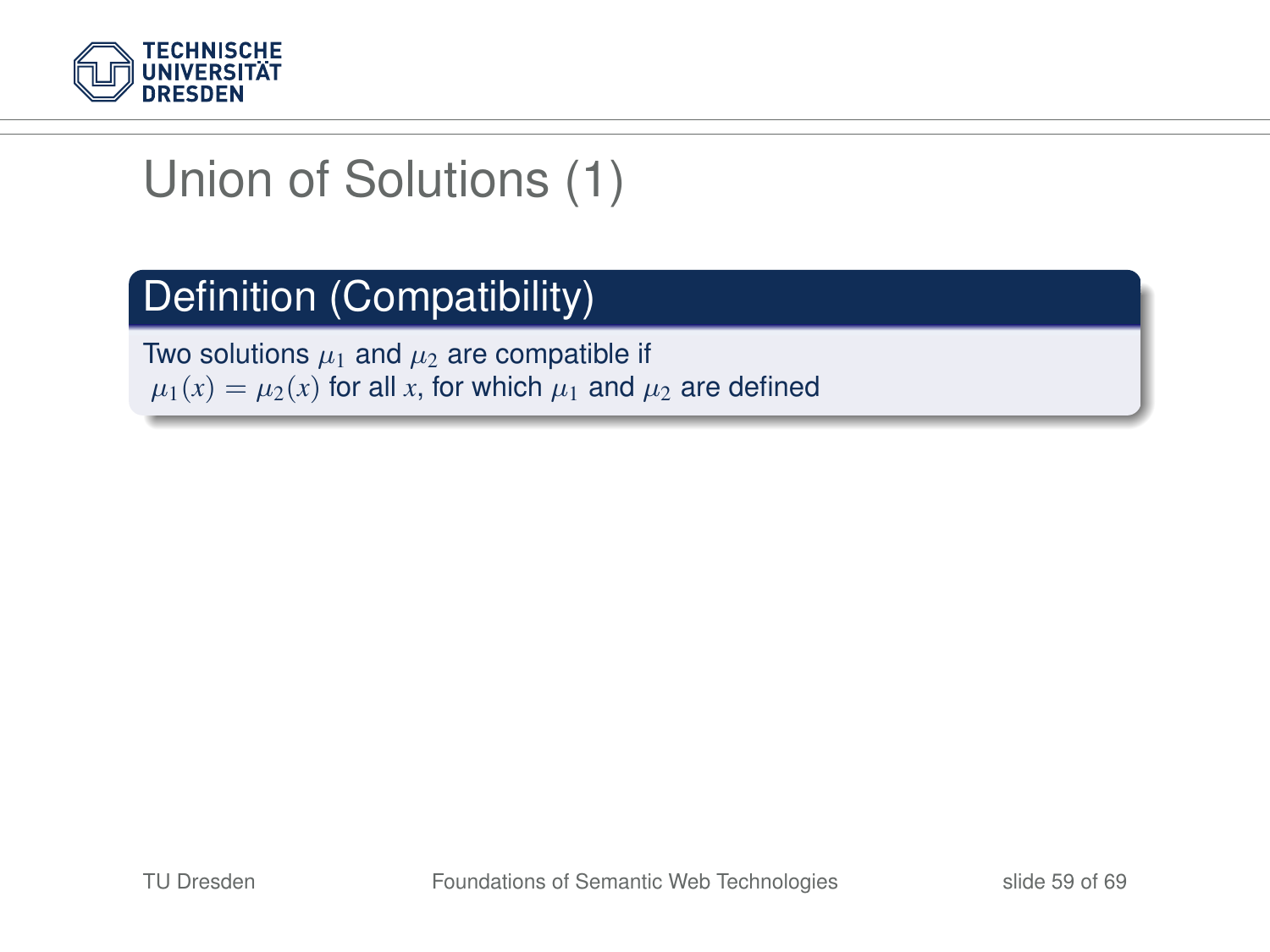

#### Definition (Compatibility)

Two solutions  $\mu_1$  and  $\mu_2$  are compatible if  $\mu_1(x) = \mu_2(x)$  for all x, for which  $\mu_1$  and  $\mu_2$  are defined

 $\mu_1$ : ?x  $\mapsto$  ex : a, ?y  $\mapsto$  ex : b  $\mu_2$ : ? $v \mapsto ex : b$ , ?z  $\mapsto ex : c$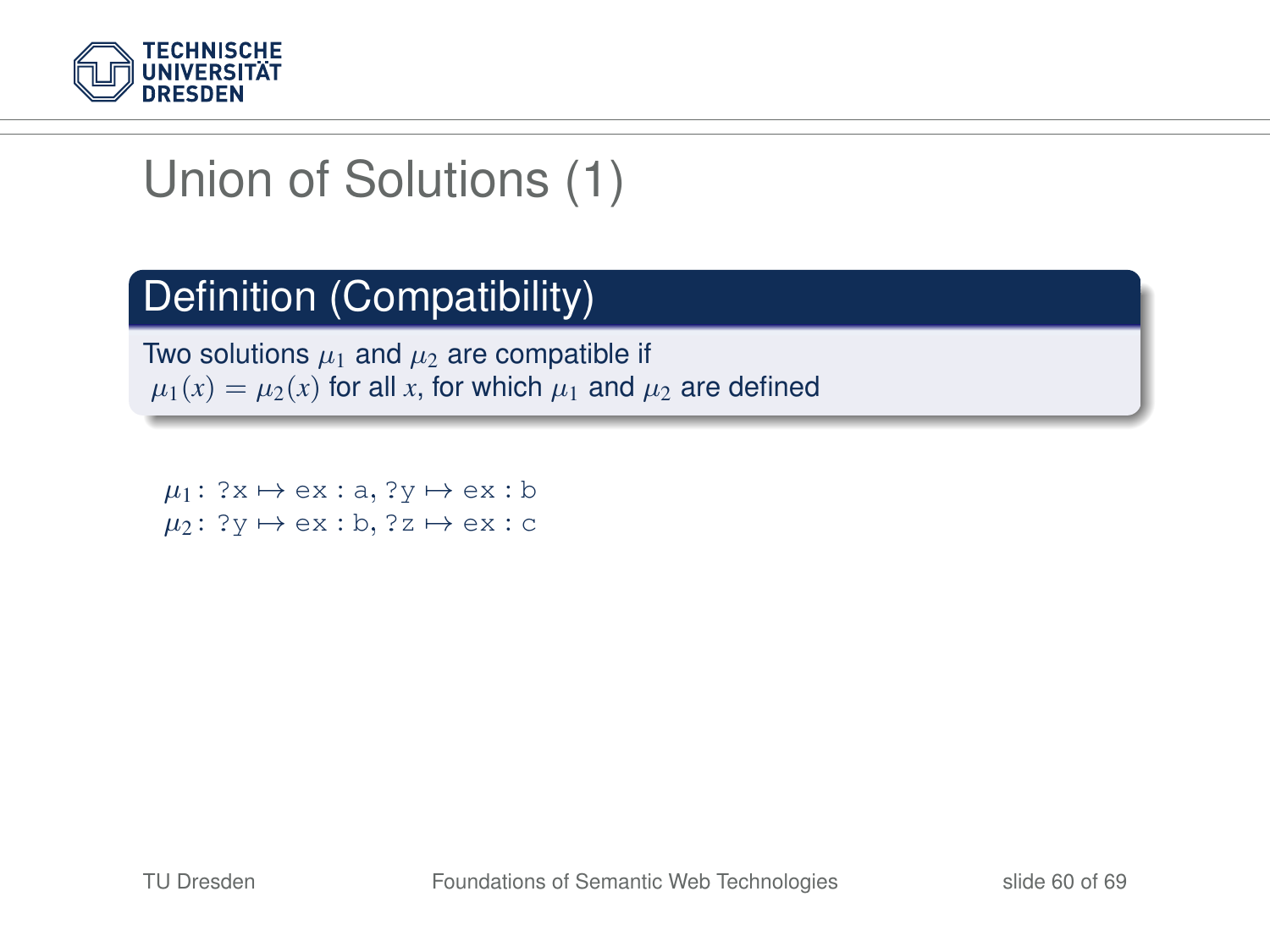

#### Definition (Compatibility)

Two solutions  $\mu_1$  and  $\mu_2$  are compatible if  $\mu_1(x) = \mu_2(x)$  for all x, for which  $\mu_1$  and  $\mu_2$  are defined

 $\mu_1$ : ?x  $\mapsto$  ex : a, ?y  $\mapsto$  ex : b  $\mu_2$ : ? $v \mapsto ex : b$ . ?z  $\mapsto ex : c \checkmark$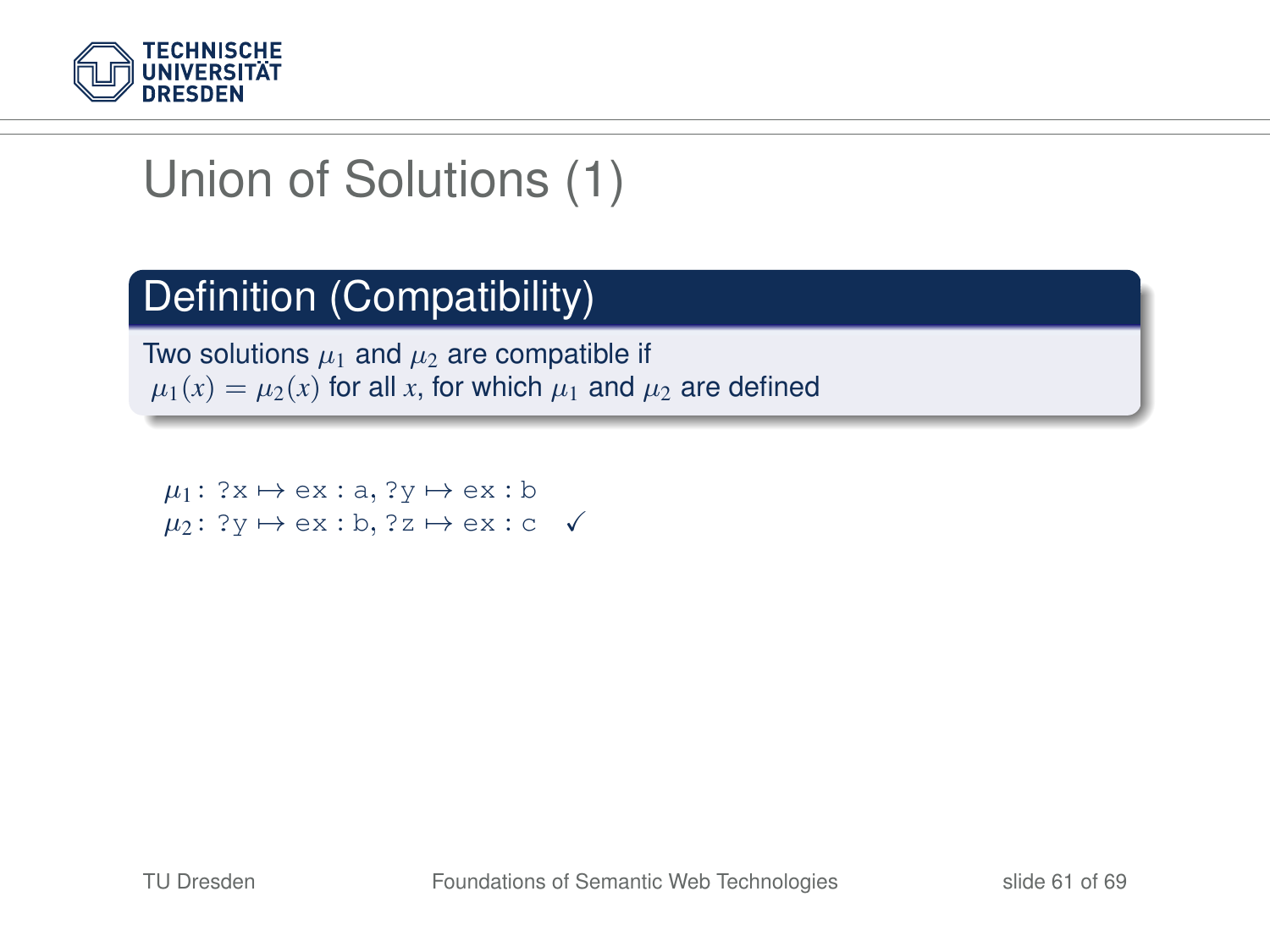

#### Definition (Compatibility)

Two solutions  $\mu_1$  and  $\mu_2$  are compatible if  $\mu_1(x) = \mu_2(x)$  for all x, for which  $\mu_1$  and  $\mu_2$  are defined

 $\mu_1$ : ?x  $\mapsto$  ex : a, ?y  $\mapsto$  ex : b  $\mu_2$ : ?v  $\mapsto$  ex : b, ?z  $\mapsto$  ex : c  $\checkmark$  $\mu_1$ : ?x  $\mapsto$  ex : a, ?y  $\mapsto$  ex : b  $\mu_2$ : ?x  $\mapsto$  ex : b, ?z  $\mapsto$  ex : c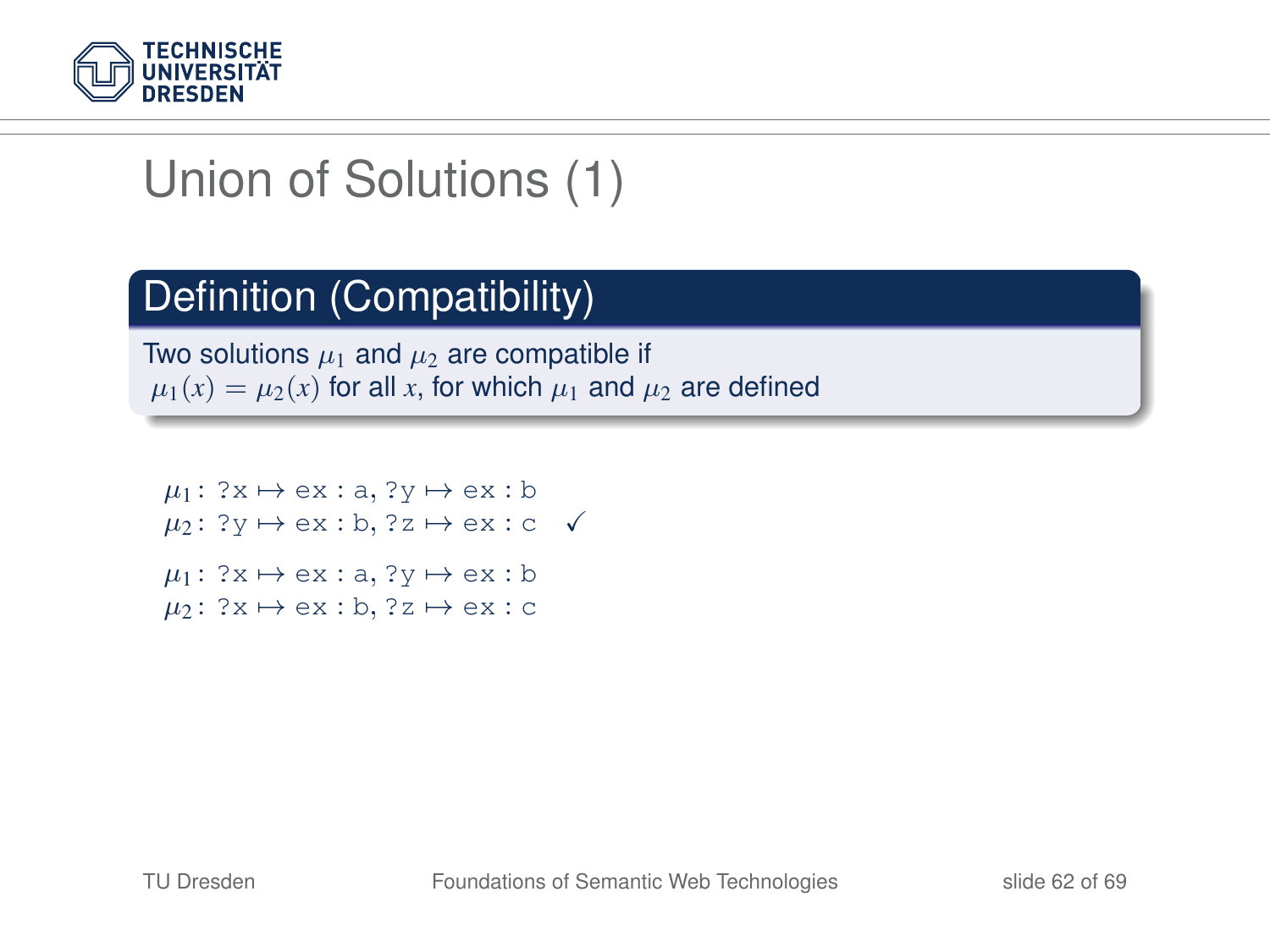

#### Definition (Compatibility)

Two solutions  $\mu_1$  and  $\mu_2$  are compatible if  $\mu_1(x) = \mu_2(x)$  for all x, for which  $\mu_1$  and  $\mu_2$  are defined

 $\mu_1$ : ?x  $\mapsto$  ex : a, ?y  $\mapsto$  ex : b  $\mu_2$ : ?v  $\mapsto$  ex : b, ?z  $\mapsto$  ex : c  $\checkmark$  $\mu_1$ : ?x  $\mapsto$  ex : a, ?y  $\mapsto$  ex : b  $\mu_2$ : ?x  $\mapsto$  ex : b, ?z  $\mapsto$  ex : c  $\ell$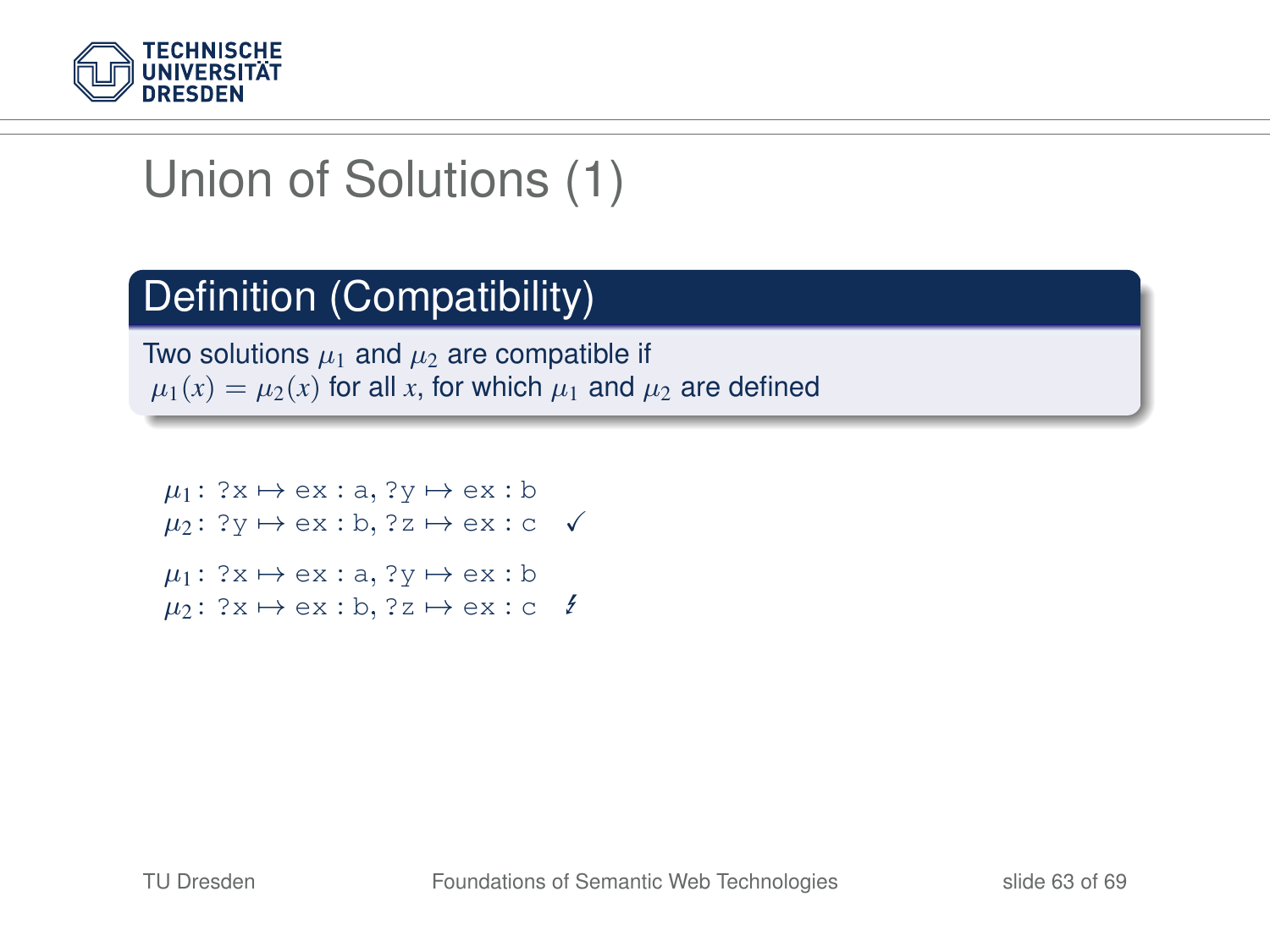

#### Definition (Compatibility)

Two solutions  $\mu_1$  and  $\mu_2$  are compatible if  $\mu_1(x) = \mu_2(x)$  for all x, for which  $\mu_1$  and  $\mu_2$  are defined

```
\mu_1: ?x \mapsto ex : a, ?y \mapsto ex : b
\mu_2: ?v \mapsto ex : b, ?z \mapsto ex : c \checkmark\mu_1: ?x \mapsto ex : a, ?y \mapsto ex : b
\mu_2: ?x \mapsto ex : b, ?z \mapsto ex : c \ell\mu_1: ?x \mapsto ex : a
\mu_2: ?v \mapsto ex : b
```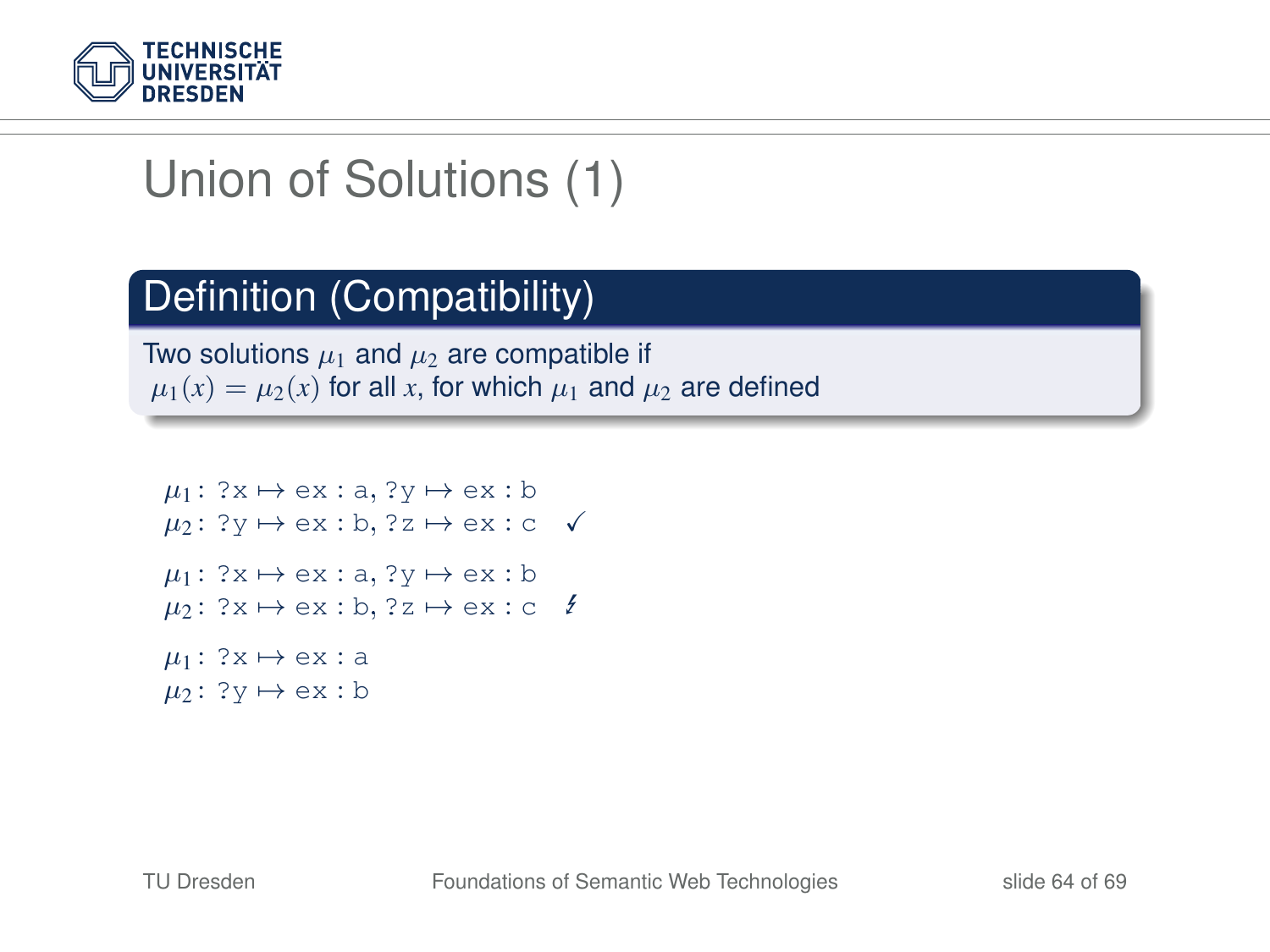

#### Definition (Compatibility)

Two solutions  $\mu_1$  and  $\mu_2$  are compatible if  $\mu_1(x) = \mu_2(x)$  for all x, for which  $\mu_1$  and  $\mu_2$  are defined

```
\mu_1: ?x \mapsto ex : a, ?y \mapsto ex : b
\mu_2: ?v \mapsto ex : b, ?z \mapsto ex : c \checkmark\mu_1: ?x \mapsto ex : a, ?y \mapsto ex : b
\mu_2: ?x \mapsto ex : b, ?z \mapsto ex : c \ell\mu_1: ?x \mapsto ex : a
\mu_2: ?y \mapsto ex : b \checkmark
```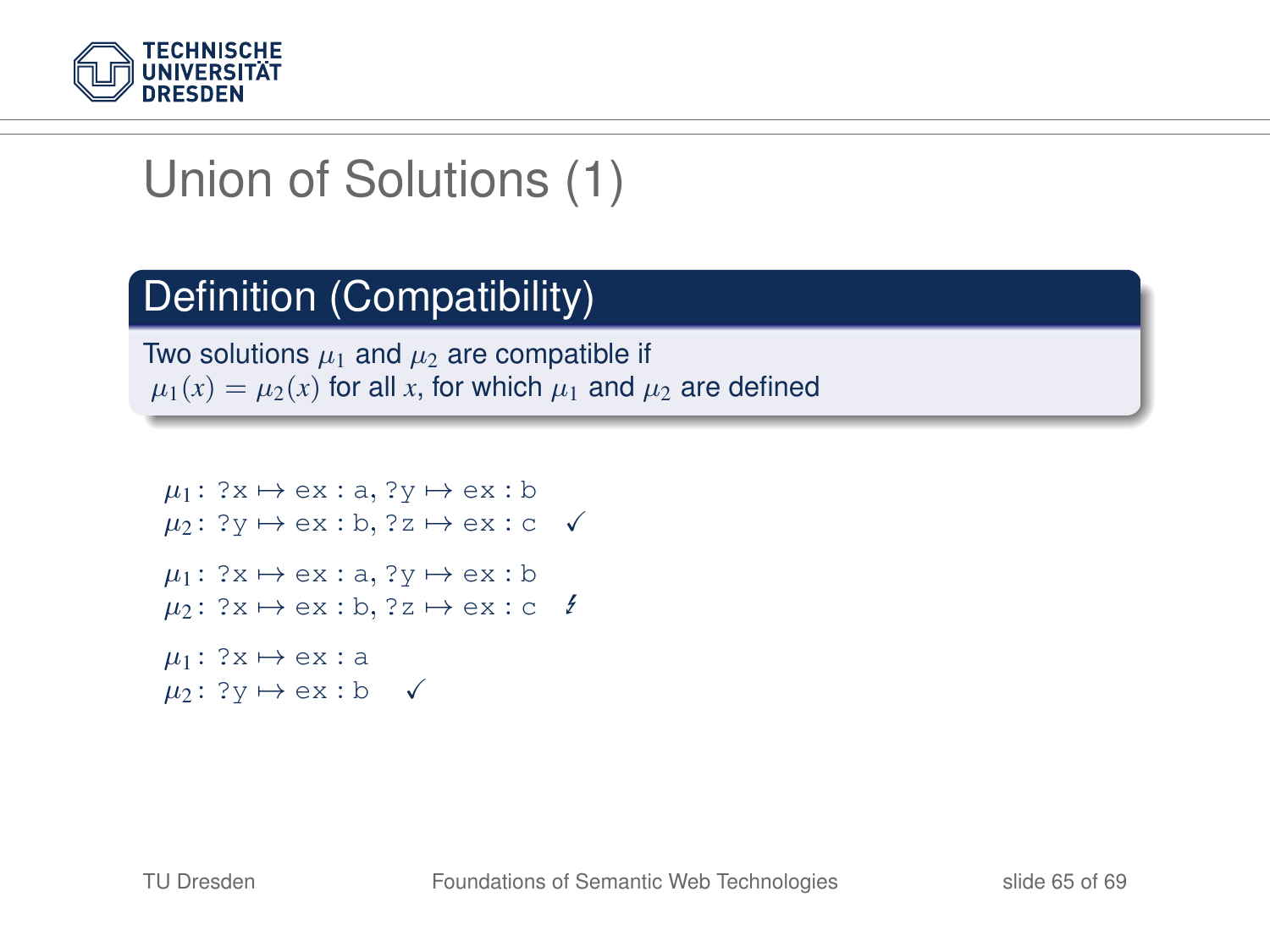

Union of two compatible solutions  $\mu_1$  and  $\mu_2$ :

$$
(\mu_1 \cup \mu_2)(x) = \begin{cases} \mu_1(x) & \text{if } x \in \text{dom}(\mu_1) \\ \mu_2(x) & \text{otherwise} \end{cases}
$$

- $\rightarrow$  simple intuition: union of matching table rows
- Next lecture: Evaluation of the main algebra operators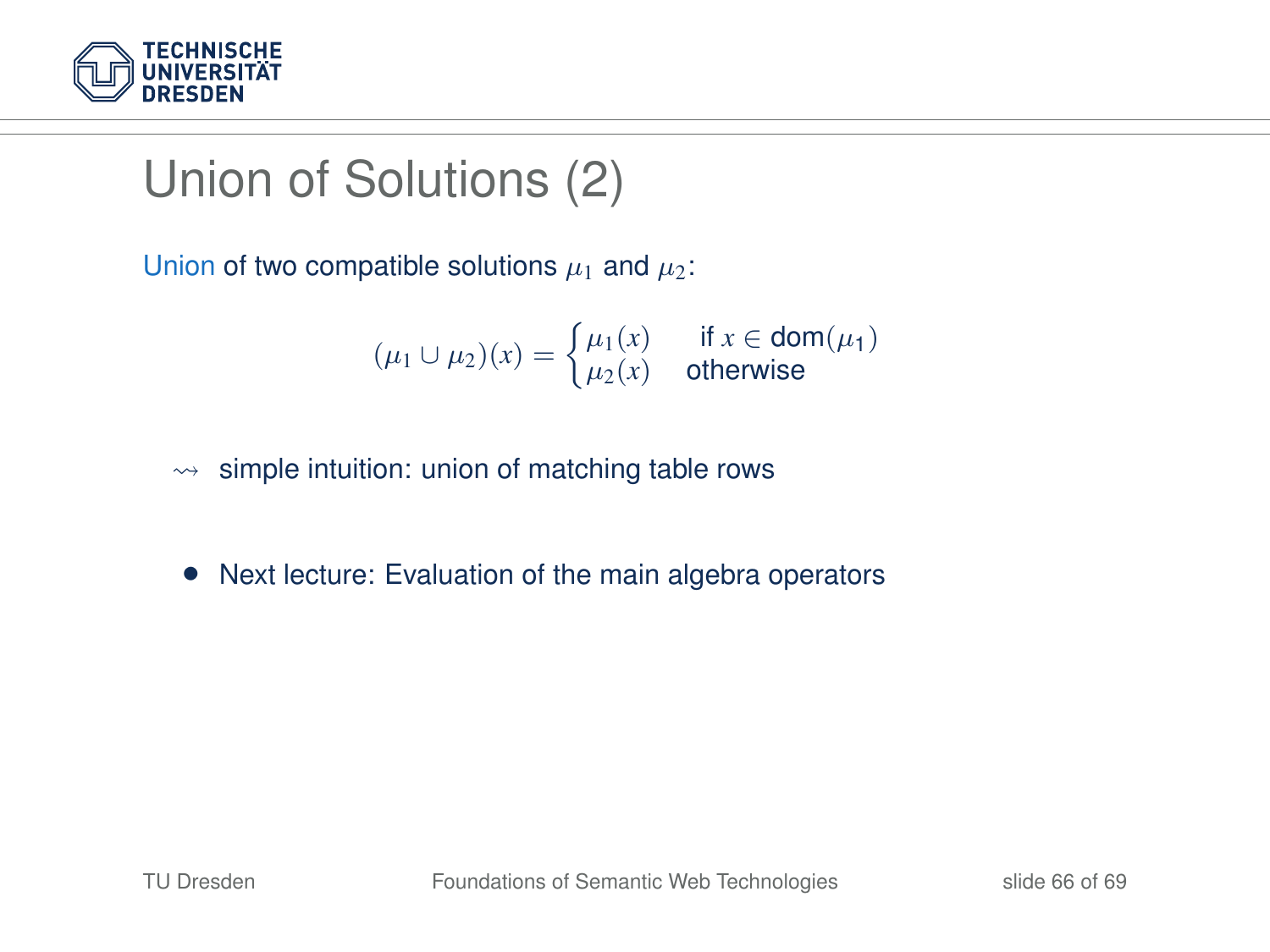

### Agenda



- **[Output Formats](#page-7-0)**
- [SPARQL Semantics](#page-15-0)
	- [Transformation of Queries into Algebra Objects](#page-23-0)
	- 5 [Evaluation of the SPARQL Algebra](#page-39-0)